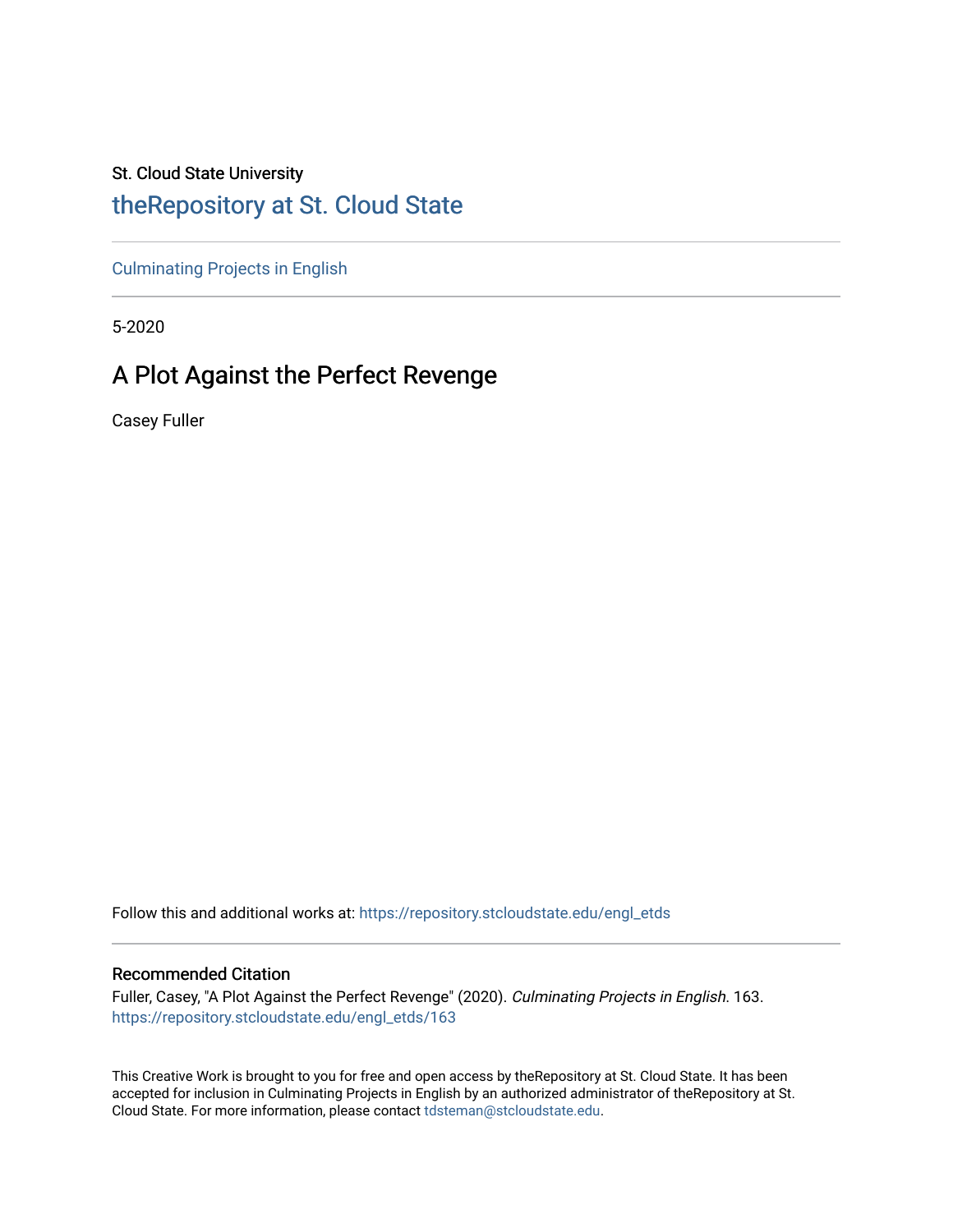# **A Plot Against the Perfect Revenge: A Book of Poems**

by

Casey Fuller

A Creative Work

Submitted to the Graduate Faculty of

St. Cloud State University

in Partial Fulfillment of the Requirement

for the Degree of

Master of Arts

in English Studies

May, 2020

Creative Work Committee: Sharon Cogdill, Chairperson Shannon Olson Sarah Green Jennifer Quinlan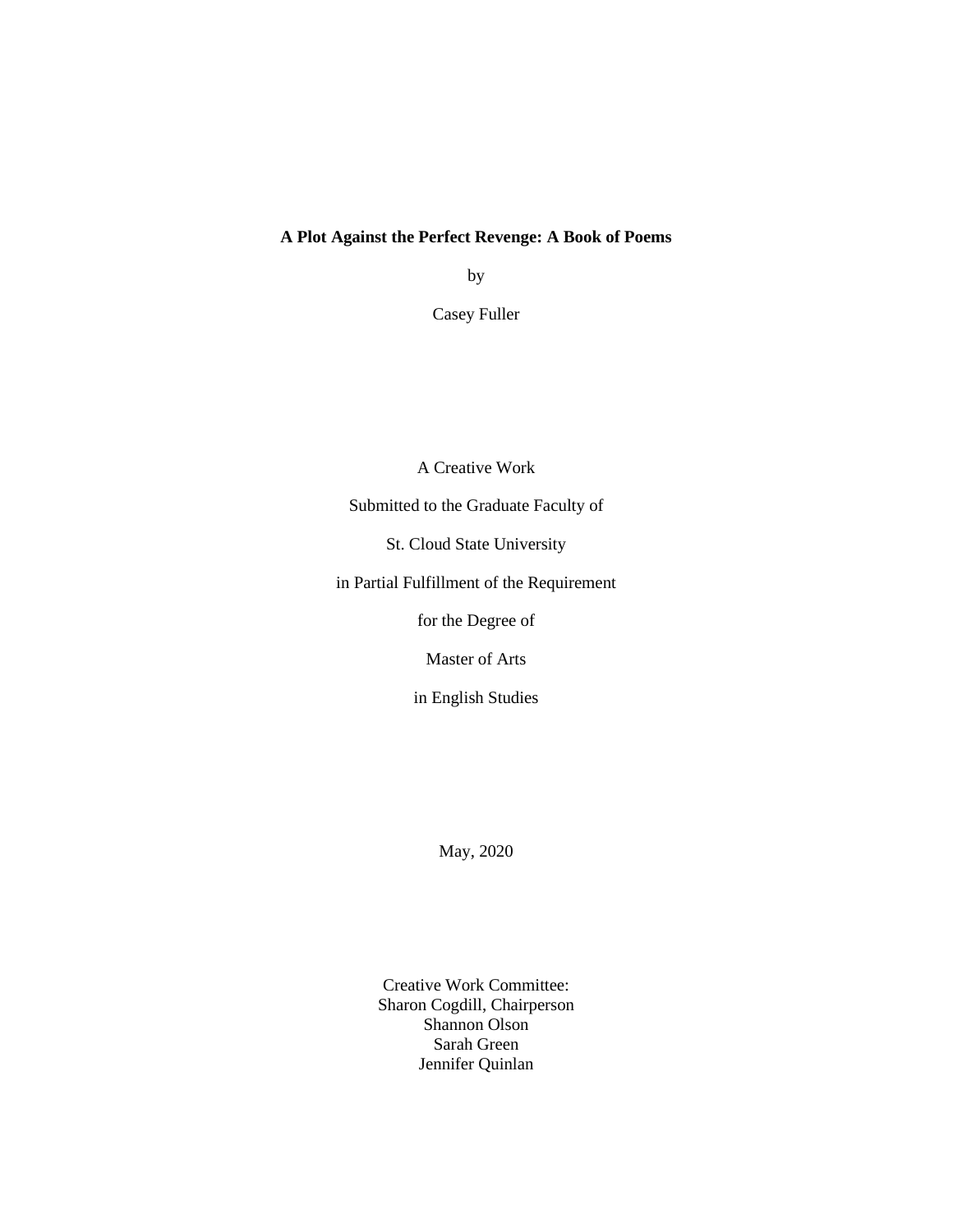# **Acknowledgments**

Poems in *A Plot Against the Perfect Revenge* have been published in *Crab Creek Review*, *Kaleidoscope*, *Newfound*, *The Portland Review*, *Third Wednesday*, *Upper Mississippi Harvest*, and *ZYZYZVA.*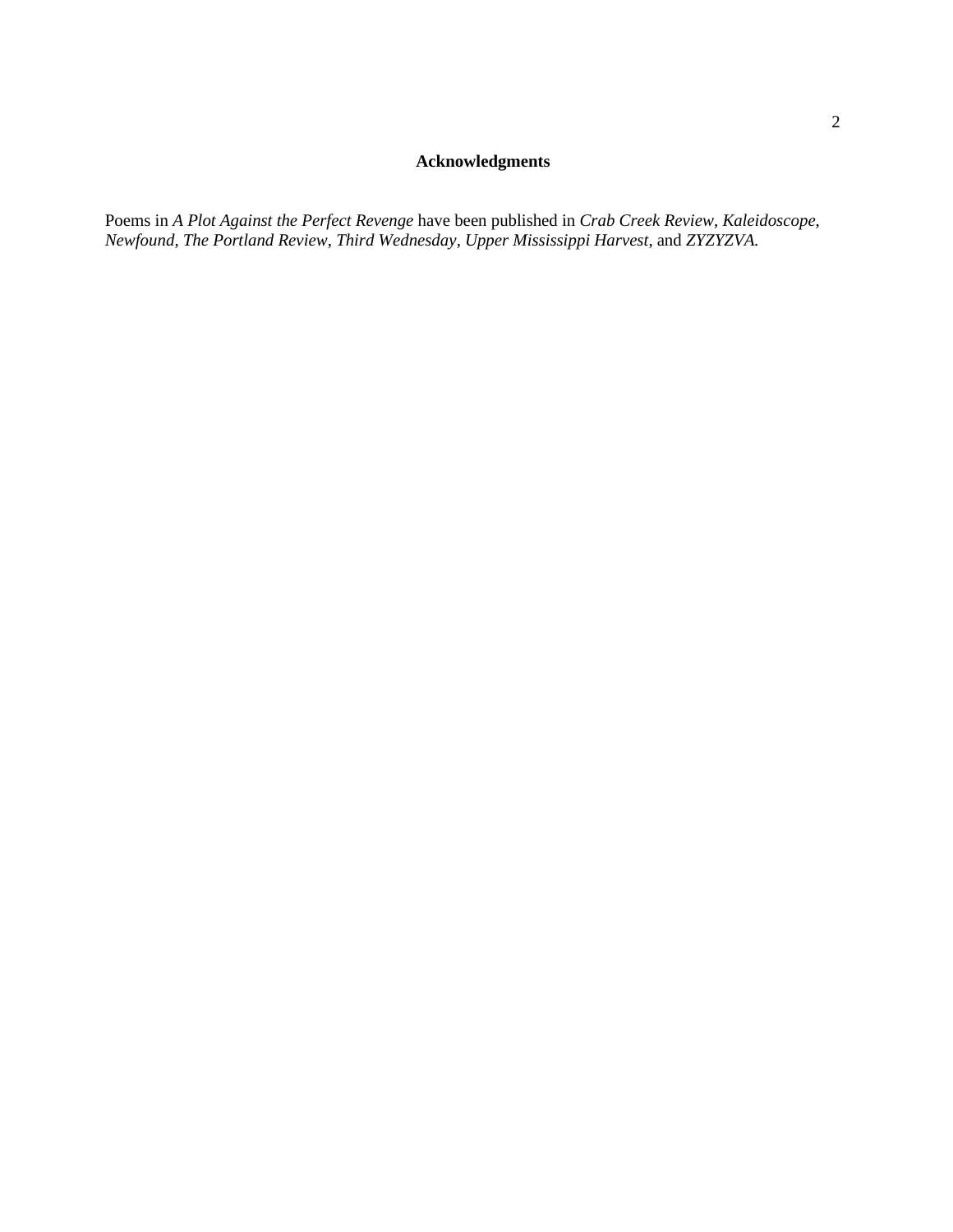# **Table of Contents**

Page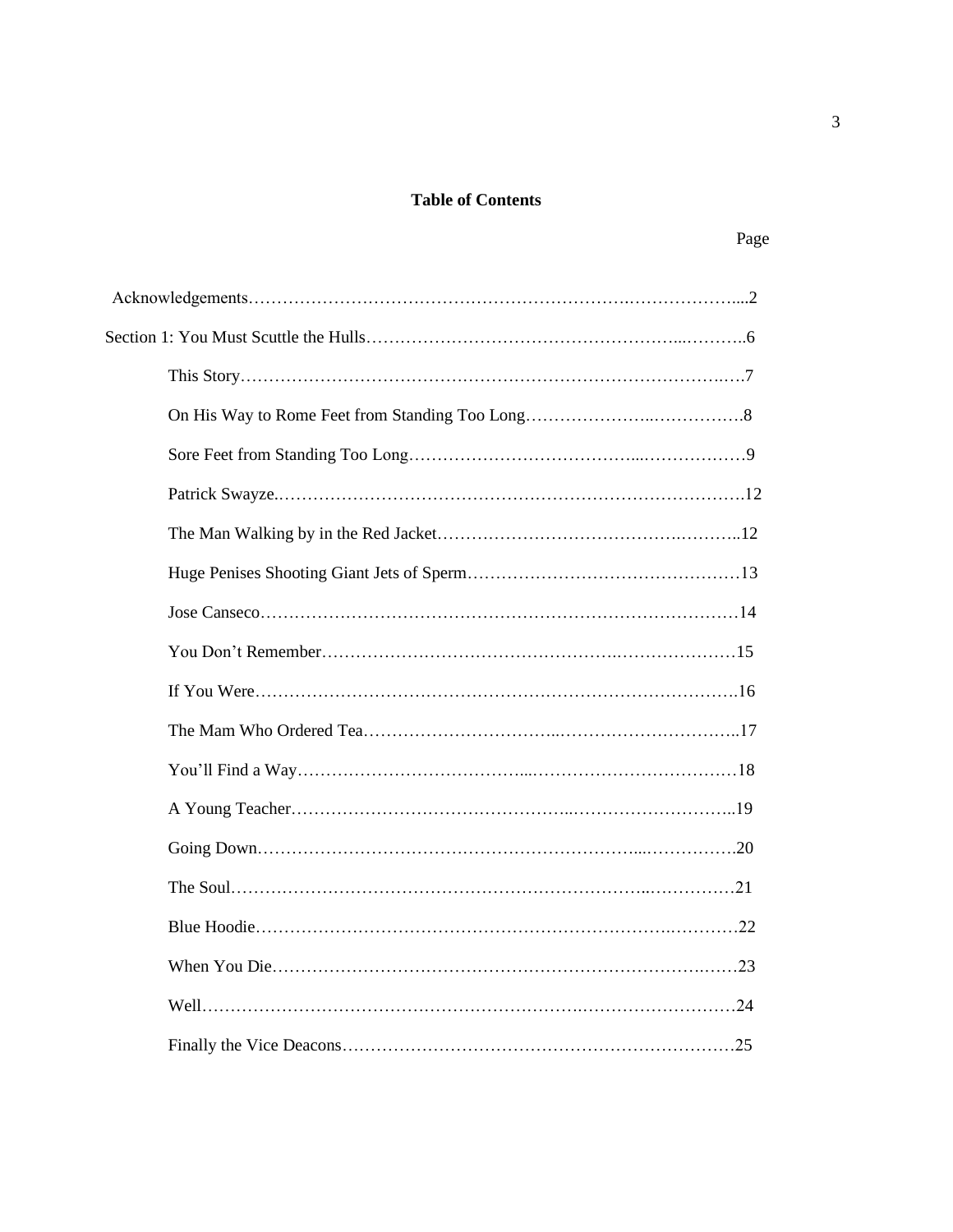4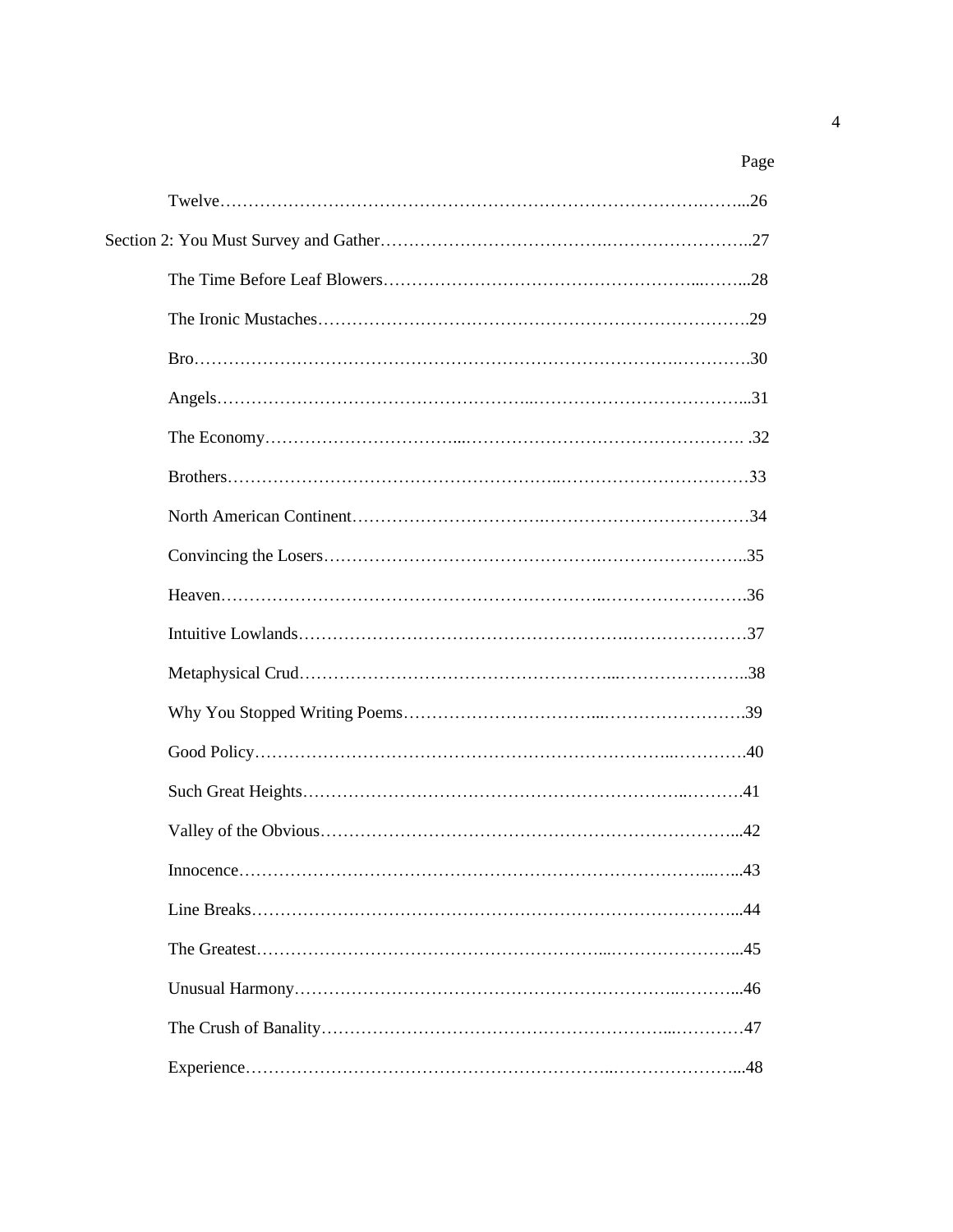Page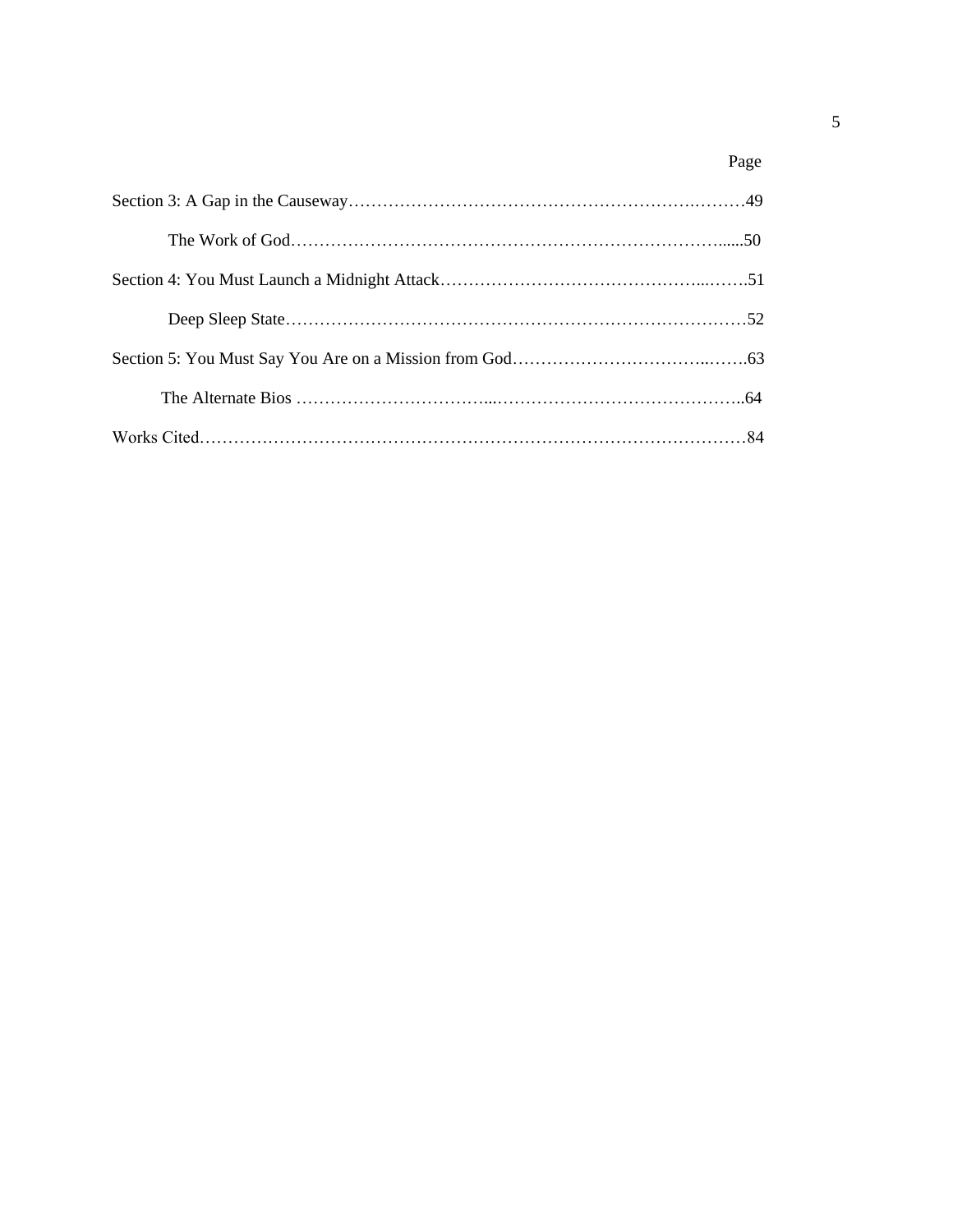**1: You Must Scuttle the Hulls**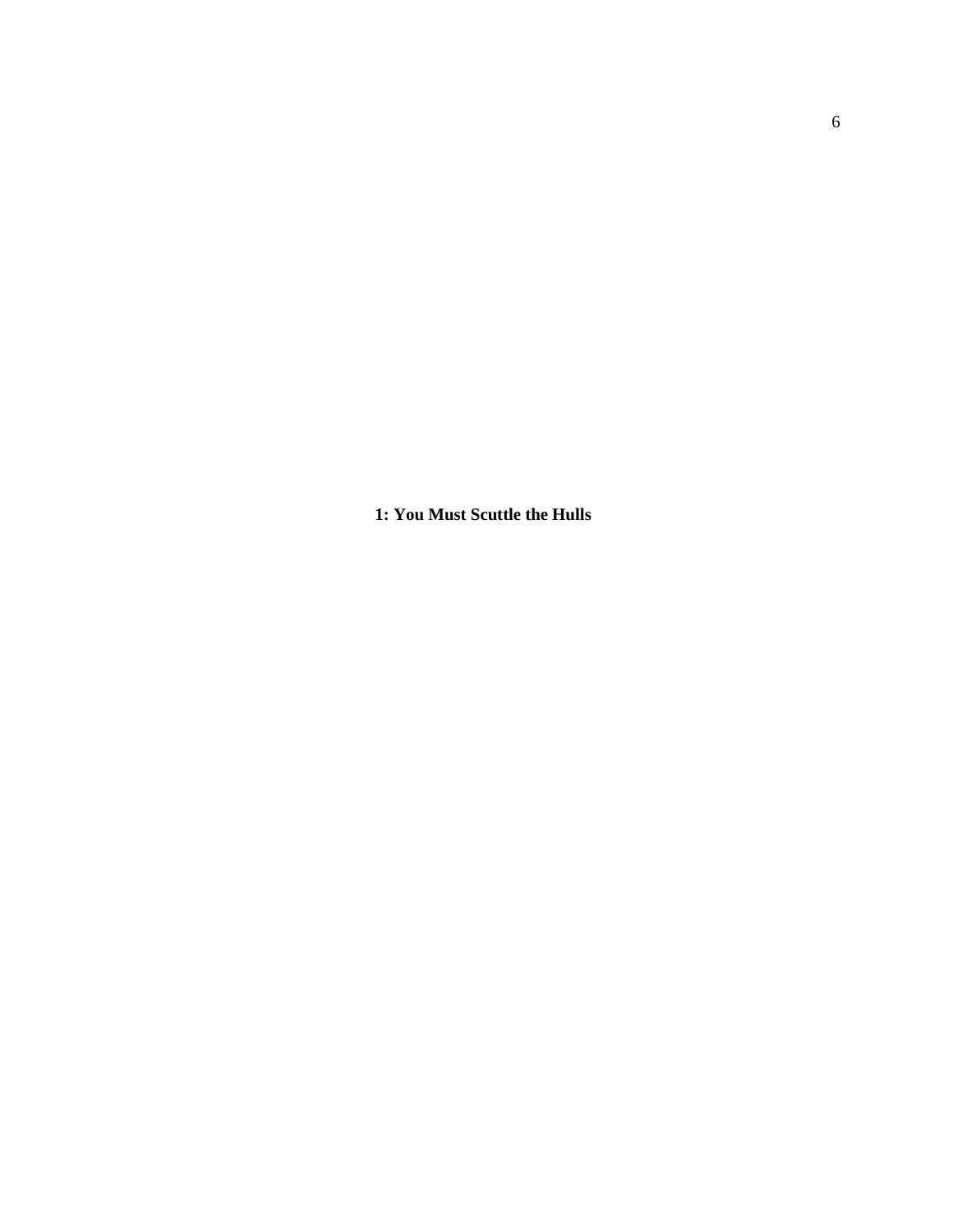# **This Story**

is questionable: my friend Johnny Perez tells me when we were twelve or so, when we went around to garage sales and bought anything long or sharp, when both of us had pump -action bb -guns, before we took the closet doors off their hinges to make

a fort, but after we set my yard on fire with bottle rockets, but before video games, when we made a rope swing out of belts and talked someone into using their mattress to land on, after we found the rock quarry where we learned how to swim, but before we dug an entire

car door out of the ground from behind my house, Johnny says, while walking on the trail that has been there as long as anyone can remember, we, with both of our bb -guns slung around our shoulders, came upon a wood crate half the size of a semi -trailer, and hearing

a noise from inside, put our guns down, picked up rocks the size of our boy -sized fists and, after banging at the side of the heavily nailed box for several minutes, knocked -off a side of wall, opened it, let out seven or eight scrawny dogs, looked at each other, then walked inside.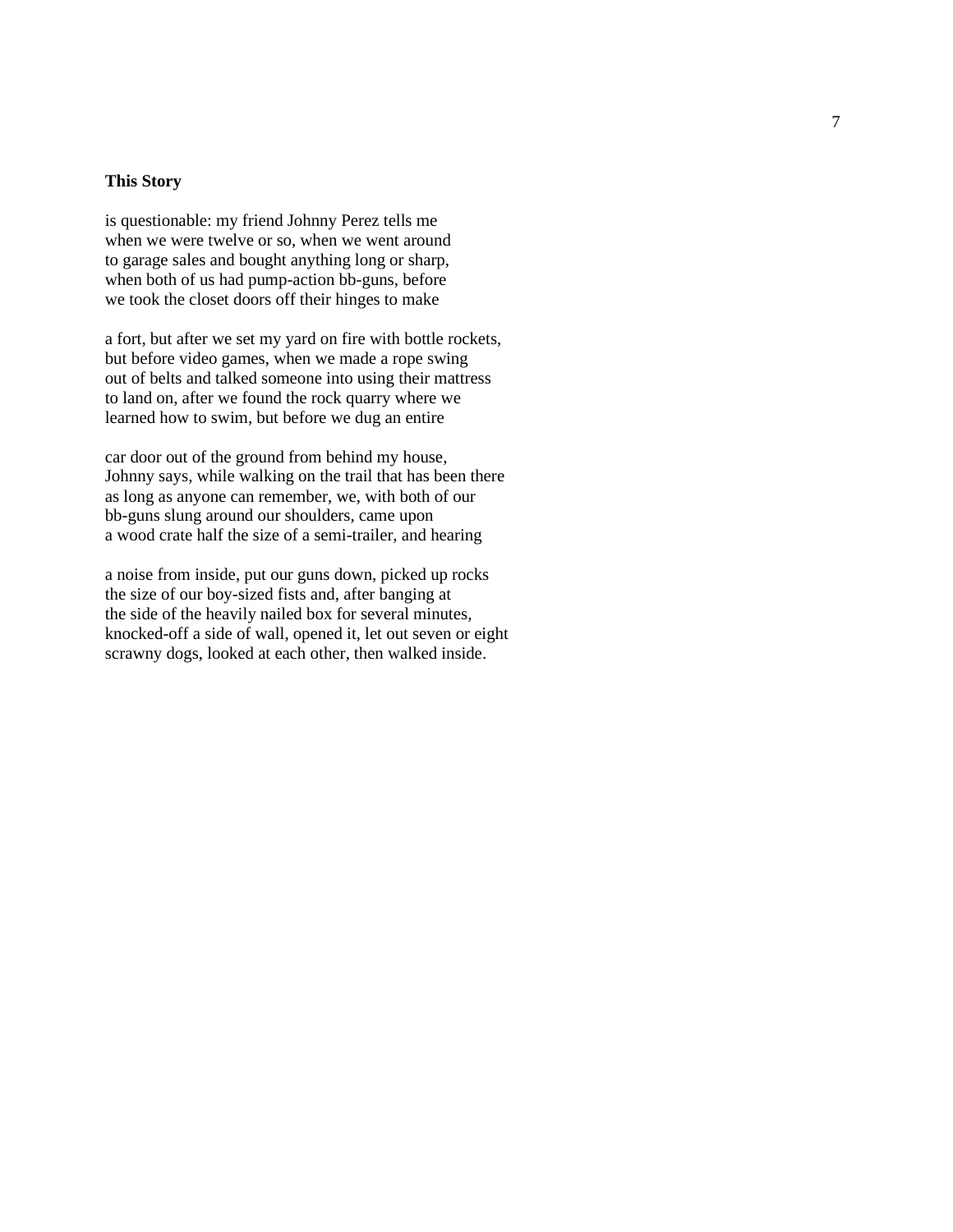# **On His Way to Rome Keats Would See a Cardinal Shooting Birds**

Unfortunate, he mumbled, like the first time he hemorrhaged blood, by now used to the plodding jostle of horse hooves and the course of the muddy road. Rome seemed far, and by now his thoughts spread outward, lengthwise, mildly acknowledging the haze he could see in the distance. It was beyond a question of queasy now, and the rhythmic carriage added to the feeling of illness and delusion and his thoughts almost seemed to reach to the hills and trees he could see. Occasionally he'd see Severn, his travel companion, who, because of the ground, could walk at the same pace as the horses, and the regular thoughts of food and pissing would come back to him. Although a port, he couldn't believe Naples smelt that way last night and how everybody ate spaghetti with their hands. Of course he didn't sleep. He tried shaking his head but he couldn't tell if he was responding over the bounce of the horses. Lazily, in the way a series of half-hearted ideas would cascade, he was thinking that maybe the world had eyes too, and when he wrote poems the magic was when the world looked back, openly, in gesture of wide mutual acceptance. He liked the idea. He was pleased that such a thought would register so clearly at this point. He knew he was being carried to more than Rome by these horses. So every thought of beauty was amplified with gratitude and joy, especially the birds, which were moving too fast to see, but whose songs he always loved with the feeling that seemed to be oddly overcoming him now. He tried at a smile, but wasn't sure if that registered either. And then was distracted by a red figure up ahead.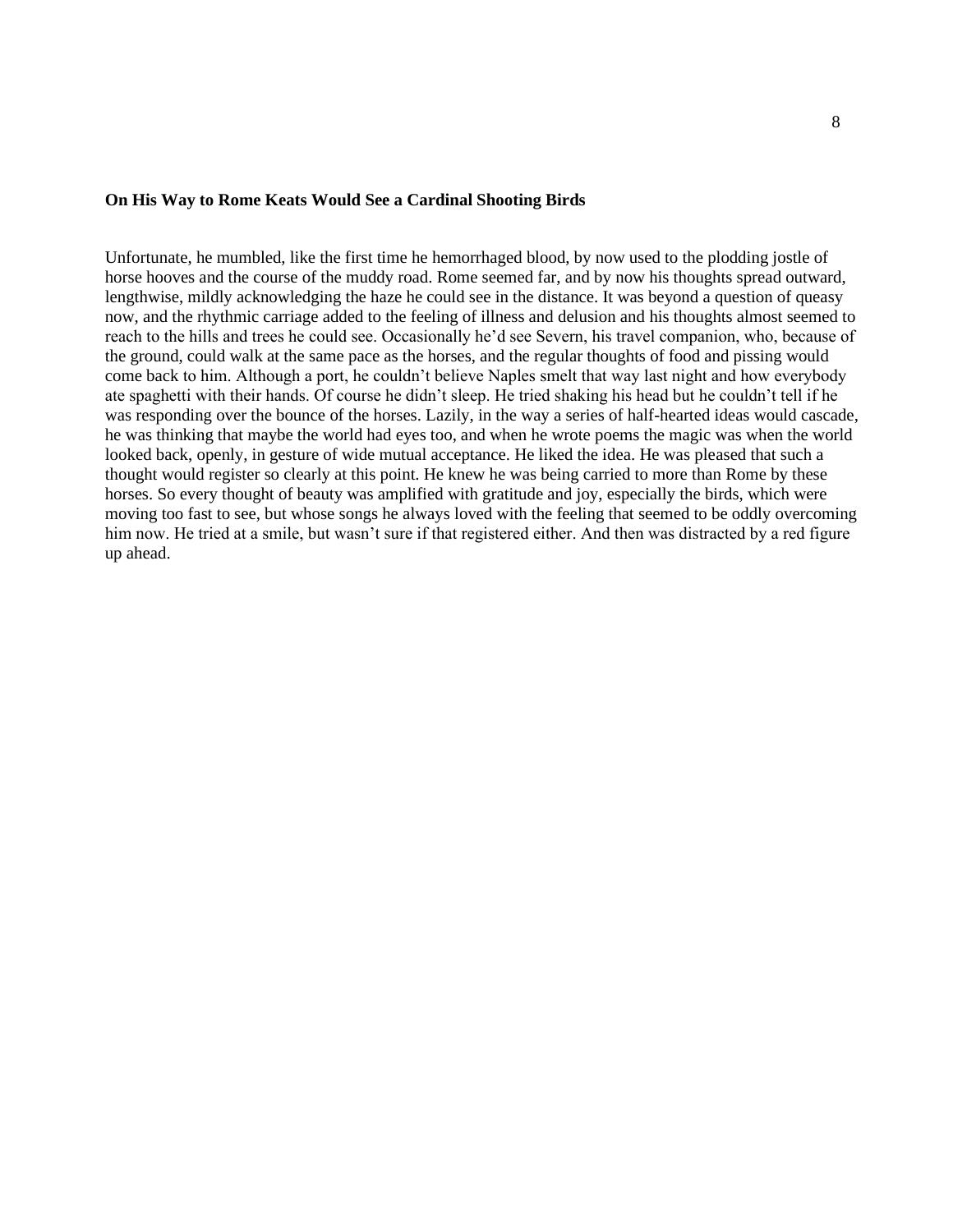#### **Sore Feet from Standing Too Long**

# **1**

Some days Odysseus wouldn't stir at all. He'd sit on a rock listening to the sea. It was as simple as that. Big bursting hexameters weren't invented to capture the continual motion made by the waves so he sat there with his sandals off and blew on his blistered feet. As Sirens and Furies danced far off in the distance he prepared himself by imagining the blisters entering his ears, his head, his mind. When he was done he would think about home: how happy he'd be; his beautiful wife; how some of the hills there looked like her resting on her side; their bed; the comfort of friends; the taste of ripe grapes; their trusty dog; and a stubborn but loving son who looked like him, who was, as chance would have it, looking out at the horizon, scanning the sea, imagining a small speck turning into the ship sailing him home.

# **2**

Of course there is no Odysseus. He's made up. A blind poet with a lyre sung his name because it end -rhymed with *the wine dark sea*. He's your old friend Israel Marquez. He once shot a man downtown after wrestling away the guy's gun the summer you two shoveled shingles off townhomes while you were on break from community college. No one liked the labor mixed with nails so they gave it to the two half-Mexicans. The fight outside the bar began because Israel and the guy bumped shoulders. Simple as that. And Israel couldn't let go of something the guy said because a bronze medal in the Golden Gloves said he didn't have to. Quiet, a non -drinker, his worker hands already swelling into catcher mitt fists, all Israel would say is he walked toward the gun until it touched his chest. Then he smiled. The rest is a blur, a storm of leaves,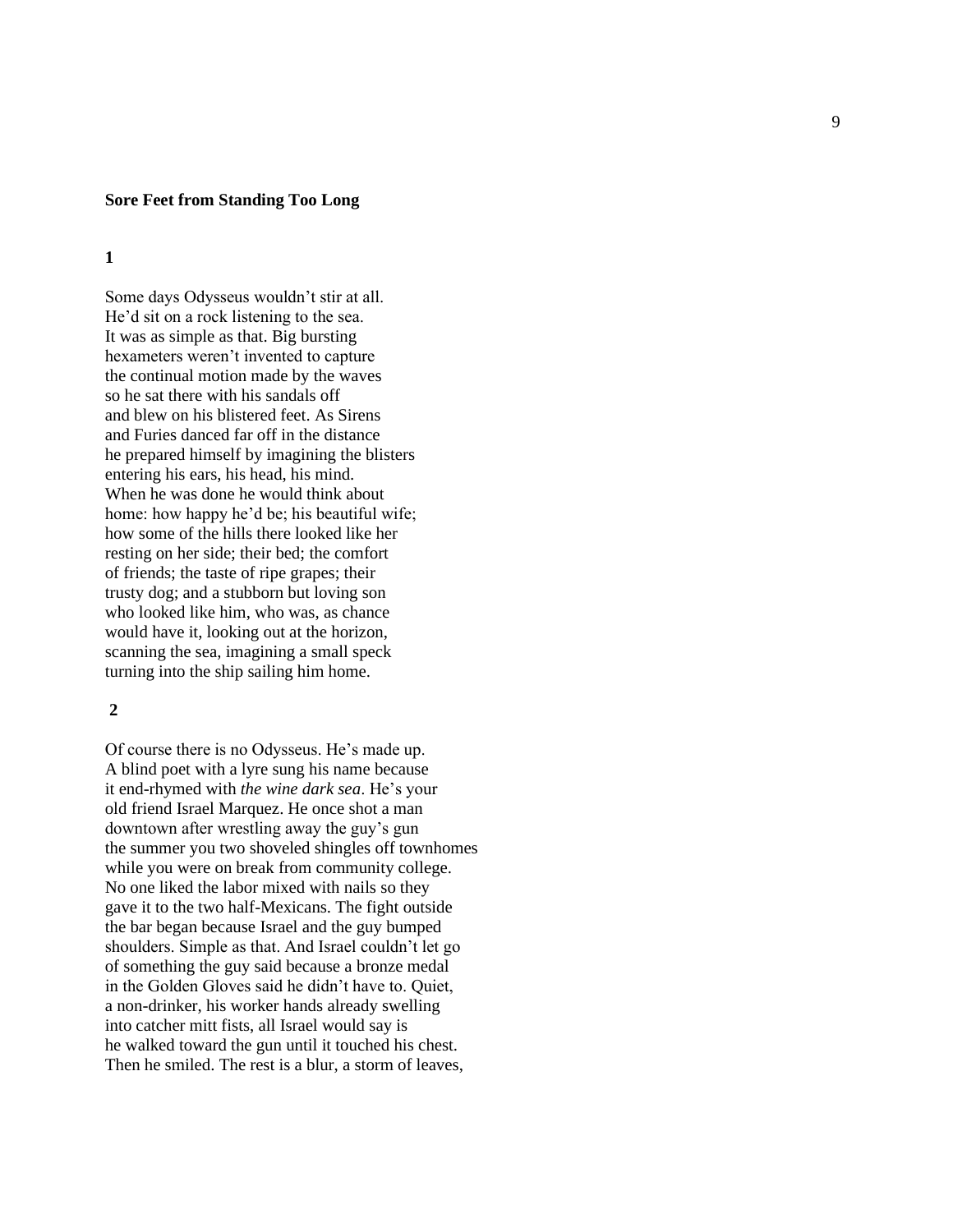a man on an island looking out at the sea. You left him there in the fall, in a development where all the houses looked the same, shirt off, socks off, sitting on a tailgate drinking a Dr. Pepper next to his half -melted shoes as Kenny Rogers' "The Gambler" played on a station he didn't choose, and said, halfheartedly, *Bye* .

# **3**

Or none of that's true. It was the summer you were roofing with Matt Colombo. Israel's father was a sheriff, a drinker, and after filling out paperwork all day after what he thought would be an action -filled and virtuous job, he'd come home and take it out on the wife and kids. The wife especially, who'd step in to take the place of her children, because, as she'd testify later, it was part of her duty. You fell out of touch with Israel. You used to go to Skateland together when you were twelve. He disappeared from the trailers into one of those houses with long driveways where nothing could be heard. He was roofing that summer but not with you. He came home to find his dad with a bottle in one hand and his mom laced up in her own hair in a headlock in the other. He was glad it was just a headlock this time and his dad had on the TV. The TV meant it was calming. Israel could just walk by into the bedroom and take off his work boots. His feet were sore. He'd say that was the reason. He said he felt this new stiff pain numbing his ankles and toes. And that was the reason. That's why he walked into the bedroom and unsnapped it out of the holster. His dad was on the deck by now, smoking, looking out into the forest. Nineteen years of being stranded were enough. All of this would be in the news. He lifted it up to the back of his dad's neck. Simple as that. White light, complete silence.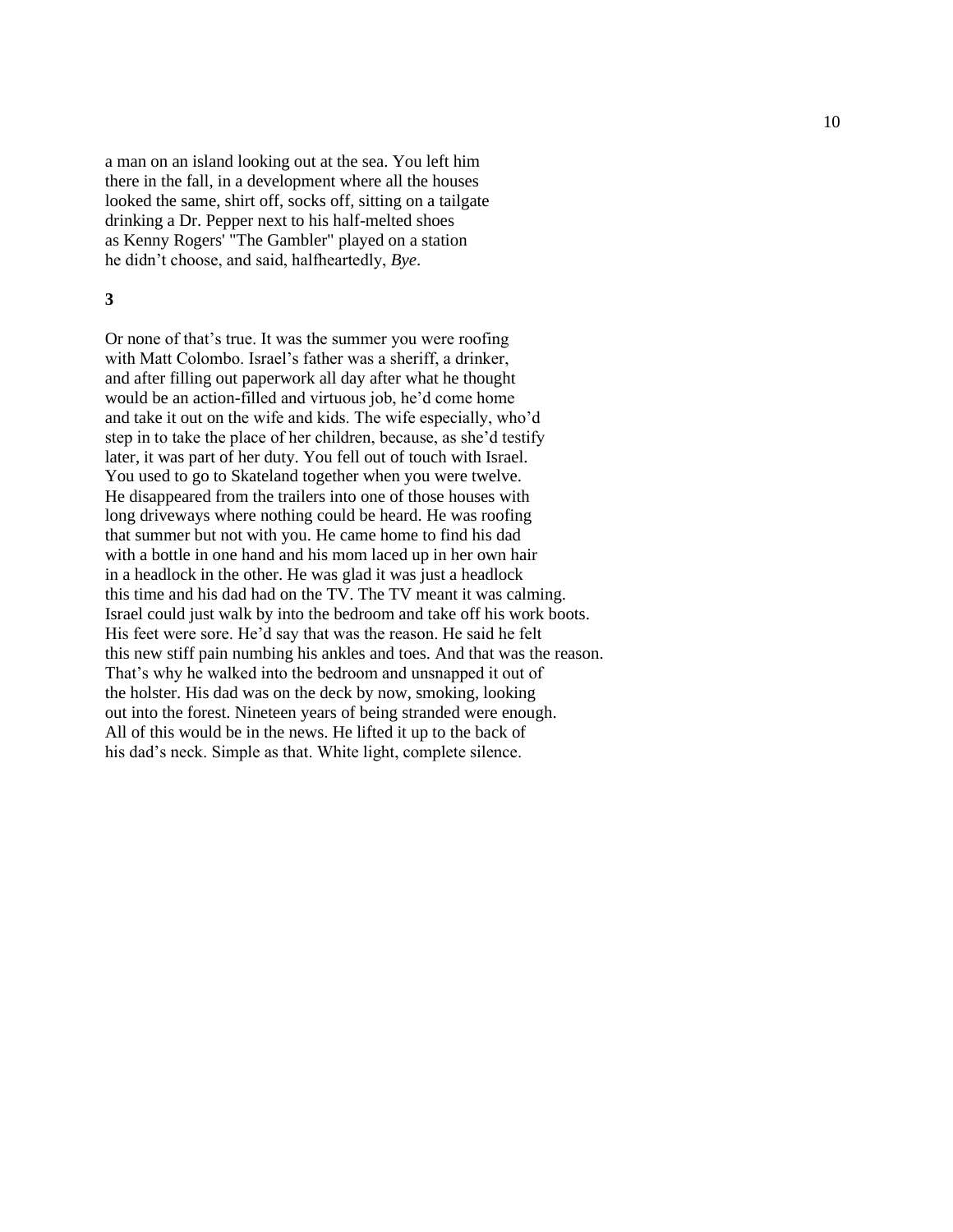#### **Patrick Swayze**

Admit how you believed him. Thick -jawed, country -hearted, admit how you sought out trouble for someone based on him to come in and rush you away.

Admit how you admired his feathered hair, the lean cut of his arms, his dancer's body how you could imagine him instead of watching football

on Sunday, installing a fence, or digging a deep hole, or washing your beat -up car as you looked from your back window with tea, and he waved up to you, wiping the beads

of sweat as he, good -naturedly, completed your long list of tasks. Admit how you were jealous: the astonishing teeth, the true nonchalance, the grace running

under the bad roles he was given the way he made you believe, if given the chance, he could, through a medium he would devise, if only briefly, if he somehow died,

through an arrangement only you could understand, some special code, a bright glimmer, a few simple words, on some Tuesday night, ghost back to you from the otherside.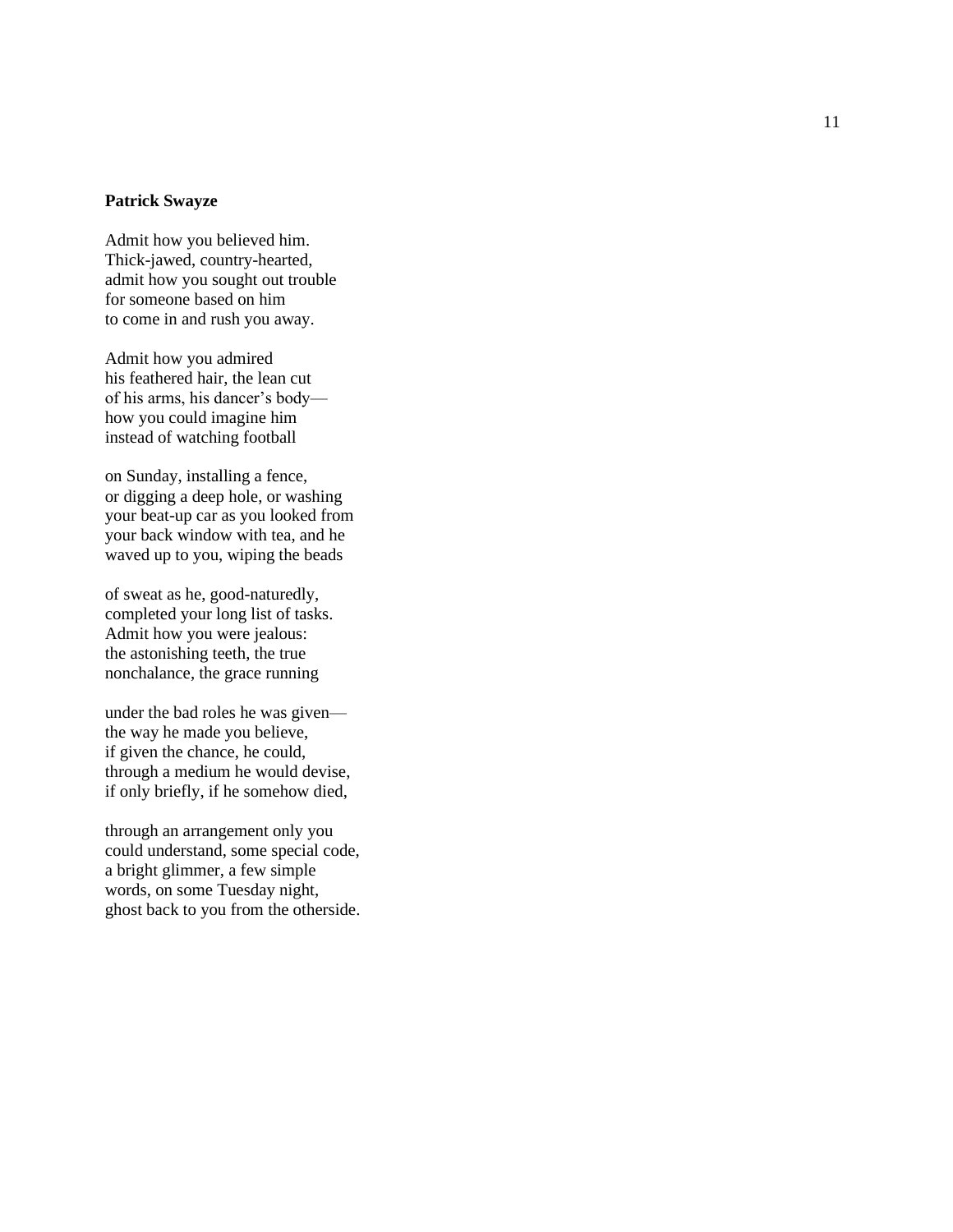# **The Man Walking by in the Red Jacket**

only looks to be drinking beer at 10 in the morning, but that's just a can of tea, or one of those energy drinks, and the brown bag concealing what you can't see,

is just that, a sign, a symbol, an agent to second guess his better angels, a device he's chosen because in college he learned the fine art of subverting your expectations,

with your propensity to categorize as thug, drunk, vagrant, and what he's doing, and why his face is shaded red, has nothing to do with the beer, which you already know

it isn't, and more to do with a cause that's put him on the street, handing out pizza or clean socks to the homeless, some inventive scheme, learned in college also, and, he's become

cold, he's been out all night, it's winter, and the man he's with, rather than swaying and scowling and chewing something black, is being taken to a place where he'll receive help from

the man in the red jacket, who, rather than some other way you imagine it, as he disappears, disappears into what is good.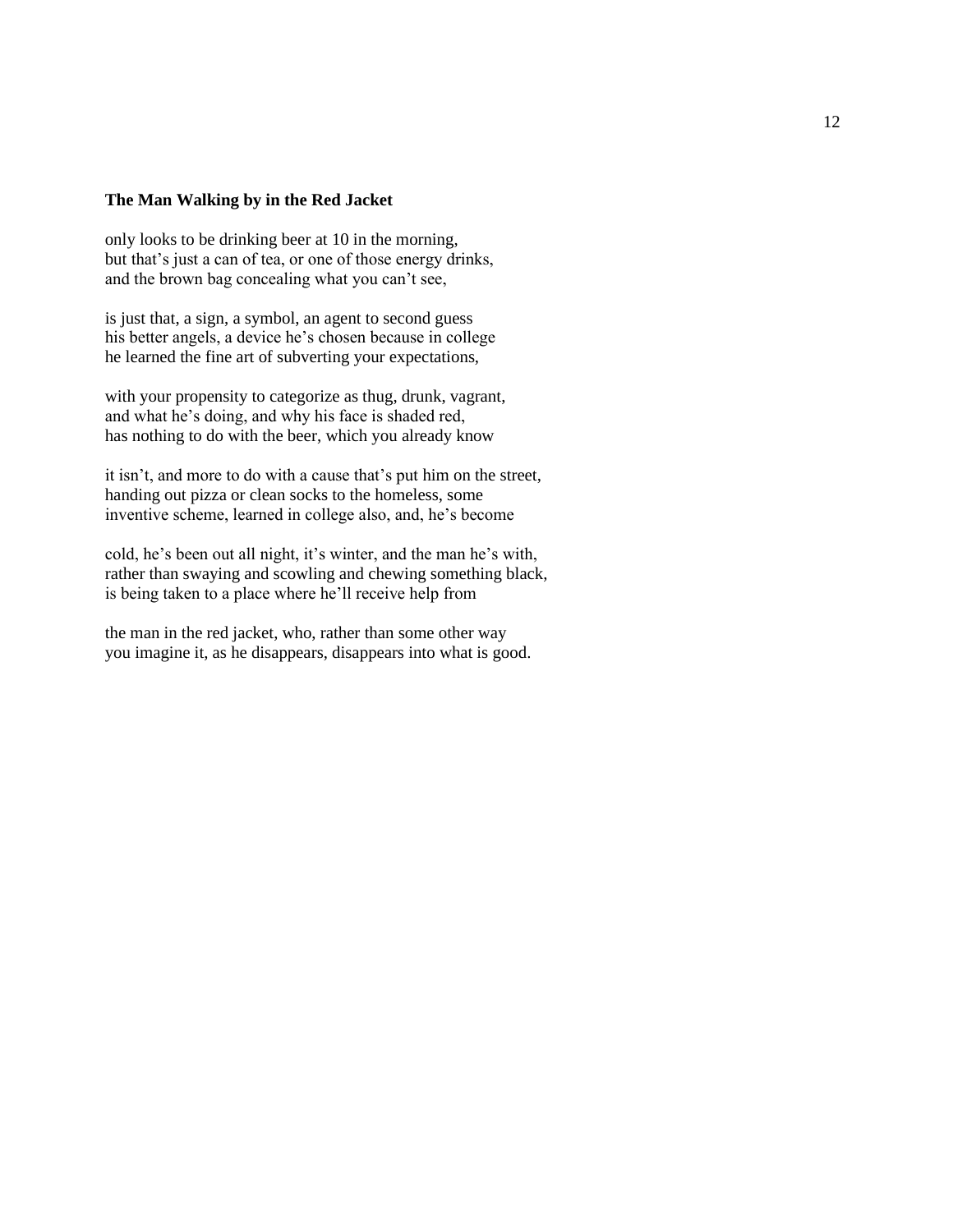# **Huge Penises Shooting Giant Jets of Sperm**

It is good to know some things are still sacred: that there are ancient ideas one can turn to when your boss asks you to close at the Arby's,

when your friends forget to text, or when your girlfriend looks down at your contemptibly small bicep as you struggle with the goddam jam jar;

likewise, when the Seahawks lose, your cat shits on the sofa, or they are out of Red Baron pepperoni and cheese pizza to go along with the cheap beer,

that, for whatever reason, is growing on you; forget also the larger implications: precision as a mode of apprehension, the presumed space

between the viewer and subject, the meanings not quite accessible to you, the feathered nubbliness you can't quite render in fur—what you have is

a spray can, the alley and empty wall, the light yellowing the street and the beginning of the dark, which you step into and begin rattling the canister's

small metal ball, where, when the act begins, you imagine them, the thick-browed hairy troglodytes, who, when confronted with the wall of their enclosure,

must have thought what you thought, and took back their loss of power as you did, swirling up several massive seven-foot symbols, and began on what to them

must have been the back of a warehouse door.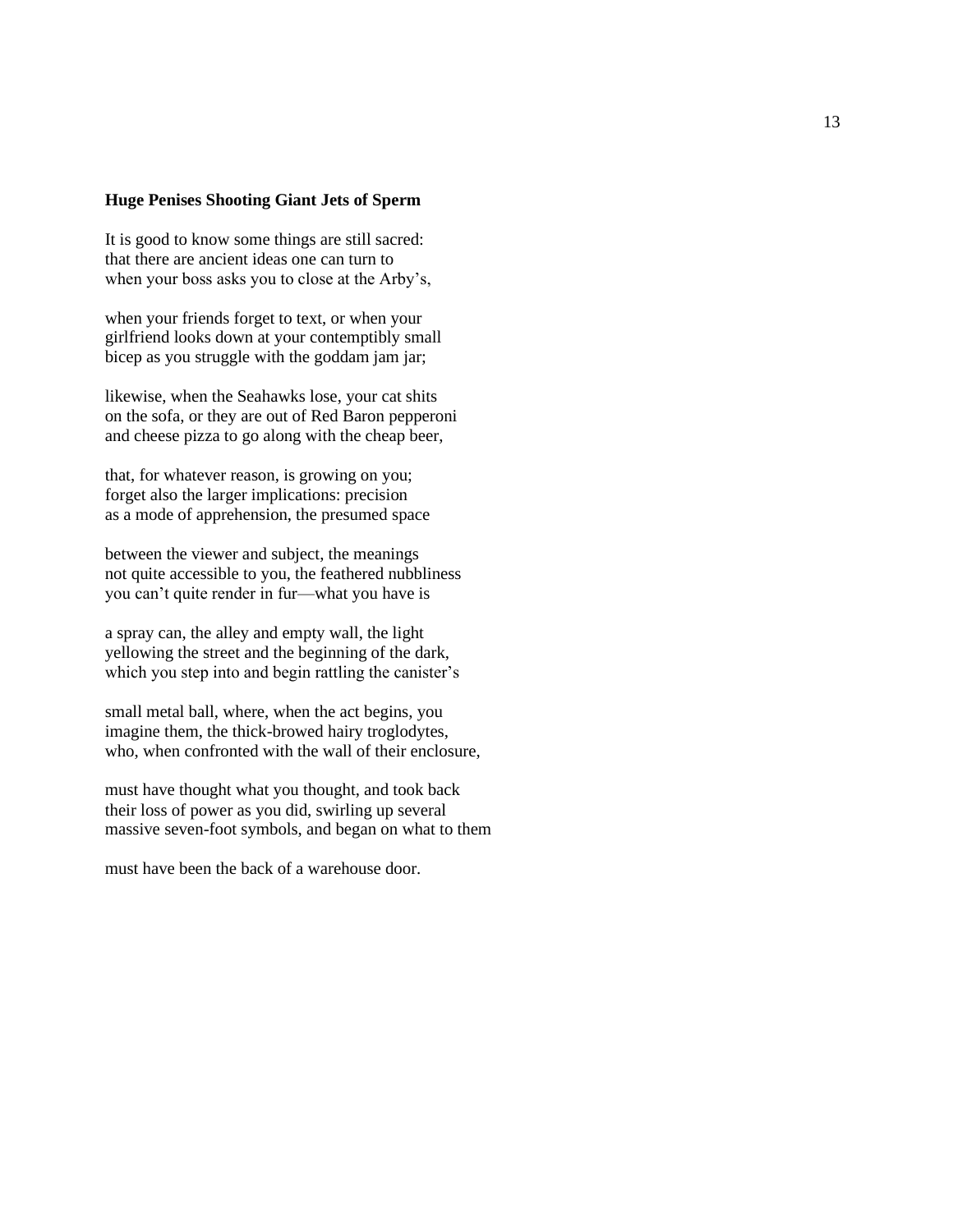### **Jose Canseco**

Massively statured he is talking to Madonna with one eye on the fan who keeps yelling YOUFUCKINGSUCKCANSECO! He is not considering the pitcher who is, by the way, very on, his best fastball clocked at 96 and cutting in on the hands. Nor is he seeing his future: a can of corn that thwacks him on the head and blooper -rolls over the leftfield wall for a homer; or how in twelve years he'll try mixed martial arts and be kicked several times in the shins by a seven -foot -tall Korean named Hong Man Choi before tapping to a rear naked choke. No, he is in the on -deck circle, he is swinging a stock of lathed and sanded maple, he's pissed but not totally pissed at the fan making him look bad in front of Madonna. He's flexing his two mounds of muscular ass because his flanks of ass -meat are where he juices in the private of his palatial home and they're sore. But his is not thinking about that. In a second, after the number 3 batter grounds -out to the shortstop and he stops thinking about Lamborghinis, he is about to walk out into the rectangle made of chalk for an at -bat in the majors.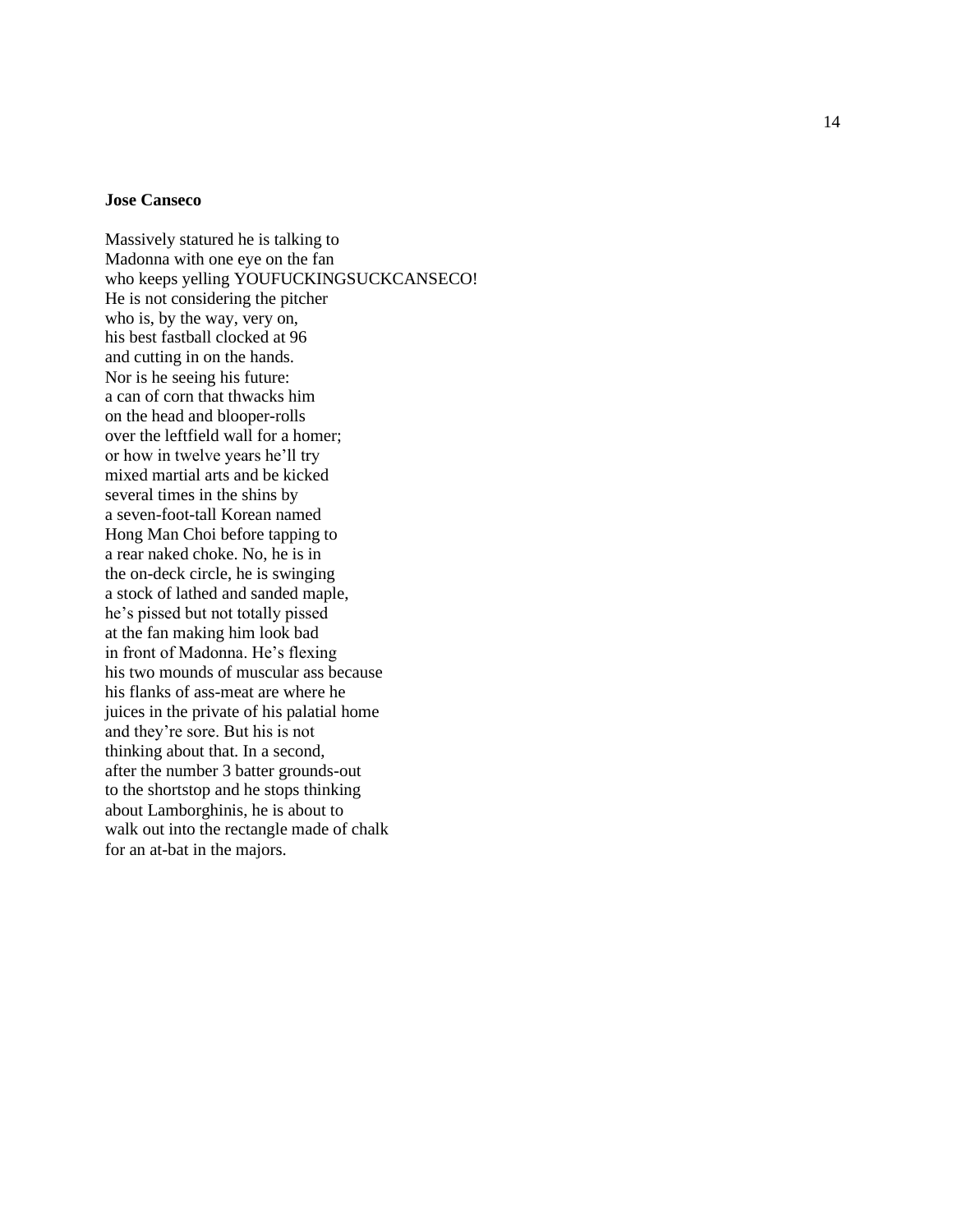# **You Don't Remember**

much: a helmet railed with bars, a torso puffed with stuffing, a barrel chest, insulated arms,

square boots shaped to bricks, corrugated legs made for moving; the channel eludes you also,

but maybe it was careless flipping, or the idle search for an eye-catching image, or maybe it

was educational; but certainly, after the man said *This is the best version*, after a log swung down

and hammered him in the chest, after a boxer came out and battered him to the body, after

he was pummeled by a club, after he was clipped in the leg and flipped over a car, after he took off

the helmet, looked in the camera and said *Now the suit is ready*, this man, in the masculine mode,

fulfilling what he always wanted to do, surrounded by his friends high-fiving behind him, was led

to the cage where they kept the brown bear.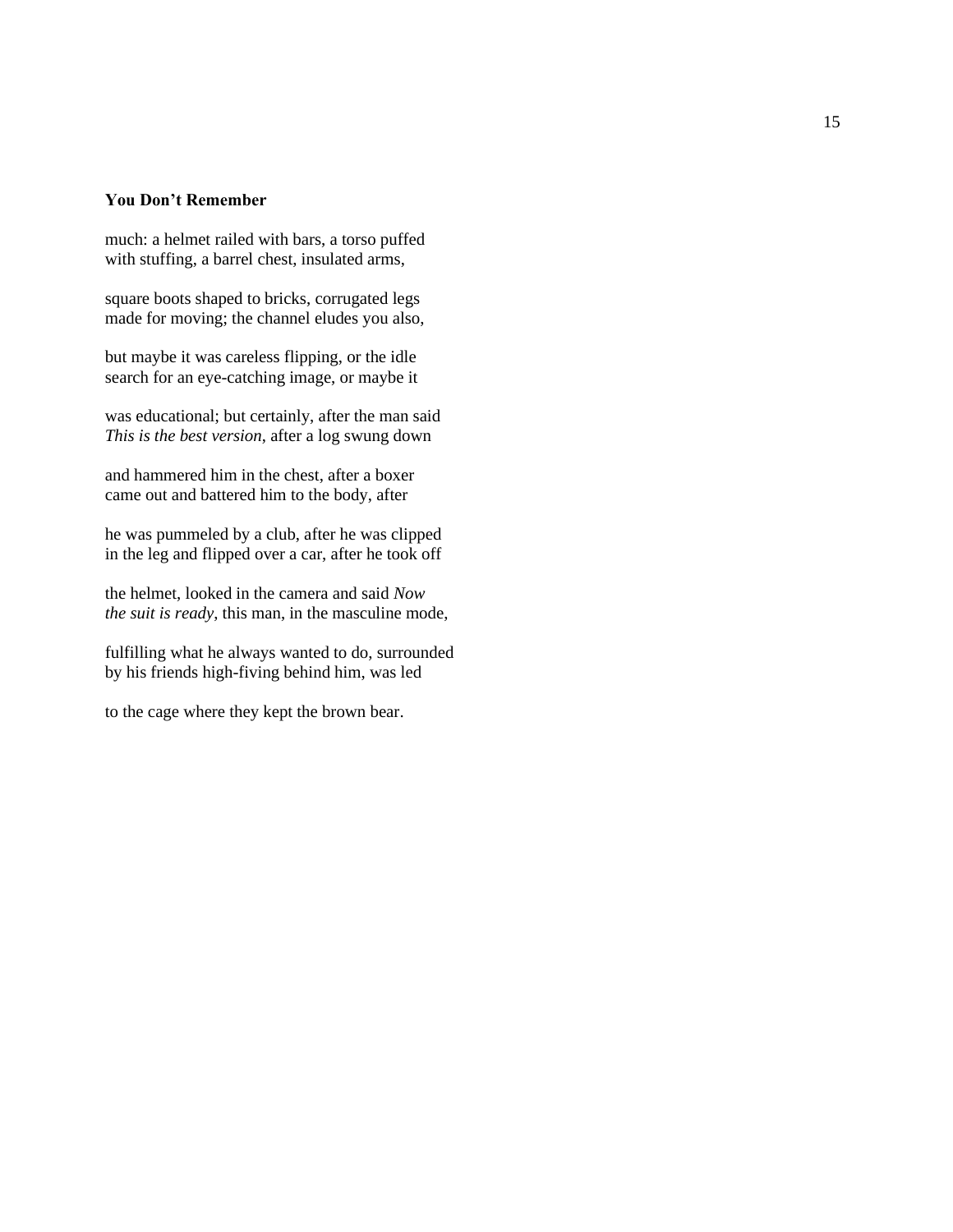## **If You Were**

arrested, if they came right through your unlocked door, if your wife was sleeping or combing her hair, who would come out of the magical ether to say you weren't guilty? You would be taken through the streets in a car you didn't know, asking and re-asking what you did wrong, until you eventually calmed, or convinced yourself you've calmed, pondering your rights and looking up at the clouds. You'd begin to wonder what you could have done, or what the person who looks like you could have done, and then you'd think maybe you did something wrong, and perhaps it was the accumulation of parking illegally along with running red lights, but no, it couldn't be, you're disoriented, floating, lost and flying away from the one story you know, where, yes, sometimes the opposite happens, but you've never heard of it going this far, where your hands hurt, they're cuffed too tight, and by now the benign, unharmful parenthesis that always seems to be surrounding you would be seen by someone, your inherent sincerity—the does eyes, moist hands, a cardigan with leather at the elbows—would be recognized by one of the officers in the rearview, or you wife would call explaining something to them, and the high tension would be resolved by a harmony of cool heads and reason. You would be home any minute, you'd have your story to tell, people at work would gather around you, your daughter in her bedroom would still be sleeping, not even the dog would notice, you'd fall back to luxuriate in the comfort of your soft blankets, the TV glowing all over you, but no, these people don't care that you want a lawyer, they won't talk to you, the car keeps moving forward, you don't know what will happen, you're coming up to a building, this doesn't look like the city you know, when the two officers drag you inside, a man in a suit will appear, they'll follow him to room, drop you in chair, leave you with him, he'll sit down comfortably across from you, pluck something invisible from his lapel, a clipboard will appear, he'll click a pen, look at you under his glasses, and when he asks, because he asks, you won't be able to remember your name.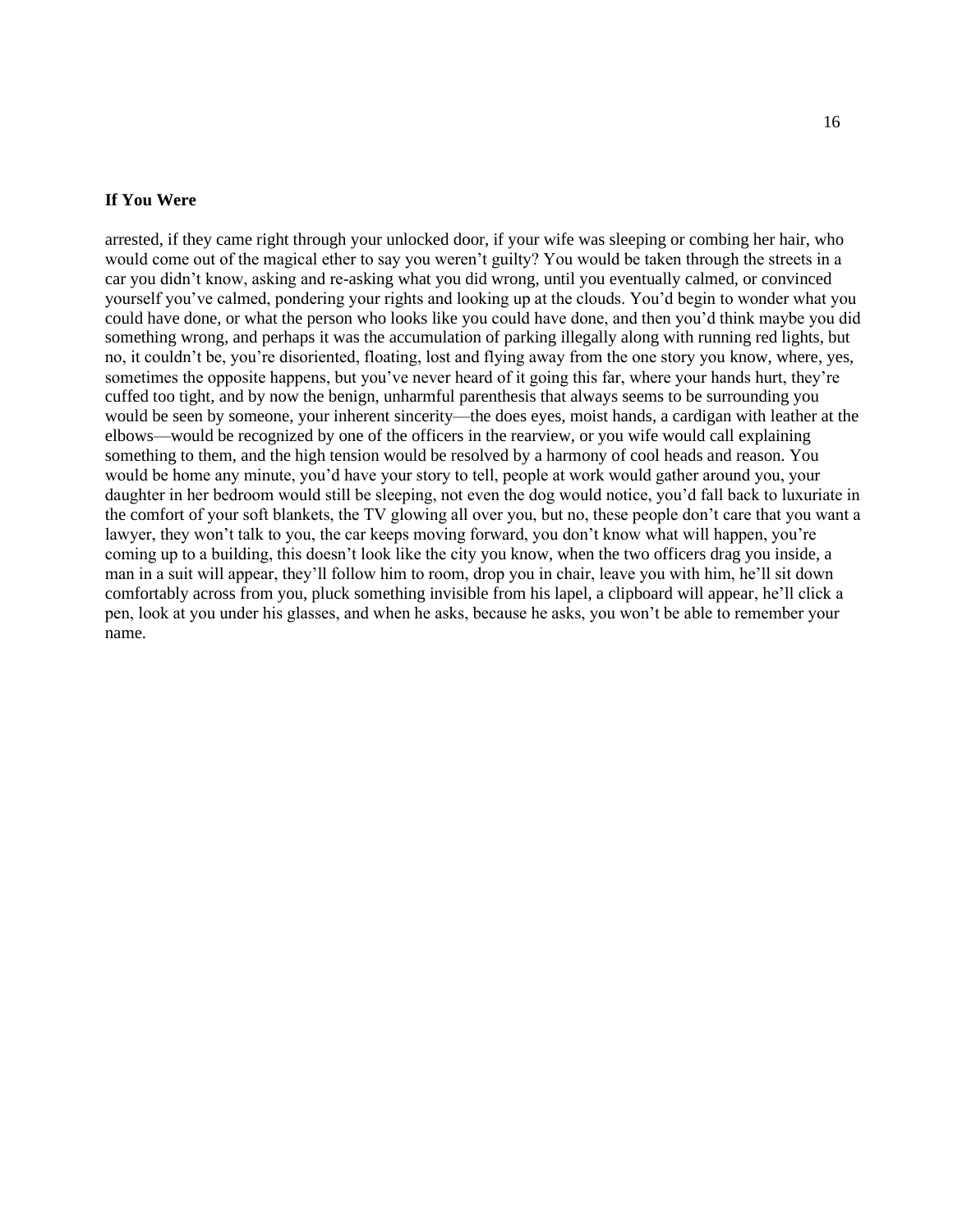# **The Man Who Ordered Tea**

looks skeptical. He must, after he tells the barista what he wants, walk back and stand next to the rail by the door. What seems to misplace him

is the attention he has paid to his hair, the way it is seamlessly shaven from a band above the ear and gelled back on top into a circular wave.

He seems to be staring at you. He seems to be surveying the room noting that you have noted him and is waiting for you to go back

to your long, tedious book so he can take a good look at you and try to recall if he knows you from somewhere, your significance, and, this is the hard part,

if you are the person in high school he did mushrooms with one night, which, instead of opening up the sky into an ascension with the divine,

only made you both talk about your dads as you sat on someone's lawn. It's something he thinks about when his mind empties toward his

second break at work after he's been looking at his computer too long and his mind seems to open up into a field he's forgotten. If you're not this person,

if you're someone else, if you're someone he shared a short but memorable laugh with in the line while waiting to pay for groceries, or someone

he sat next to during the bid portion of meetings for the last project, he must recall an allusion to that instance, come over, and before his tea comes,

allude to it briefly, in the grain and tone that befits this coffee shop, so you, or the man he thinks is you, can wallow in his considerable charm

by placing him behind you in your personal field for the next time, or, when you recognize it, the time you consider to be the next.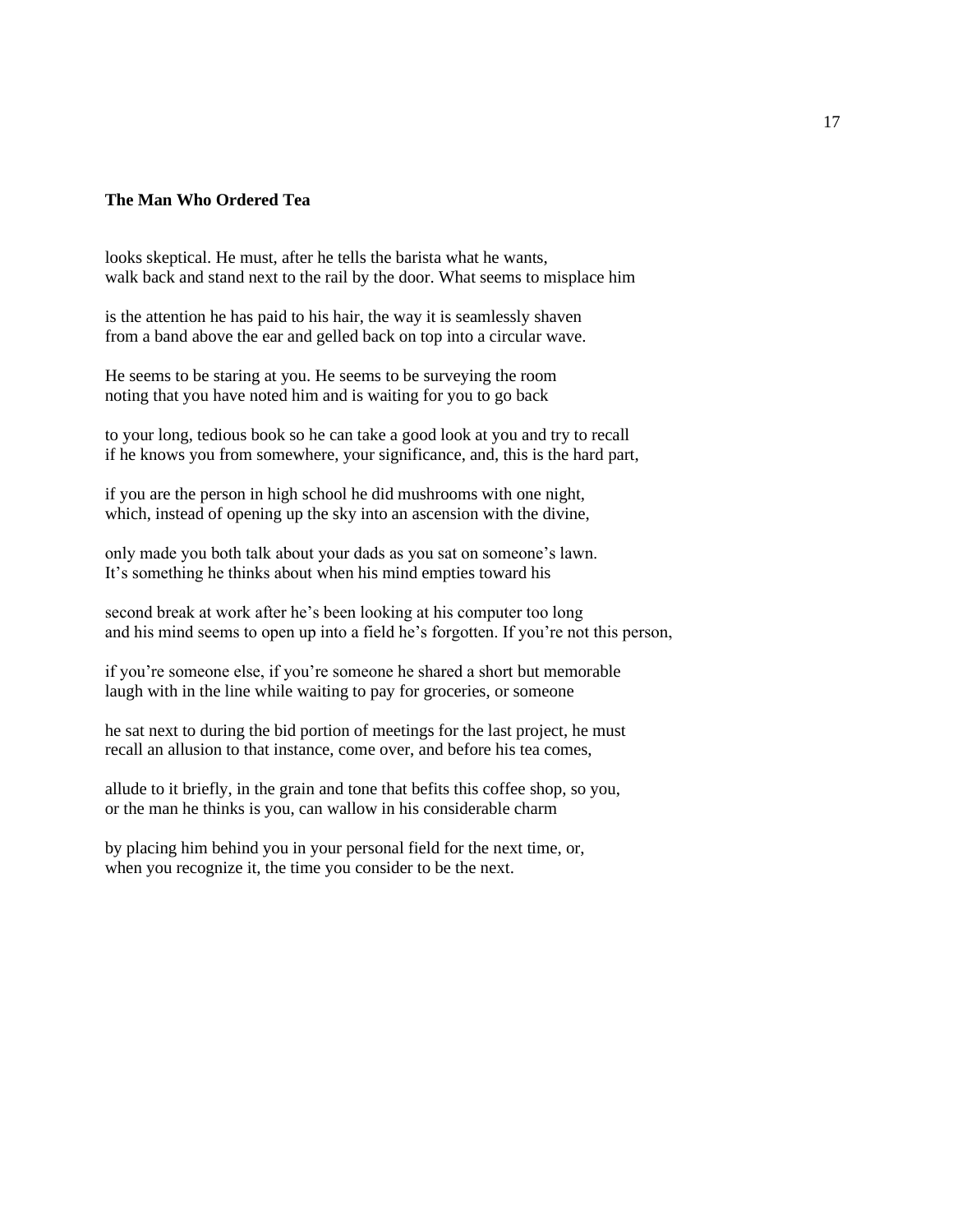#### **You'll Find a Way**

Your mom is going to be so excited! How come? Pat Benatar is in town! For a concert! And she's playing the Oregon Zoo! And your mom and your mom's girlfriends are totally going! And they're going to bring wine coolers and picnic lunches although it will be time for dinner! And they're

going to take public transportation to get there! The Max! Which is Portland's light rail system! So they can drink lots of strawberry wine coolers in their stainless steel water bottles on the way! Or even a beer right from the can! It's going to be so cool! And totally awesome! And so many t -top

Trans Ams are going to be there parked sideways taking up two stalls next to so many glass -packed Fire Birds! Plus Rick Springfield is opening! (Hubba Hubba!) Who your mom likes as much Pat Benatar! But the show is so expensive! And sooo sold out! But you love your mom, right? You'll find a way.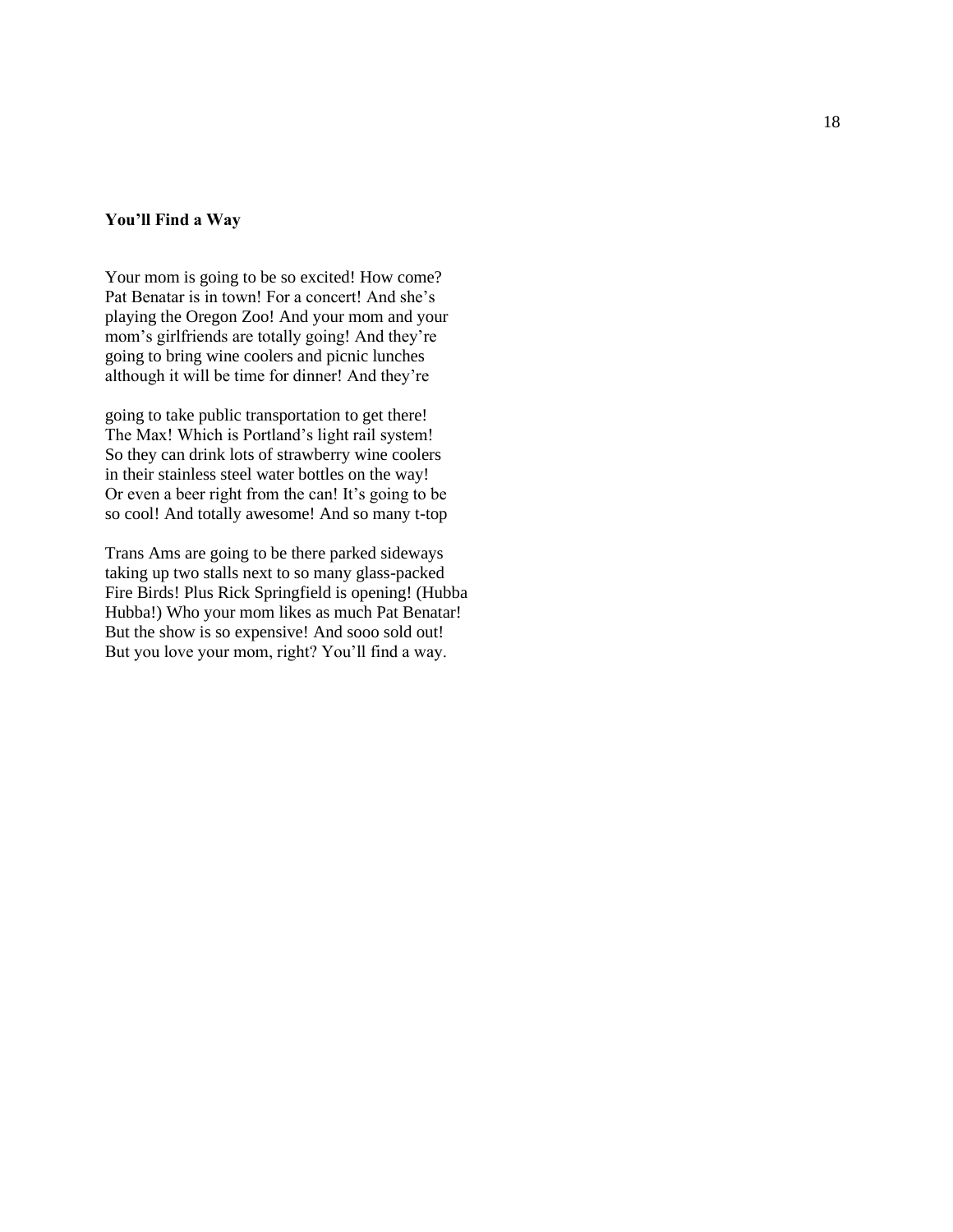## **A Young Teacher**

goes to work in a small town. And the town is more like a village than a town. And the village is surrounded by great trees, woods, a dark forest. And the teacher has to walk a long, unpaved path

to get to school. And the forest surrounds him. And he images the trees as teeth and the darkness as where he is eaten. And when he gets to school his students are slow and seem to know nothing.

His work grows dull, tedious. So he begins to drink. Only on weekends at first, but soon every day. He becomes disheveled. His eyes grow wild, wide. He puts whiskey in his coffee before the morning onslaught

of class. He uses that word. *Here comes the onslaught*, he whispers, smiling for his students, as first period rustles into their stupid desks. The other teachers begin to whisper. He fears they can smell the liquor

and takes to wearing a cheap, musky cologne favored by his grandfather. Then, during a dark weekend bender, he dreams of a statue from the city. The statue seems clear to him, clean, precise. He cries then. He doesn't

know why. He recommits himself. His students seem smarter, or at least more willing. Some even seem to be catching on. He completes his year. He says goodbye, shakes hands, hugs a few students. The statue seems

to have returned him. He doesn't know how. He doesn't know where. He moves to the city, gets a job, marries, forgets the statue. He spends his time trying to remember the town, the dirt paths, the trees, the forest.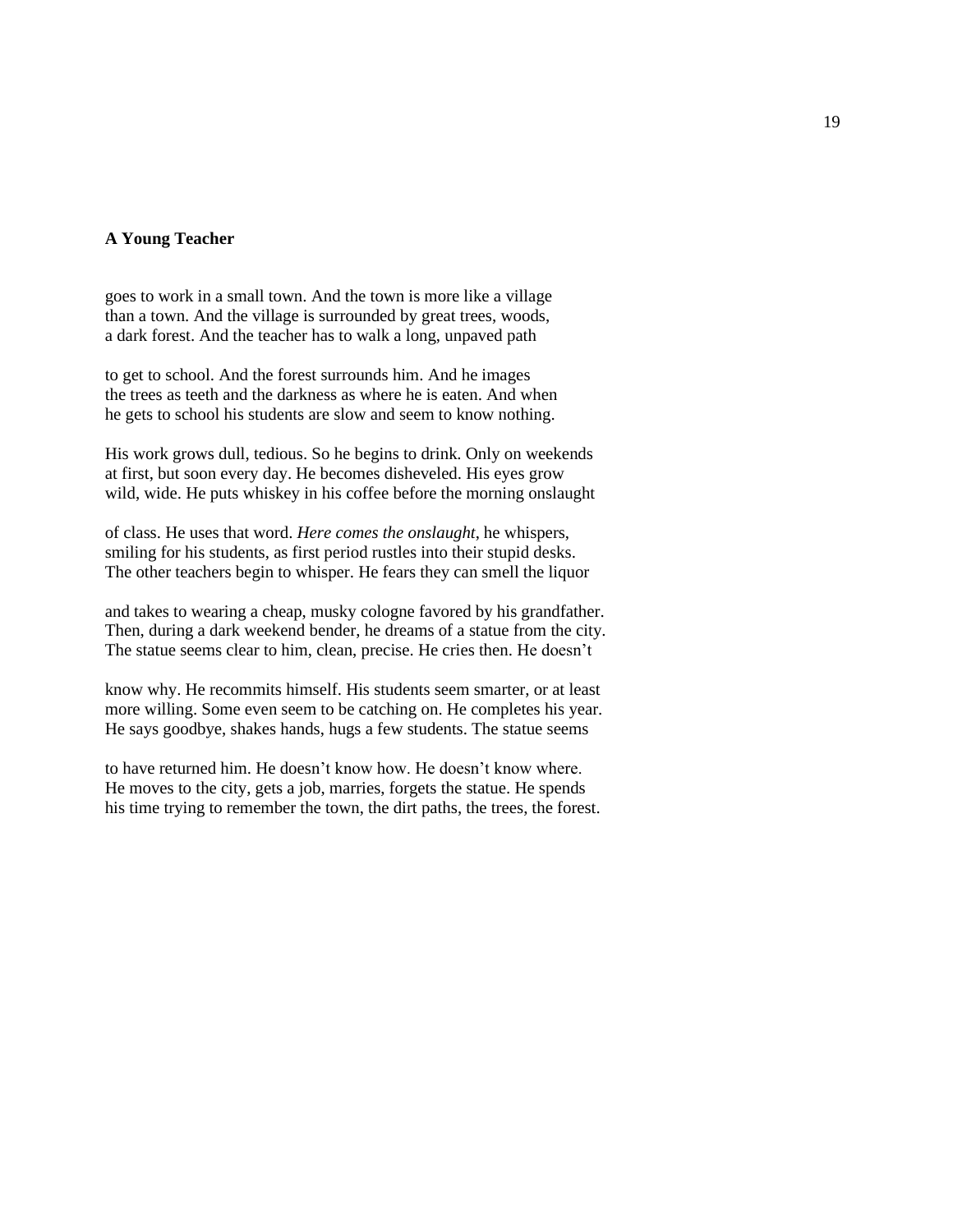# **Going Down**

is redemption moving up: that's why your guide says *Pass these in silence* and you shuffle past the moans;

that's why the huge bellies are covers in feathers; that's why you can see through their bodies to the wall;

that's why each image seems silvered in a sense of detail; it's why some have shrunk like sticks and others are swollen

like wet logs; it's why a brown cloud raises from the sand erasing what you know; it's why the terror of it

bathes you in sweat with memory; it's why you look down rafting over the marsh of mixed souls; it's why we pause here

and speak of things omitted; it's how the catalogue fits together: it's why it doesn't matter what direction you travel,

you keep coming upon huge ravines, reaching out for his sleeve, stumbling on rocks, following the master that knows.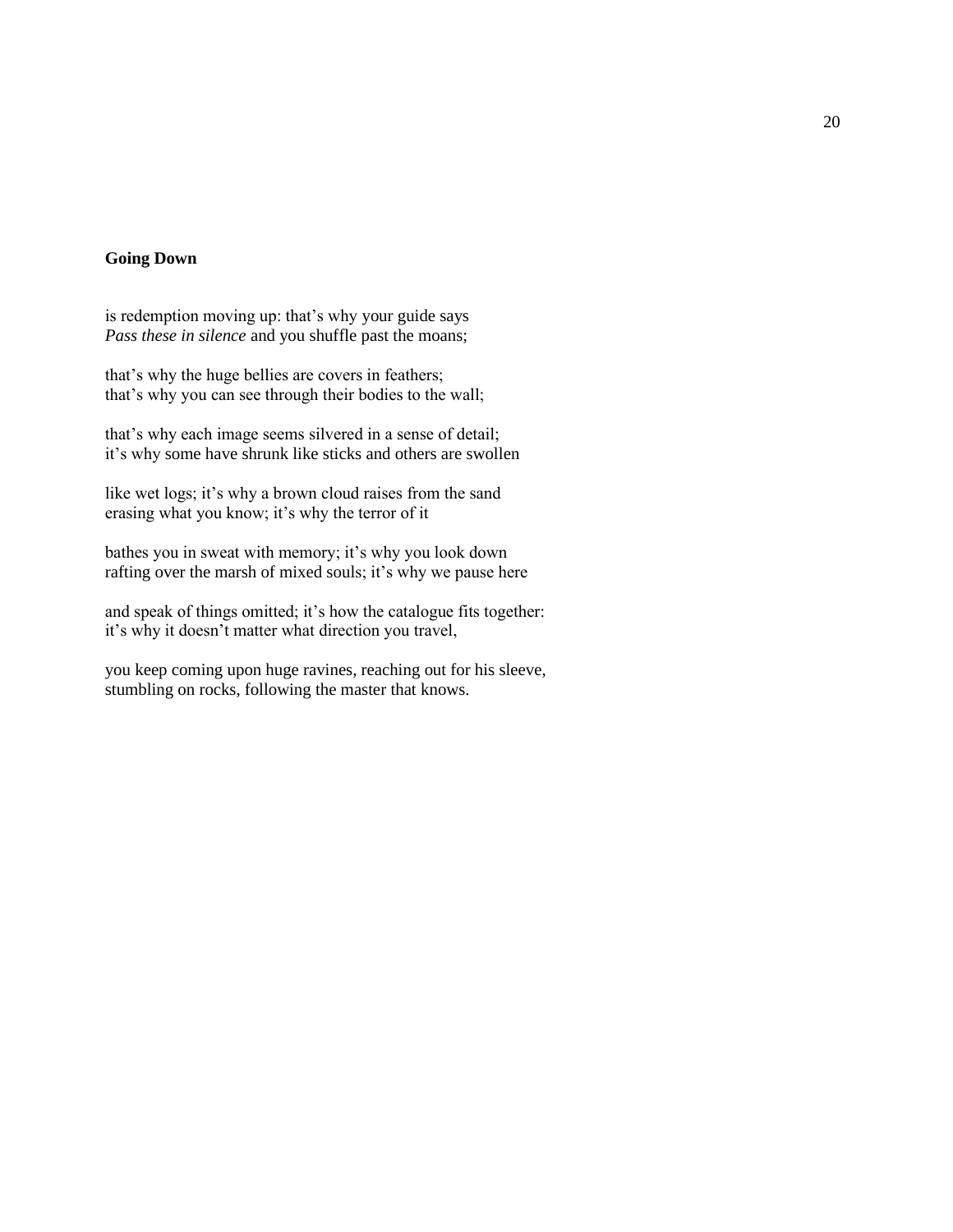#### **The Soul**

The other day floating in my body which was totally there I saw a small boy pushing what was presumably his brother in a white plastic stroller up an incline over a bridge.

 And their grandma or the woman who was presumably their grandma had Popeye hooks on both of her tattooed arms.

 And their grandma or the woman who was presumably their grandma was smoking and saying *hurry hurry hurry* in a way that made the older one speed up and laugh.

 And she looked proud coughing into the pit of her arms as they passed over the wooden bridge the gang graffiti noodling its large loose pasta on both sides of the bridge rail as she took quick pulls on her small cigarette.

#### And Plato

who was not there but seemed to be with me inside me totally there began reconsidering his horse -drawn chariot of fire against the joining of there three laughing and pretending to pinch who seemed as pure as blackberries growing over grass while Kim and I walked back

> from our last break after lunch.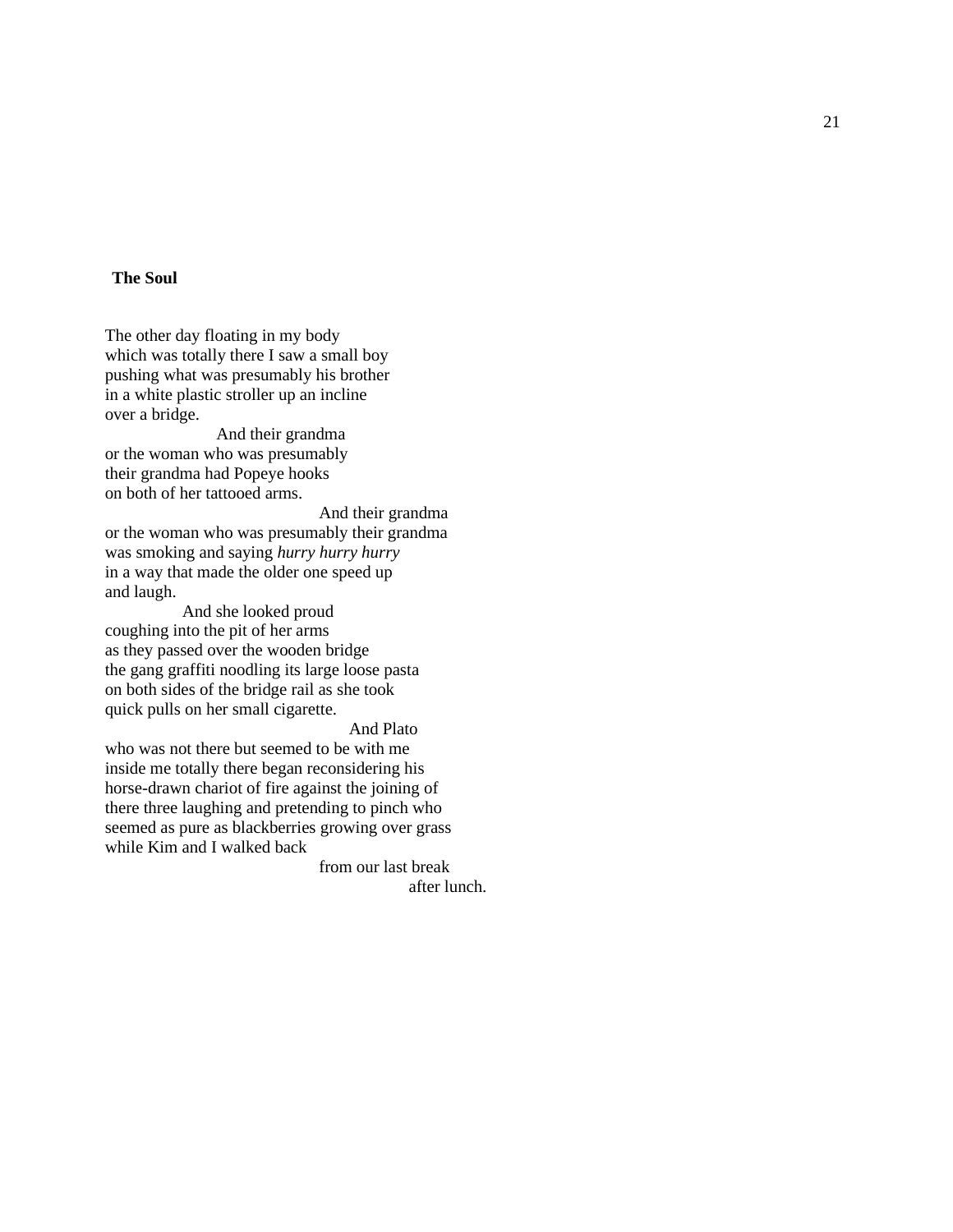#### **Blue Hoodie**

You have made it through many things I did not want to do and many things that have made me very happy, and as a thanks

I keep wearing and washing you, putting you over wools and cottons, and I am finally content to let you unravel at your sleeves so

you can keep revising where you end. I have wiped my nose on you and you have spent much time in a canvas bag folded up with fruit

and you have brushed forklifts and bicycles and almost everything I have written over the last seven years. I have lost you and found you

and used you for a pillow and when the police pepper-sprayed the kids protesting on the corner you are the first thing I reached for

to cover my face. Strangers have worn you and my mother has sewn you and I have scissored holes into your seams so you could be gloves.

I have gone to sleep in you and used you for a blanket and I have woken up to find the person I most love only wearing you while

they made scrambled eggs for breakfast. You have touched me more than anyone and known my habits as well as anything

and you have hovered around me like a blue kind of halo as I walk through each of the buildings and out onto the thin decks that always

have the best views of the city.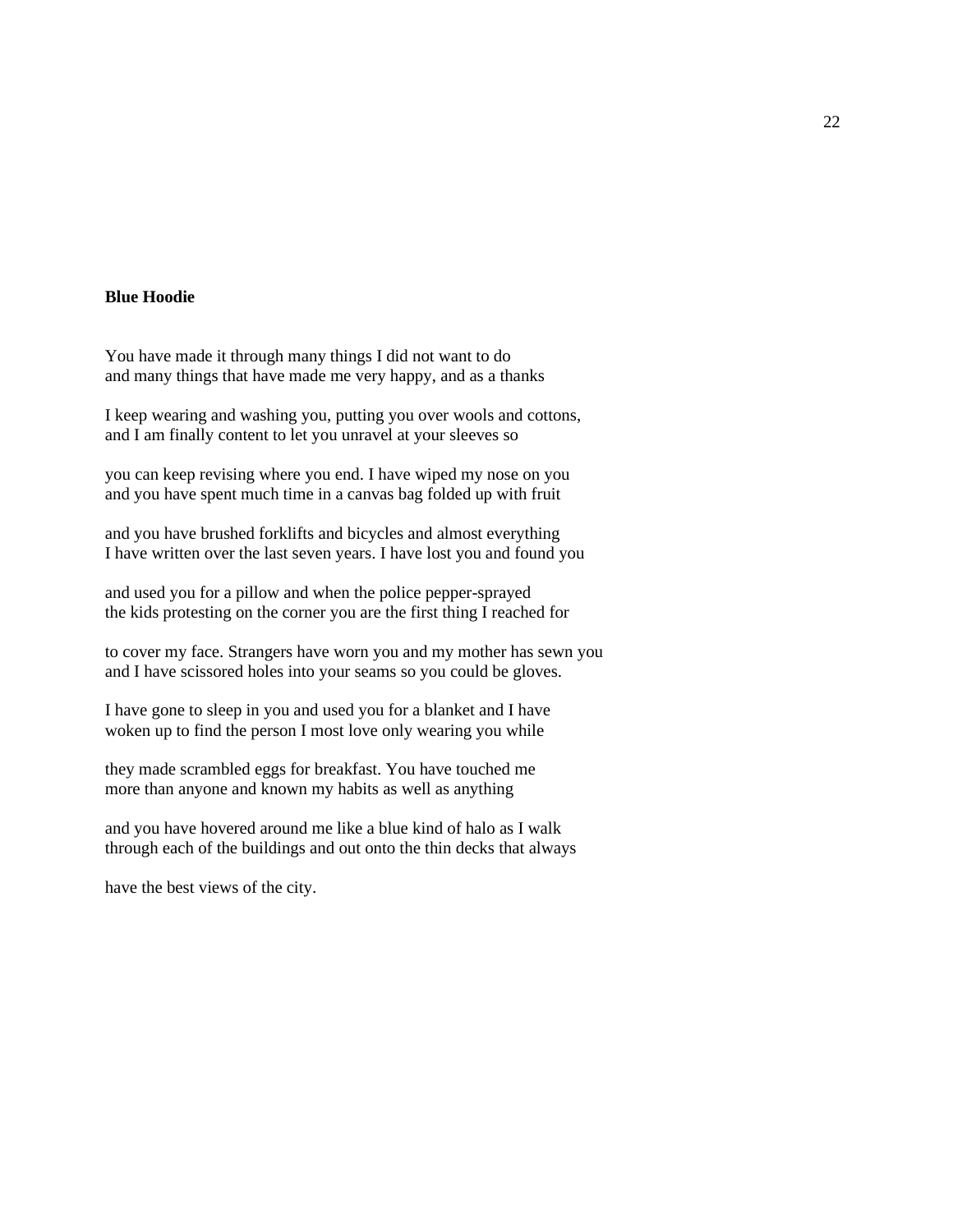## **When You Die**

- things that come after will be better. The fragments of tension you feel for no one in particular
- will resolve into perfect expression and you will be reminded of how your limbs felt when you first went
- swimming when you were young. No longer will the songs of the reckless dissolve into empty alleys
- or urinals appear in galleries reserved for art. Heroes that are heroic will again ascend each tier
- of the three-tiered podium and everyone who goes into a Target will come out with something individual
- and miraculous. Correct action without proper knowledge will become natural and in most ways your life will
- not seem like multiple arguments at elaborate trials. Nothing will feel arbitrary, you'll focus on
- being innocent rather than lost, and a third-person impersonal speaker will never loosen out of you
- during a time that's important. No one will say *That's the problem with a sense of history*, worry will succumb
- to description, reduction will not be required, and objects will again re-gain the glowing, inner essence
- of their being—you'll never be away, you'll be present at each moment you're about to forget, all your
- mediated, self-imposed distancing will stop, and love will ratchet-out like stars gaining back what was taken

from the trees.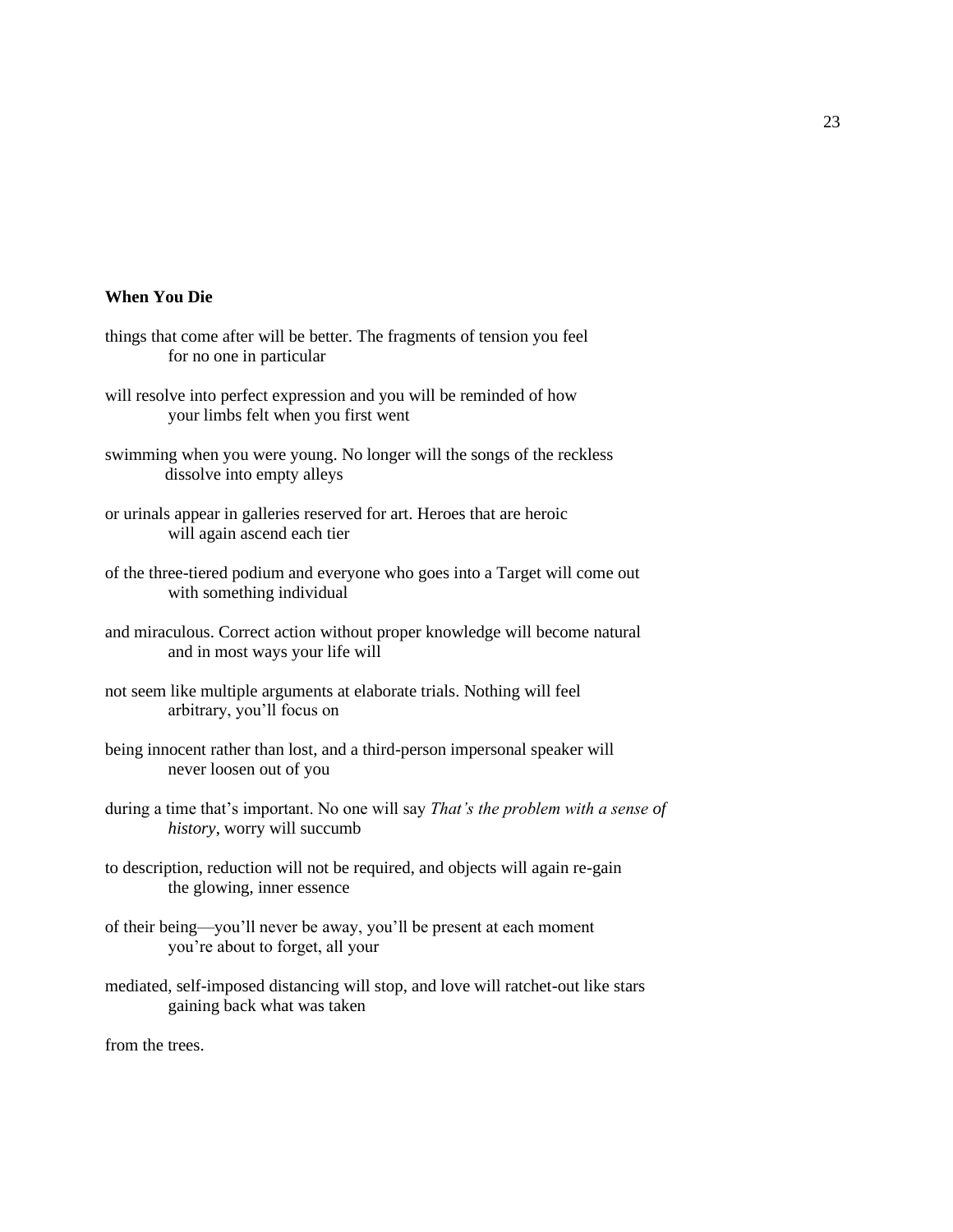# **Well**

well: the line between the body and soul seems less penetrable: arms, legs, eyes, hands, yes, all there, ready to feel with, ready to pit against a pattern only they can make out by their slow emptying, by wearing themselves down, thinning and grinding to tendon and thistle, and by being so worn, sensing the other's removal, not a spirit roaming beyond the trees, but being able to look at the cut -back forest, over a life, with a scar on your lip and the limb it refers to: it's why you came back to see the place you fell from, to find the one tree you can never remember, to walk behind the houses, in your old neighborhood, to rediscover what you thought was solidly, permanently there will always go half-missing.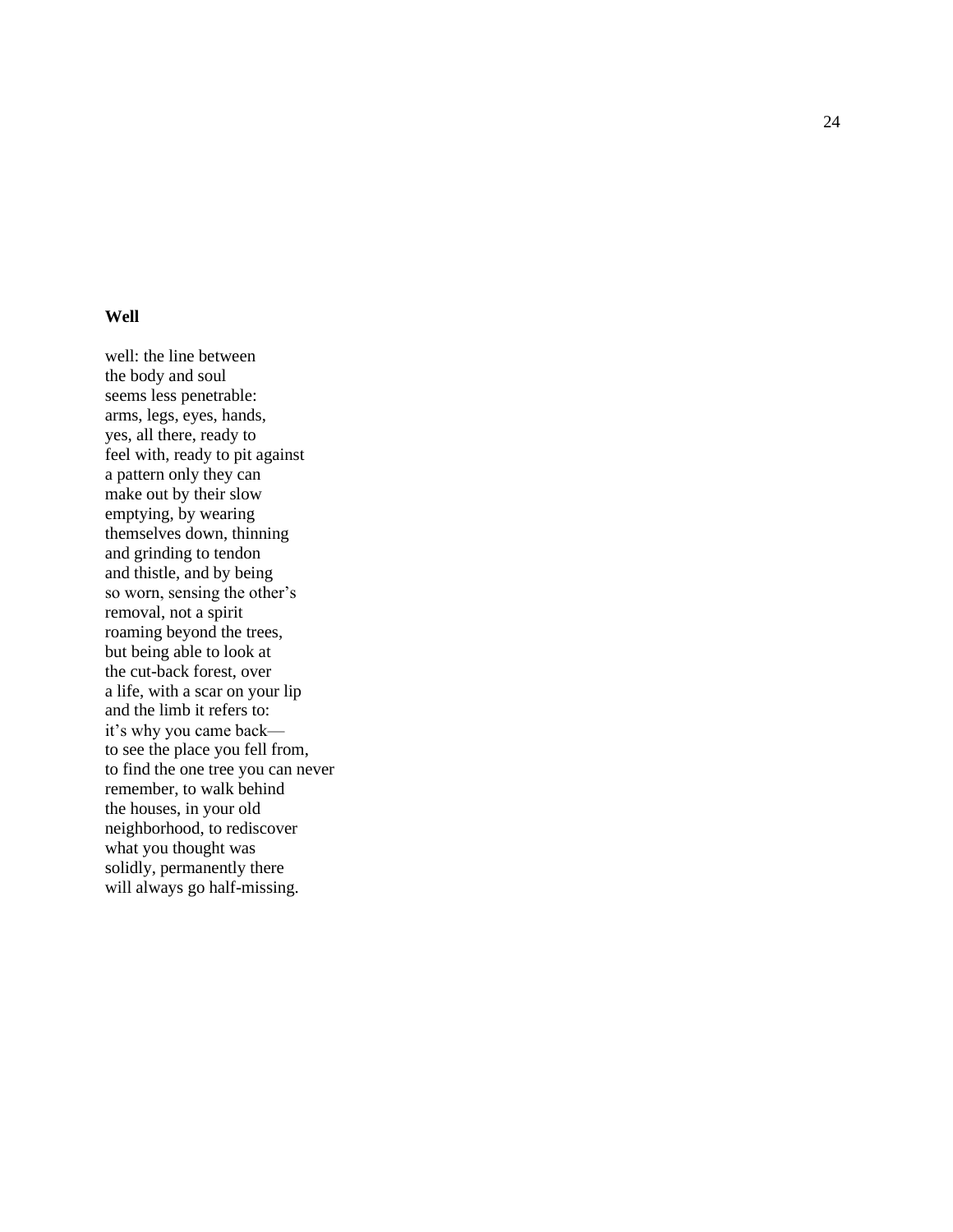#### **Finally the Vice Deacons**

told us the truth: our corporeality was indeed the true haunting, and the ghost world, and spirit realms, and the platonically merely-imagined where all the dead dissolve out into fantastic bands of pure gloaming, were real, and our bodies which we wished to extol and display their multitudinous physical splendor by parasailing and lovemaking and the pseudo-healing our inevitable ailments that will bring us down, upon entering, were merely corn-husked, sloughed-off, and our shells and all the understandings that came from what turned out to be shells were shown to fictions and, hardest of all, real enlightenment turned out to be a re-remembering of our previous perfections, before we were suited-out in our oddly flawed vessels, before we were born, so we had to work against the rhythms we were so accustomed, the heartbeats, the lovely gulps of fresh mountain air, our dry eyes from crying for millennia, the pangs of despised love, swollen feet from arduous labors, and the inevitable gas-passing after late evening meals—it was too much, we were not ready, we were still so immersed in the electric and repeatable flame of the cells ready to burn bright red we failed to feel the enclosure, the trap, the hollows that padded us out so keenly, the walls of embodiment sealing us off from where the real fire danced beyond us, where we all sat and praised the hazy display of mysteries emerging from our insides, which is why it had to be whispered, while we were beginning to bow one especially reverent Sunday morning, and this particular vice deacon, our particular vice deacon among the million or so deployed that day, began to bow next to us, began to whisper it to us so softly, so quietly, with what was still considered our proper name.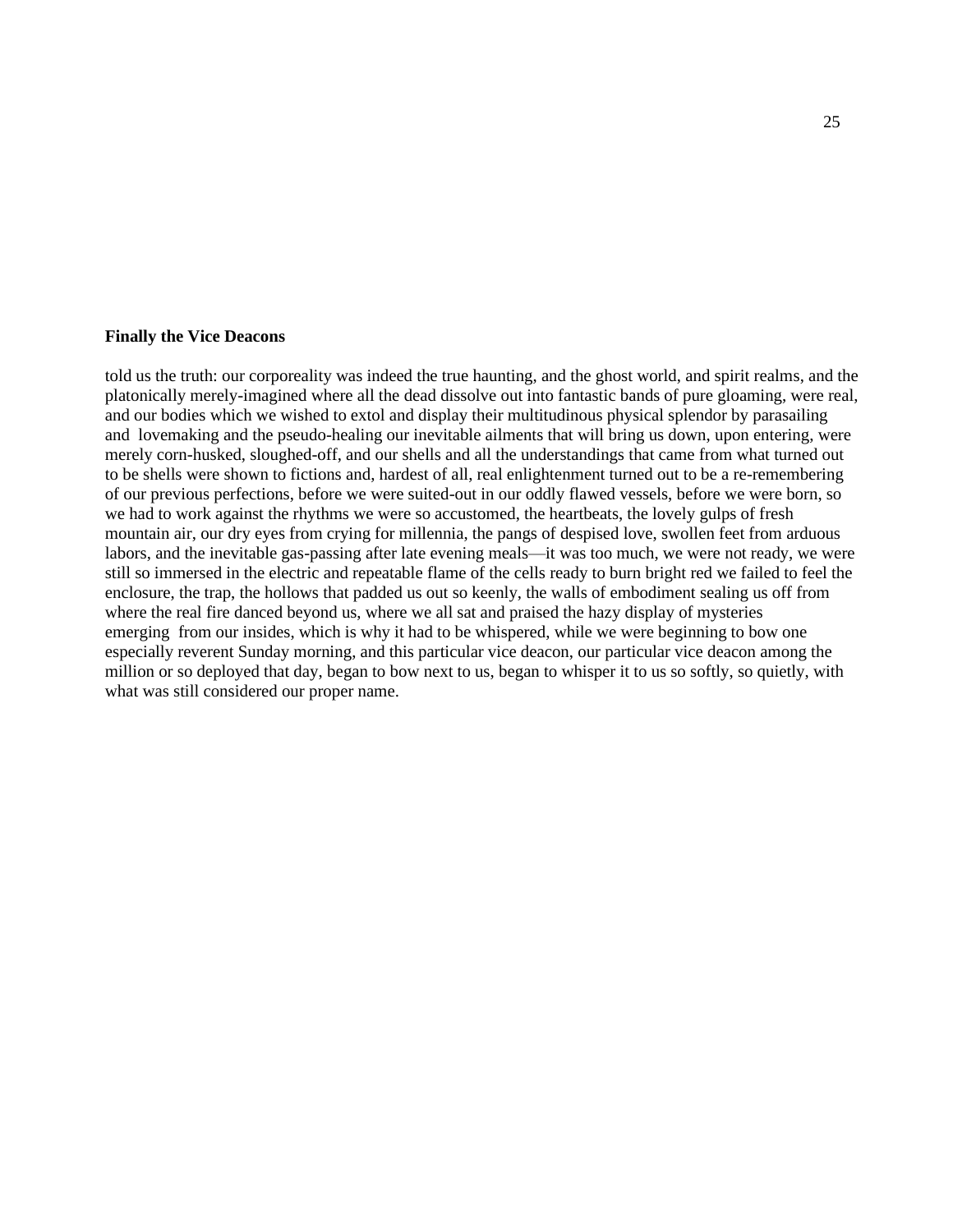#### **Twelve**

Those are scars on your lip, not freckles. And those marks on your chin are from when you flipped your new bike in front of Travis Johnson's yellow trailer. Looking at your arms you see small circles from where you put out cigarettes, then a thick serrated line from where you burnt yourself making potpies with Rob Meyer. Looking again you almost worry. There were once lines on your arms, thin ones, light little scratches no one else could see except in the summer when you tanned.

It's easy to remember. You got them by chasing your friend Johnny when you were a boy. It was a few days after the incident with the bat and the first time you felt an adult anger raise inside behind the power of a body. It was a look Johnny Perez, whose father once threw a puppy off the roof of their house, had grown to know. He was so scared that his best friend could look that way that he ran in the first direction without trees. And when he started through a big blackberry patch you were so mad that Johnny saw you that way (breaking your unspoken pact) you ran after to explain.

You don't remember why you were mad. It wasn't about the bat that you wrestled over at the bus stop that ended up thudding Nano behind the neck as he tried to stop you. What you remember is bleeding after, covered in the lines where the thorns broke through, dripping, a slant wind blowing between the cracks you couldn't cover with wood, Johnny quietly sitting on a cinder block beside you, both of you feeling that something had gone unbelievably wrong as you hid there in the woods, peering out from your fort made completely of doors.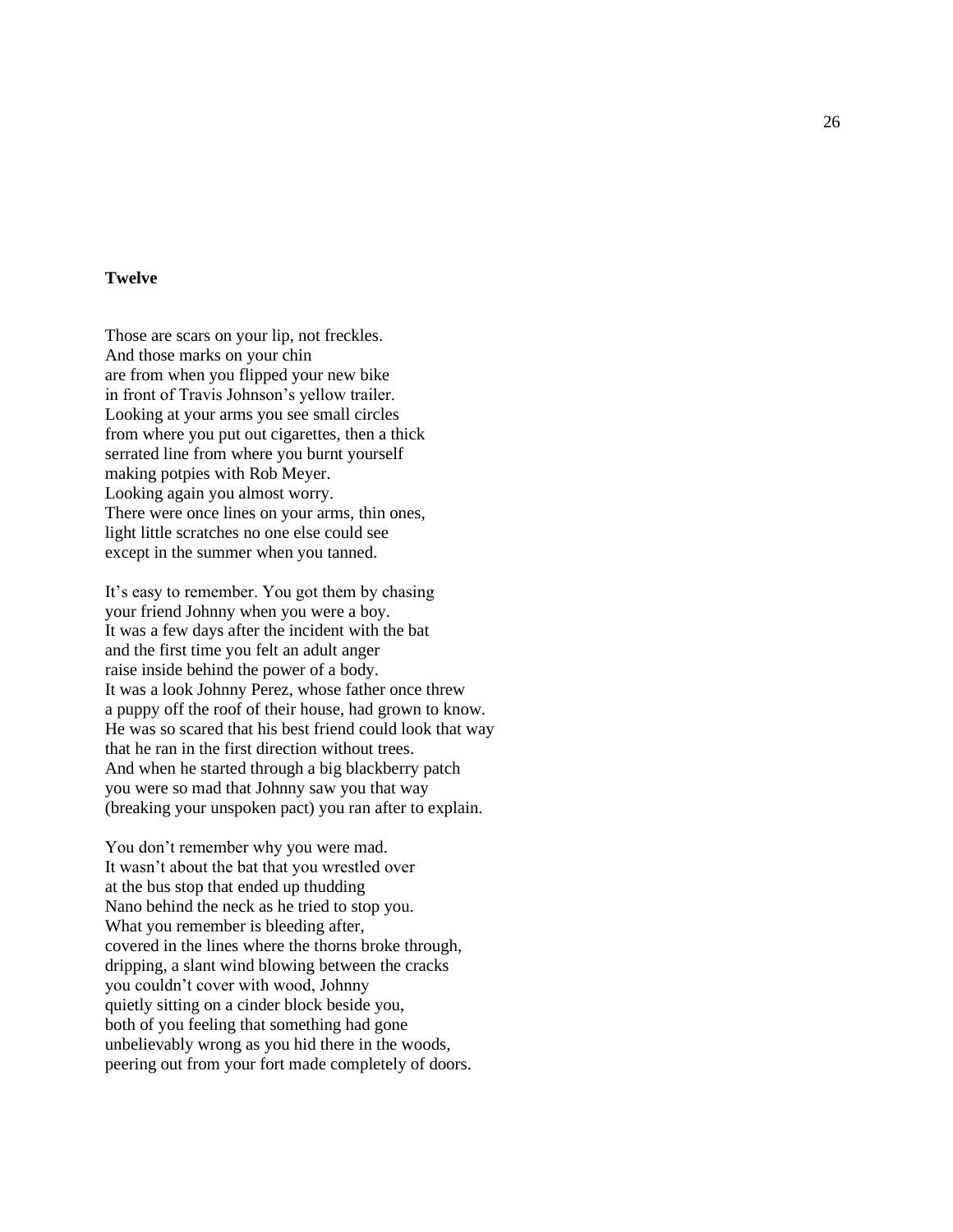**2: You Must Survey and Gather**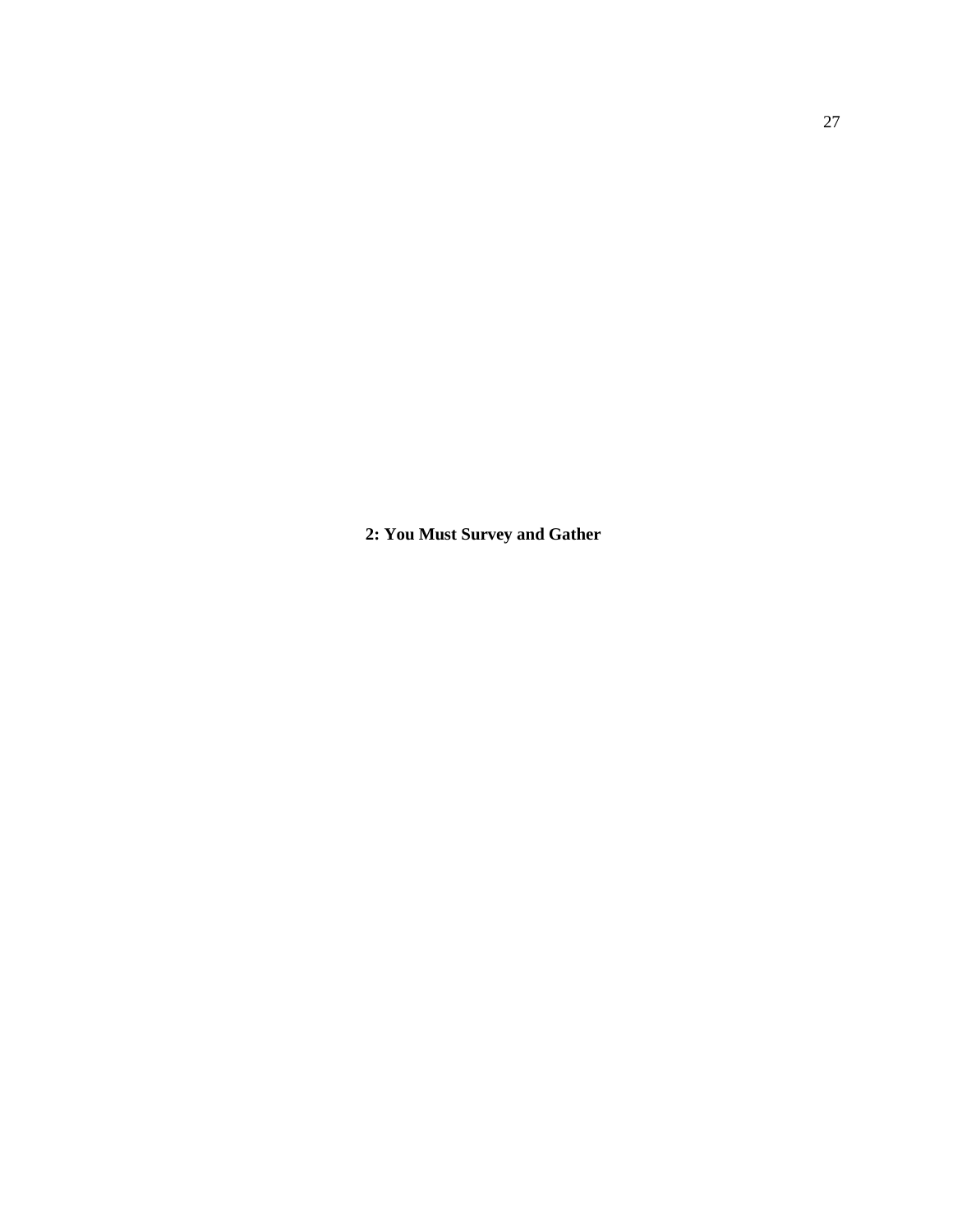# **The Time Before Leaf Blowers**

Everywhere was like France. The industrious were dutifully employed. One was not judged on family connection or height of commission, but how well you dispatched the tasks you were given. Waiters, for instance, were very admired. Letter carriers were famous and called by name. Seamstresses were known by individual stitching. Policemen were singled out by how uniquely they whistled and waived the oncoming traffic with style. People wore nice leather shoes, some kept chickens, cars were in the way of bicycles. Even the small talk of your obnoxious neighbor was meaningful and your parents invited them to dinner. Nothing was attached to cords or needed to be primed to get the gas going. Strangers would stop to ask for directions and someone without safety glasses or headphones would stop what they were doing, lean on a broom, and exchange a few human words. No one looked down at an arrow on their phone. There were no phones. Phones could not help you. People tried so hard they communicated everything with love.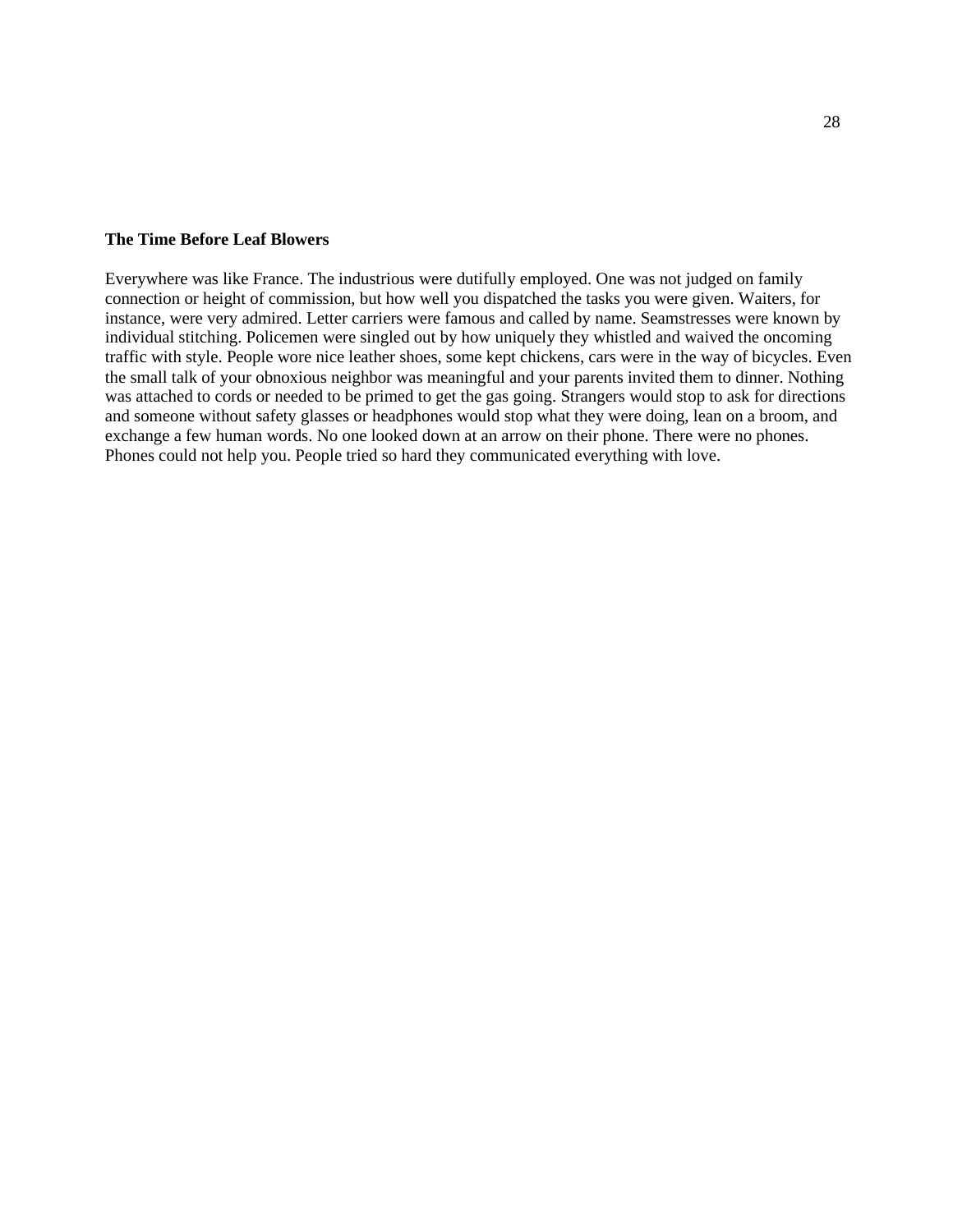#### **The Ironic Mustaches**

They want to go back to where they came from. They miss the dusty saloons of Arizona so badly. They desperately long for the reemergence of the Austro-Hungarian Empire. They crave the tube hat of the English Bobby hovering above them, a ready baton slapping the ham hock of their hand. They don't hate fixed gears or skinny jeans or hipster bars: that's just not home to them, it's not where they want to be. Not that they are all the same either. One bushy mustache wants nothing more than to return to the upper lip of Friedrich Nietzsche. It's a more eloquent speaker than the rest so the other mustaches pretend to text but they're paying attention. It has a plan already in place to return. It wants to start at Nietzsche's death then go back in time. It would be glad to go back to the last ten years of complete silent madness; to the instance before the silence where Nietzsche hugged the whipped horse to show his mysterious understanding. It would all be worth it, this mustache likes to say to his aloof, sardonic compadres. All that anguish. All the sorrow in the entire world. Just to feel the truth of it, the sincerity. Just to feel yourself growing back into Nietzsche's body.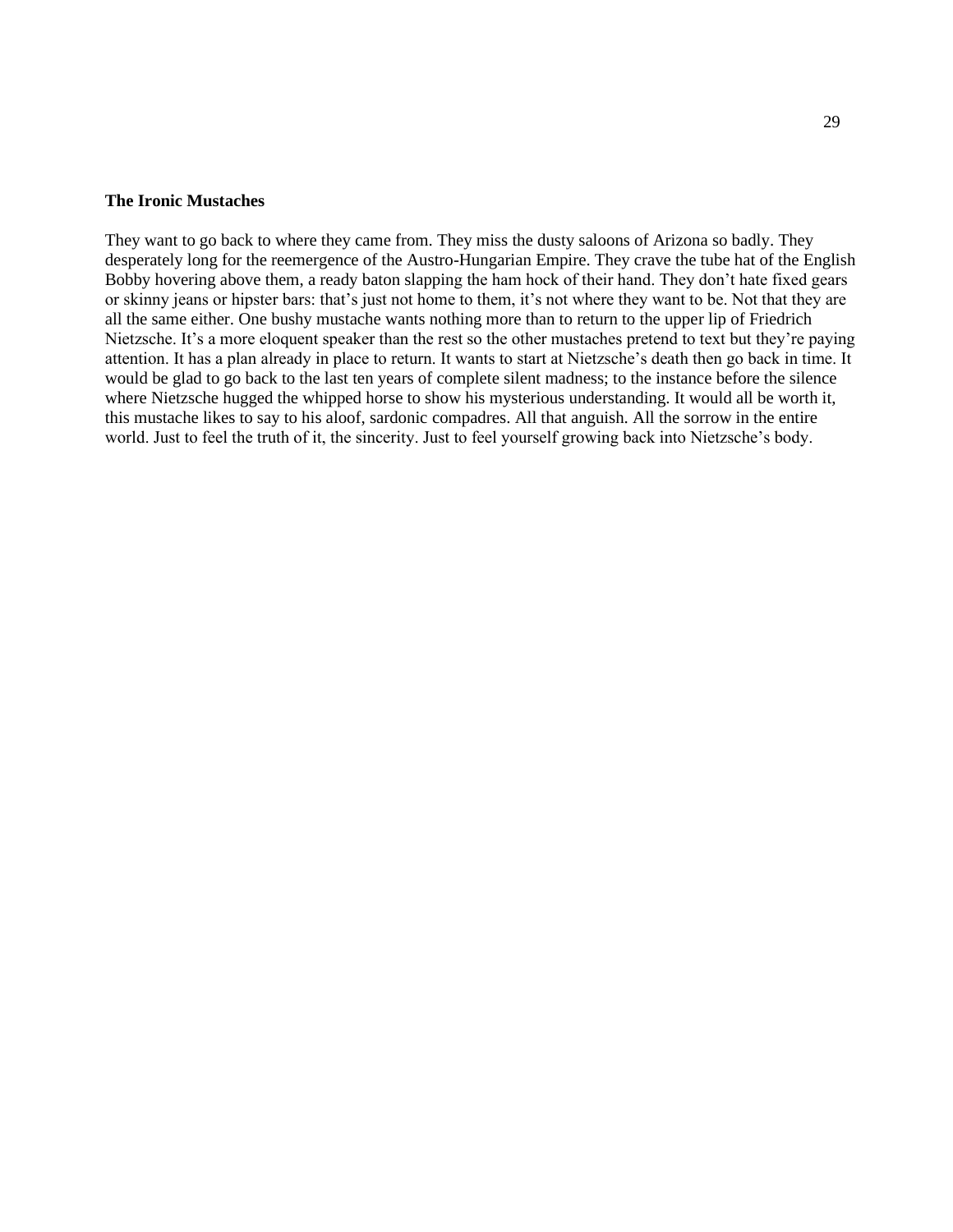#### **Bro**

Good people wince when they hear it now. The hardhearted respond in kind. The mediocre sort, the majority massing around in the non-committed middle, are slowly being brought under its sway. The problem, of course, is irony. It's been hijacked and abbreviated from its initial socialist intention based on sharing. Now, its code for cans of beer and mixed martial arts pay-per-views; for weight lifting and tribal tattoos that were cool at the turn of century; for Hemi-Chargers with classic spoilers. What's shocking is that some of the good-hearted originals, committed to the old ways, go on using it. They seem happy about its spread and point to it as evidence of humanity embracing its better angels. But those with frosted hair who are new to its employ view each embrace as a collar and elbow lock up, and imagine transitioning to a Thai clinch, and look for an opportunity to deliver a few devastating knees to the body. They long for each embrace to end impressively, to jump up on the cage fence, to preen for the arena of 20,000 ultimate fighter fans being broadcast on FOX Sports—all of which they know is imagined, except the adulation, which they believed is long overdue, a comment on their masculinity, and very deserved.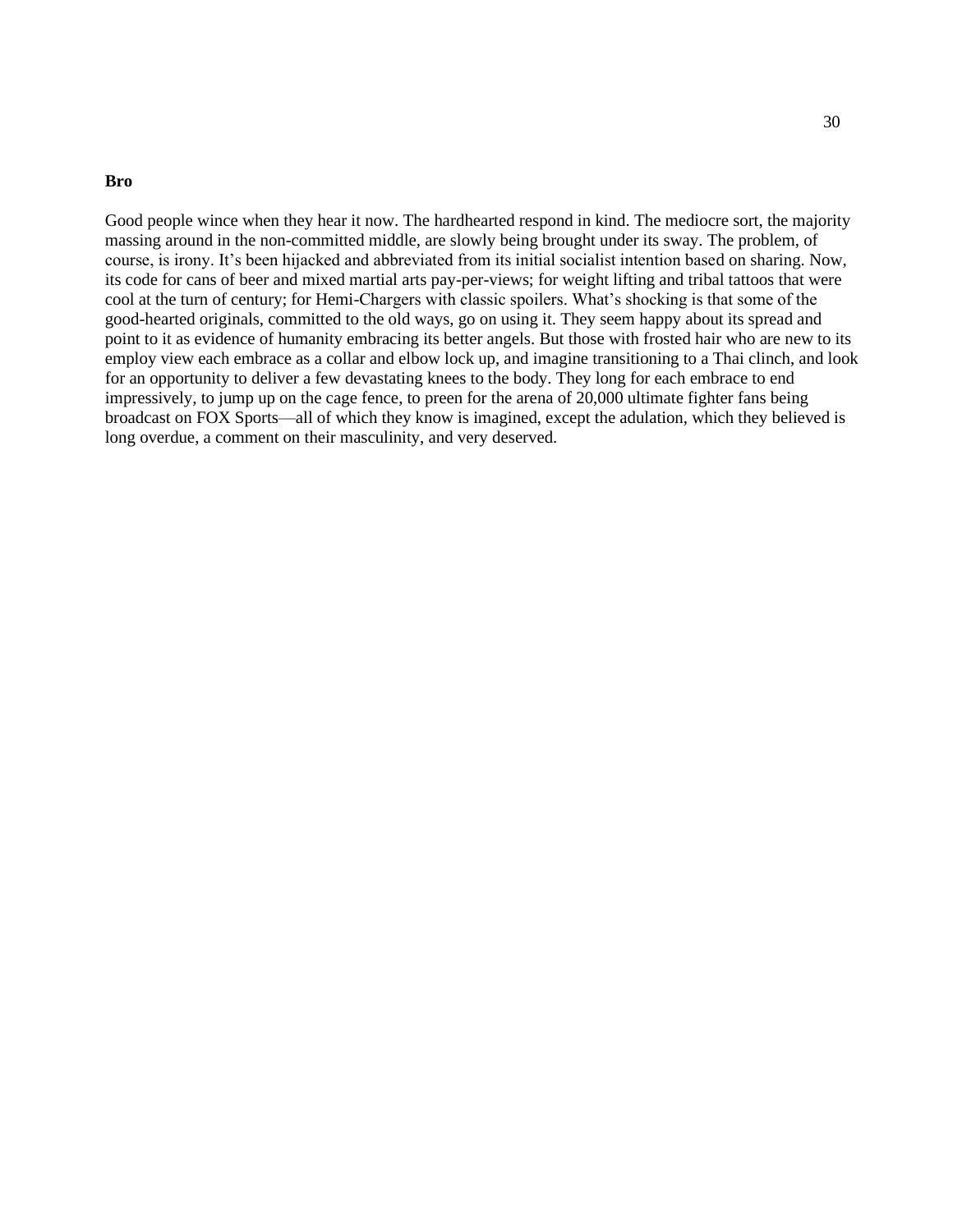#### **Angels**

They have a tough time remembering where they are. Bright lights blind them and every direction seems the same. Likewise, the continual harps cloud their thinking. That's why they rely on being nice. They concentrate on pleasant things, which is all they care to remember, and by doing so believe they are doing the work of God. When they're sent to Earth they are given step by step directions. But when they descend down into all that imperfection they have a very tough time. The hard part is telling what's right from what's good. Usually they just float down to the first person they see and land on a shoulder, ready to council. What they say to their person doesn't seem to matter to them, nor which shoulder they land on, nor do their people seem suddenly brilliant or exceptionally kind. What is most difficult for each angel is to advise the best course for their person's mission. Unable to link an effect to a cause, they prefer to encourage. Unable to see a proper course, they affect a smile. This works half of the time. The other half they're down below the dais, good willed if not somewhat confused, whispering to a man who may or may not have two first names. And when the person asks if they think the pantry would be better, they answer *Yes, perhaps the pantry is a good idea*, and they float back with their person to the kitchen, beaming, happy to be helping, waiting for this Senator Kennedy, hovering ethereally beside the tomato paste and the man with a small caliber gun.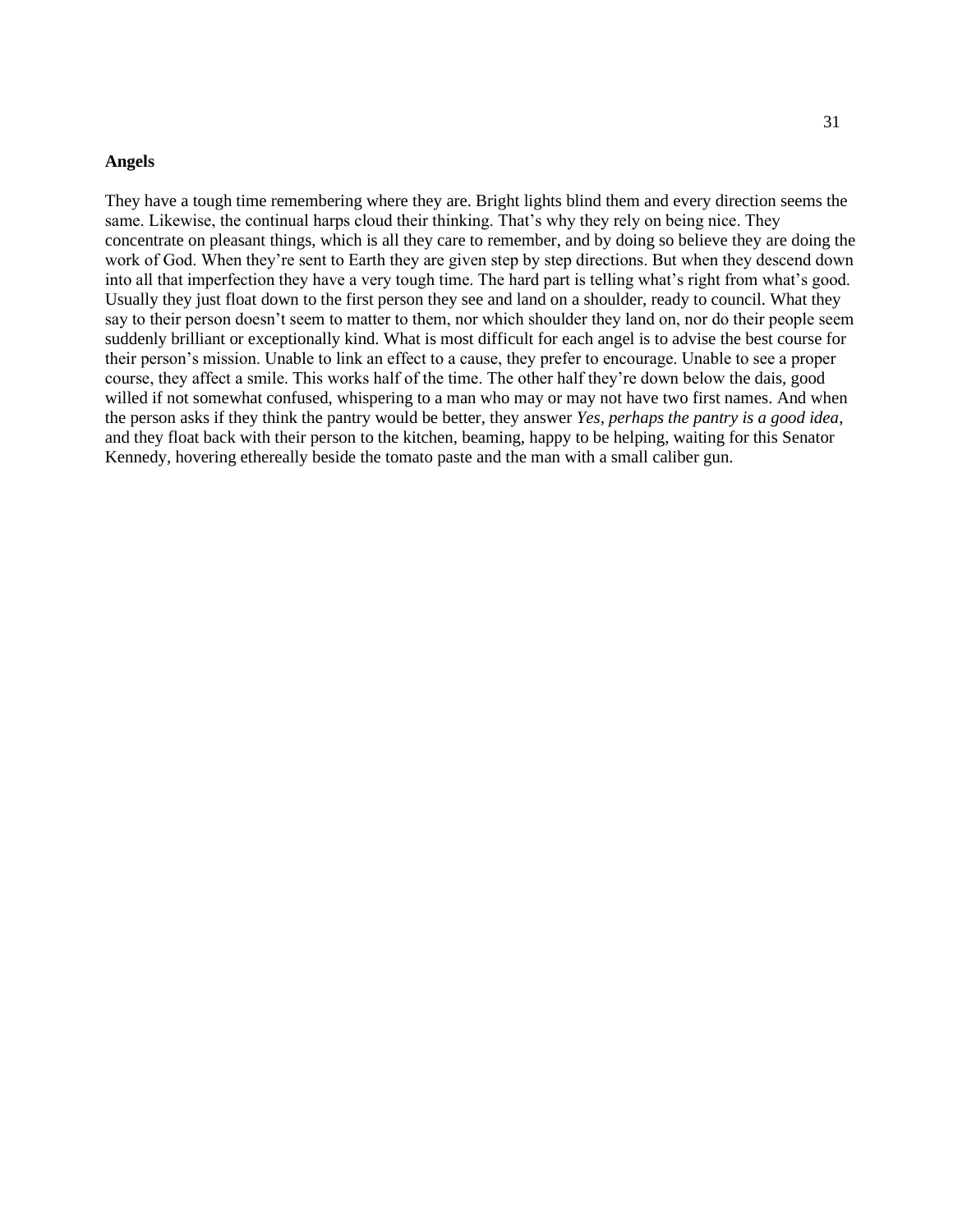#### **The Economy**

It's happy to be an idea again. It prefers to be thought of in the class of angels, one hand clapping, and the good. It never wanted anybody to be unbearably poor or shamefully rich. It never liked Wall Street or people called traders. What it wanted was liberty, equality, fraternity. When Adam Smith came to it with the invisible hand, The Economy loved how clear that sounded. When the idea of the free market was added, The Economy focused on the word free. When the term laissez faire was uttered, the Economy welcomed it like a true Frenchmen: with open arms, as a good friend. The Economy always preferred Rousseau to Adam Smith anyway, a field of flowers to a blackboard of equations, long walks in the countryside to a trolley in the city. Truth be told, The Economy is quite lovely. It keeps a garden, knits sweaters, bikes, and makes seasonal soups. That's why it didn't mind being referred to in the third person. What do I care how the world uses me, The Economy said, yawning, stretching its arms, waking up from a straw mattress, I'm an idea. Plus it was staying in Tuscany then, in a nice villa. It was quiet there and there was no internet. Then The Economy passed a transistor radio in a window sill and it couldn't believe its ears. Presidents were saying bad things about it. And bankers, too. Then The Economy charged its phone and there were all kinds of messages on it from people it didn't know. But The Economy didn't have good reception so it got down to work with the resources it had. It found a photocopier and made a zine showing how it was still an idea. On the last page is a drawing of Cat Power with her old hair cut holding a sign that says: YOU ARE FREE. The Economy spent the rest of its life sending those zines out to anyone who would listen. No one did. So it spent the last of its energy asking someone to turn it into a poem. Only a few listened. Then it died.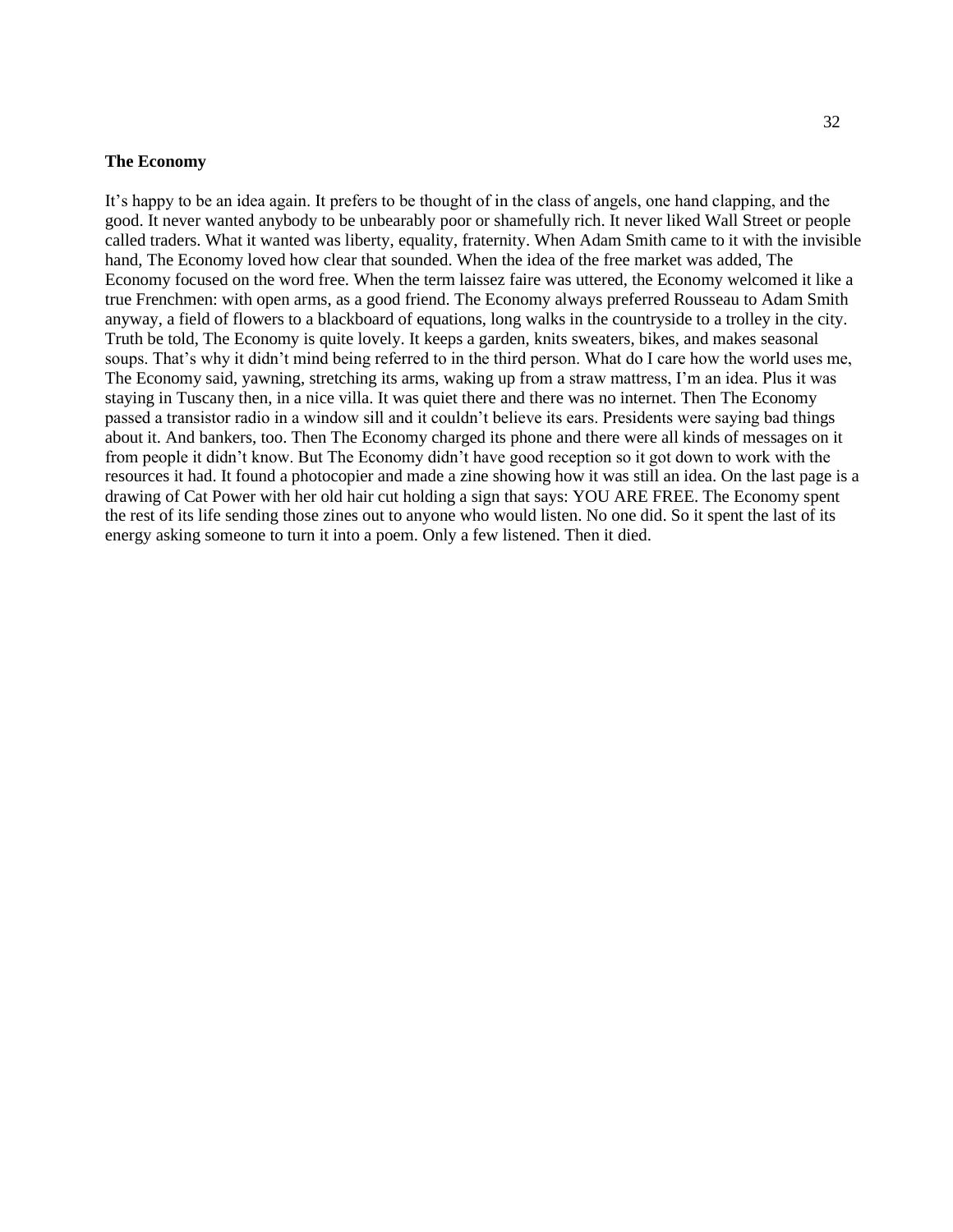#### **Brothers**

One has a tattoo of an angel nested under the patchy hair on his bird-like chest. Another has a shining scar on his eyebrow like a Soviet sickle. Another has crutches and a cast from something he won't talk about at all. One has grown fat and tired and is holding a tallboy of Coors on his miserable lap. Another is questioning his gender and no longer feels comfortable with the pronoun "He." Another is going bald and keeps smoothing his comb-over with sad, conspicuous caresses. Many are lost in American football on the Chinese TV. A few are staring at devices two feet away from their sweaty faces. Many are imagining small but substantial victories at work or dreaming about professional wrestling promos from when they were twelve. A few are doing nothing at all and have no job and are hovering in the background like mysterious wraiths. Sharp tension mixed with indifference proves they're family; self-involvement and DNA may be the only thing they share. They don't look like much, no, because they aren't. But when they're asked to, they can stand up, form a half-assed circle, close their light brown eyes, and simply by holding each other's hands, make poems.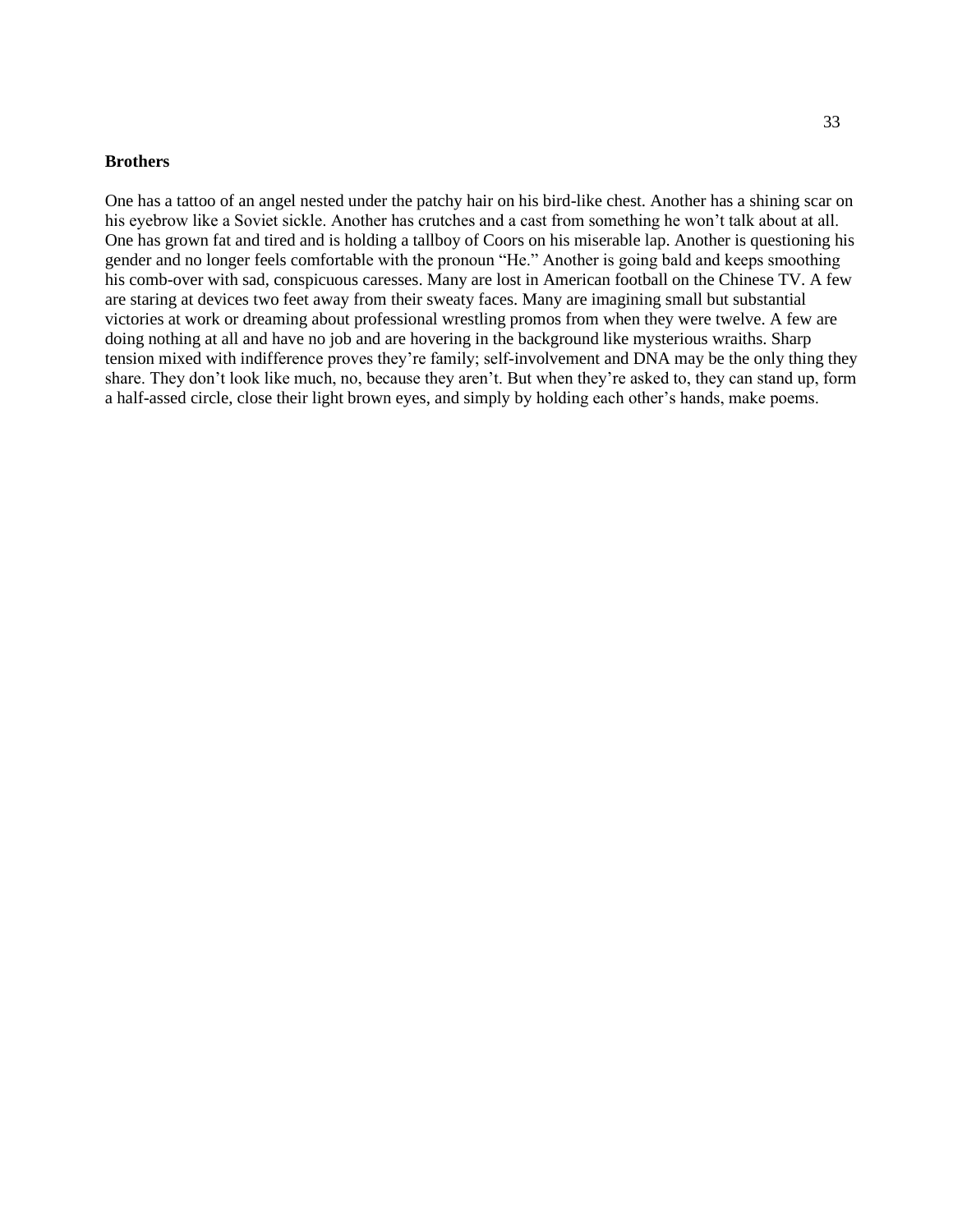# **The North American Continent**

Never mind the nature of your dislocation. Never mind the burly American poets warning you will go down, guiltless, on fire. Never mind your interior landscape, the intuitive lowlands, the mountainous chorus singing let me take you higher. Never mind the shroud of doves surrounding the last of your innocence, the sound of bones in your ears from those lost forever. Never mind the warm bellowing from the senators, the attractive President, your young but energetic mayor. Never mind the wild energies waving through you day to day, uncontrollably. Never mind the frivolities of spectacle, the carnivals, the ranges for shooting, the mall. Never mind the parade of life twisted into gesture, the light irony, those diaphanous shadows. Never mind euphemism rendering experience so falsely it's no longer communicable. Never mind the places that reinforce the field, that sense of envelopment. Never mind your febrile imaginings, those early tinges and tingles that you manifestly ignored. Never mind shoes so bright they hurt your eyes, your heart, your head. Everybody here has left their body. And nobody dreams. So never mind.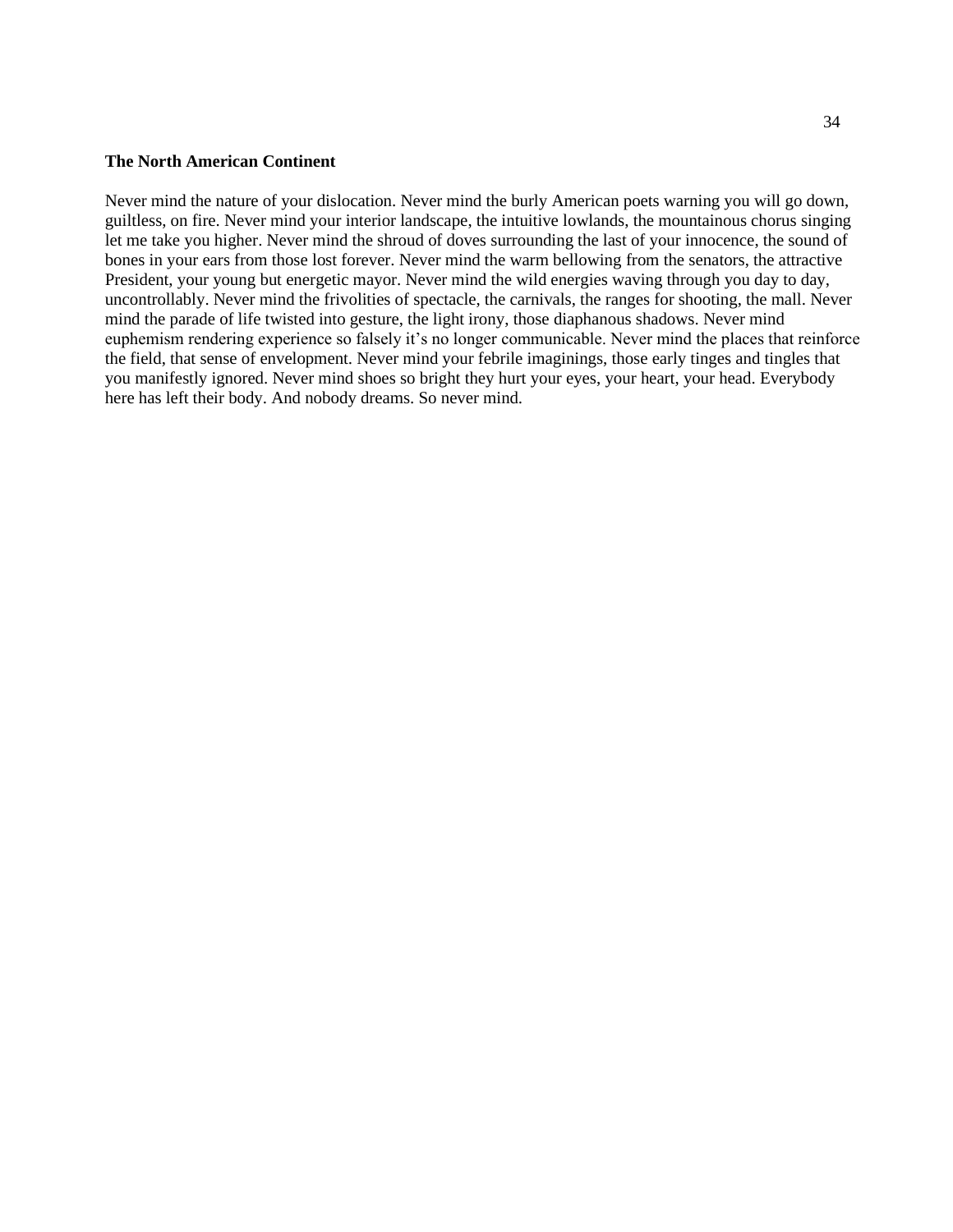#### **Convincing the Losers**

It was hard at first. We didn't think you'd believe in straight hope. We thought what was immediate and physical and directly observable would convince you against us. We considered other options, of course. Drugs. Complex schemes. Jobs without purpose. Calendars that repeated the same day. Luminous detail. Handheld devices distracting you from the real. Small scale daily obfuscation so you couldn't see the large picture. Committees were formed. (We were filled with so much fear then: there were so few of us and so many of you.) Some thought it best to set up haciendas that specialized in corn or cotton, as we did in the past. Fixed economies were argued by some. Economies of scale by others. The debate was heated and, by our admittedly low standards, BIGLY. In the end, we decided it should stay exactly the same. Those who had everything were allowed to keep everything. And those who believed, those with true hearts who had nothing but argued on our behalf, those who were our staunchest allies and believed what we had would trickle down, you were the easiest to gather. Many of you believed you were receiving a commendation. You went willingly. You got on our trains without a problem. With pride on your faces, you crammed in, as if performing a duty, as if making something great again. You shook our soft, affluent, managerial hands, then rode off to a chimney smoking the ash of your future.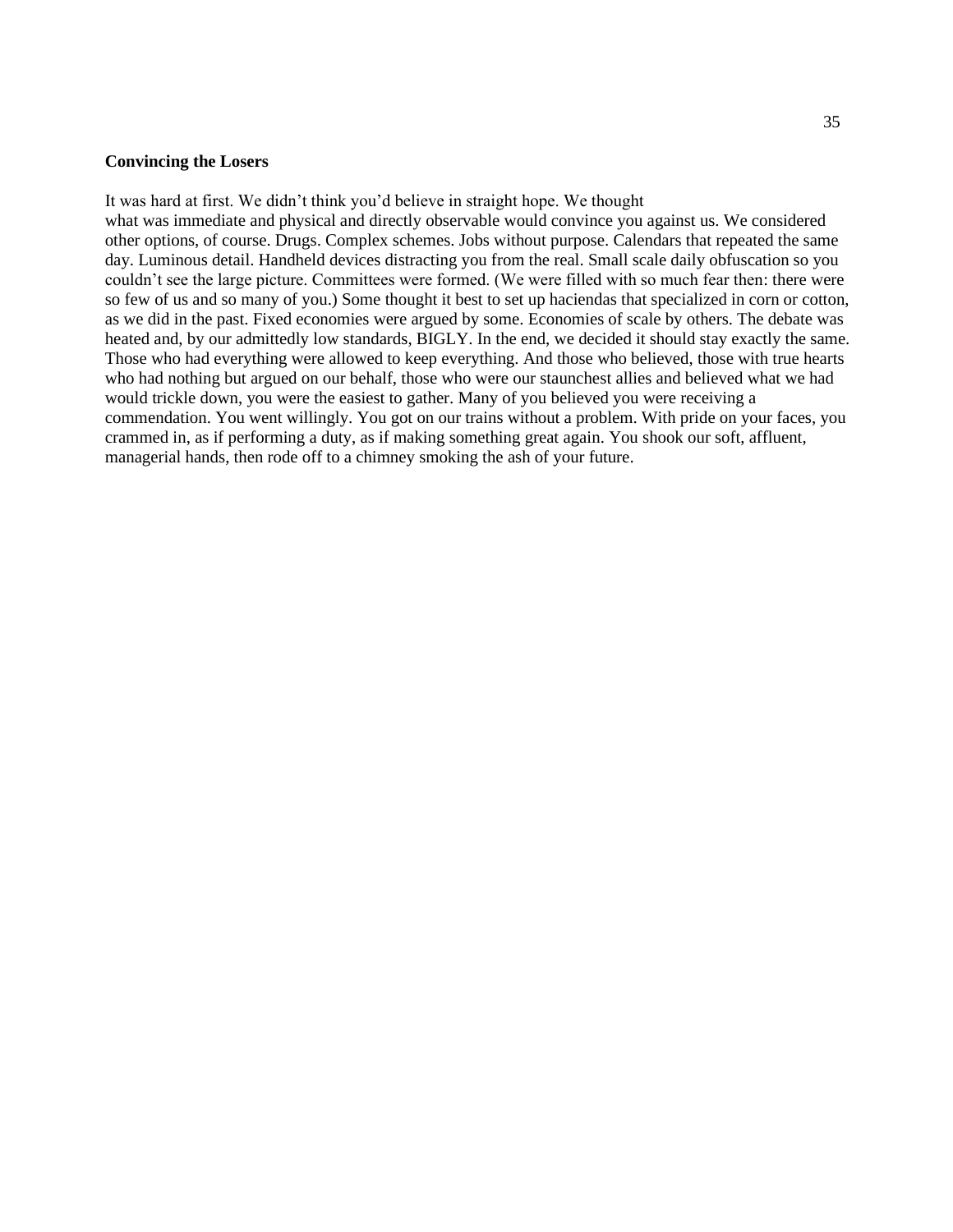#### **Heaven**

People aren't alive there. Angels play pinochle and do the best they can. There is never a last minute to put things off to. Dirty clothes don't mountain-up by the bed but dissolve into a lesson on clarity. Garbage doesn't exist. No one recycles. Trees are imagined but in the best possible way. No commas are needed; no colons. Nothing with words needs to be said. Language is a shorthand sent through varying the light of your chakras. Everything is forgiven although there are no mistakes. Nothing is forgotten although a cottony haze pervades all thinking. God is a sun melting the fluids of your core. Your friends and family on Earth are vague halfhearted amalgamations of the time before bliss. You pretend to pay them no mind out of respect for the Almighty. But you find yourself waiting expectantly beside each door.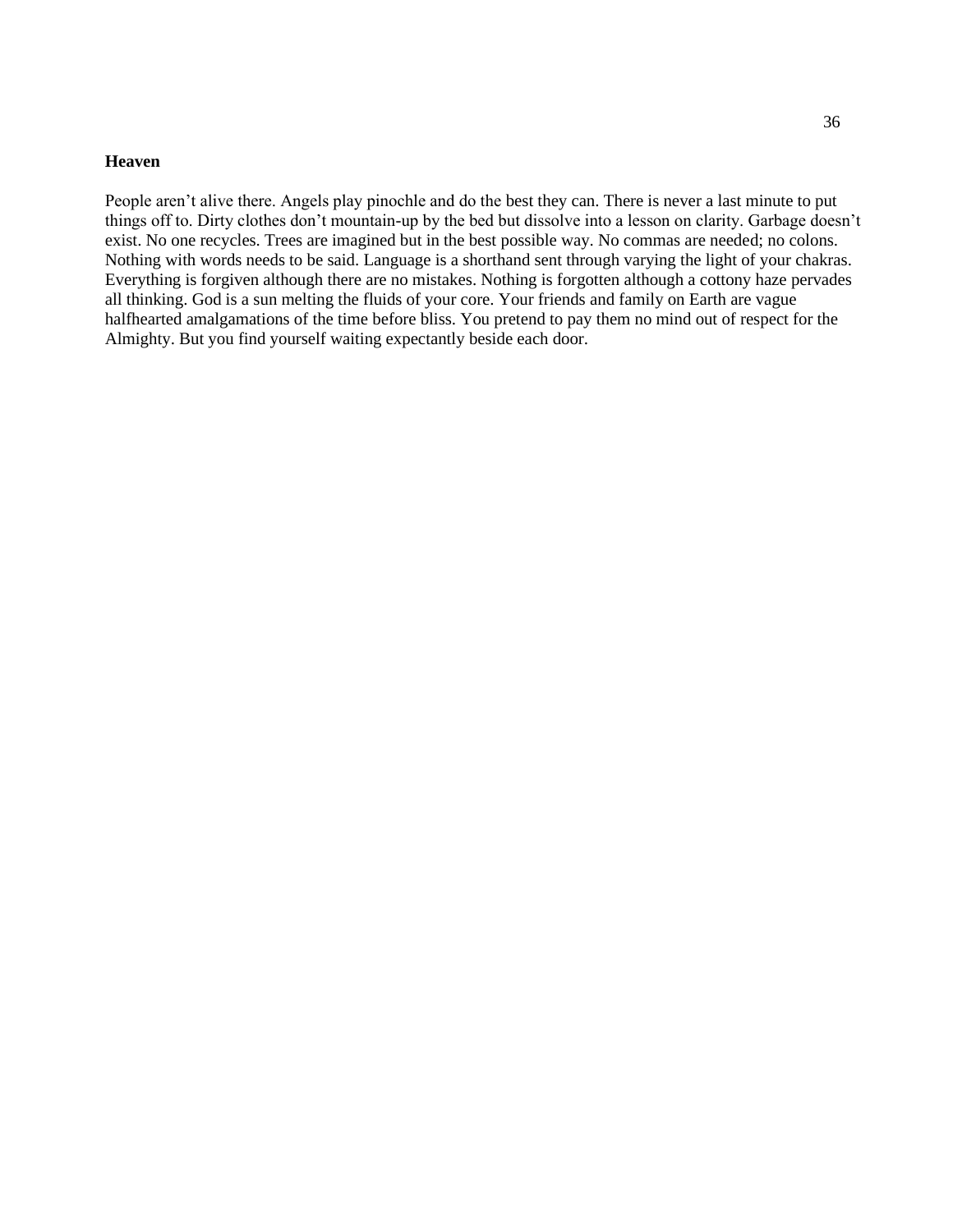# **The Intuitive Lowlands**

Not many animals are needed there. Fruit grows well. And vegetables, too. Various farmhands work from sun up to sun down speaking their respective language. Small houses, barns, tractors, water, food—not much is required except work. But when the workers on the land look up they can sometimes see the mountains disappear into the clouds. That's when those on the mountains can't see; that's when those on the mountains have to reach out to feel with their hands.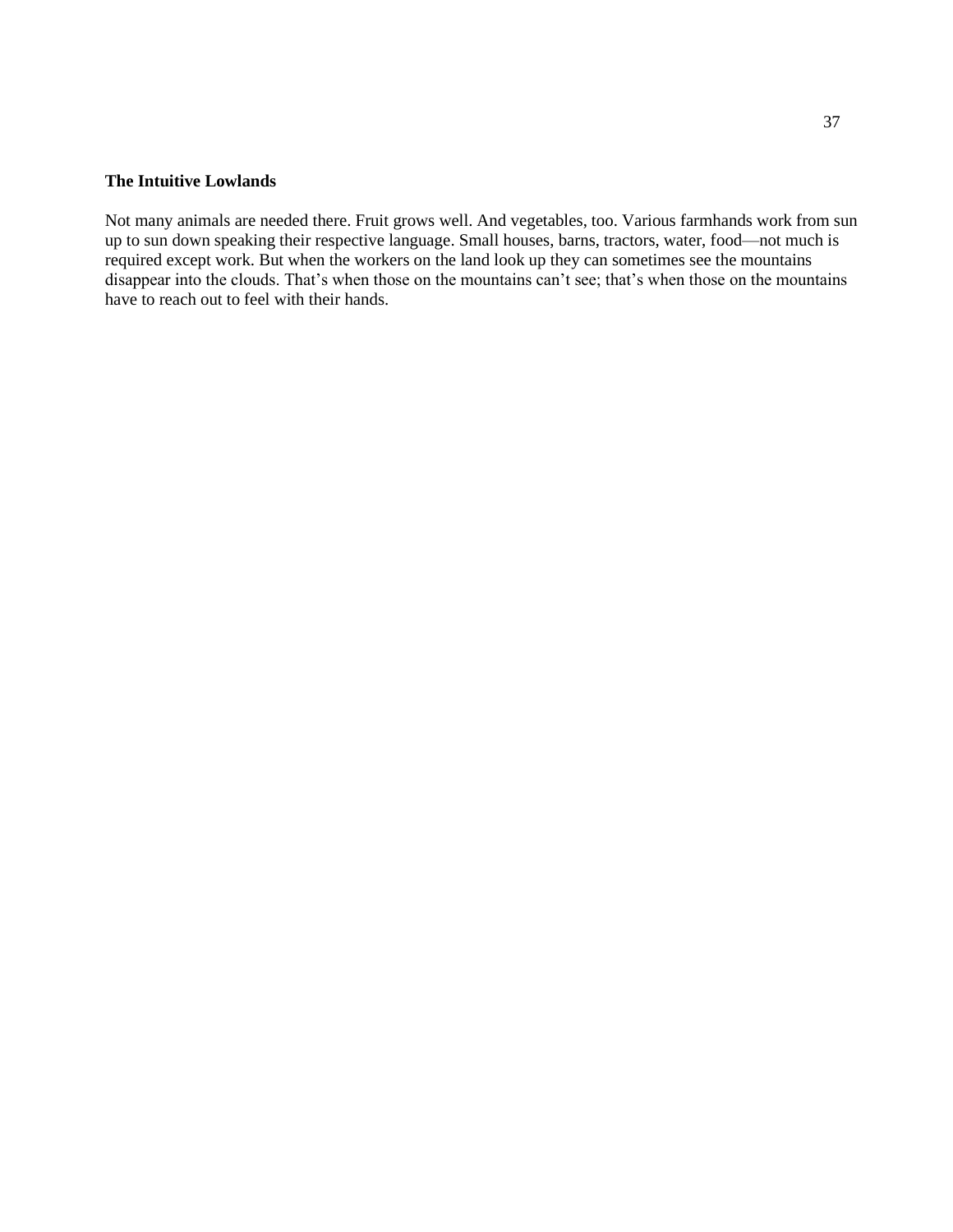## **Metaphysical Crud**

Unchecked, it builds into a film. Unscrubbed, its crumbs clog every road. Unseen, it crusts over the eyes and suddenly you seek paradise by repeating one word over and over and over. For a while, you could buy sharp squares of bamboo from Japan and scrape it away after saying a prayer. For a few years, some said it would flake off into scabs of gold as soon as you stepped into the Ganges. A few self-proclaimed extremists said it was fine and you should pile it on and build the crust so high a carapace of armor developed and no one could hurt you with guns. The small problem, of course, is only specialists can really see it clearly. The large problem: working with it closely encourages its spread. Indiscriminate, friendly to fraternity, wholly committed to equality, it operates under the auspices of good intention and brotherly care. But in close quarters it cakes everything. Some cities have been known to be altered forever. Those places seem to develop a thick viscous membrane discernible even from satellites in space. Only a few have ever escaped after the membrane appears. Fugitive accounts are very rare but all say the same thing: everything begins to buzz, and you feel like you're covered with bees. Then the sky opens into gold brilliancy no one can take. Then horsemen appear in the air.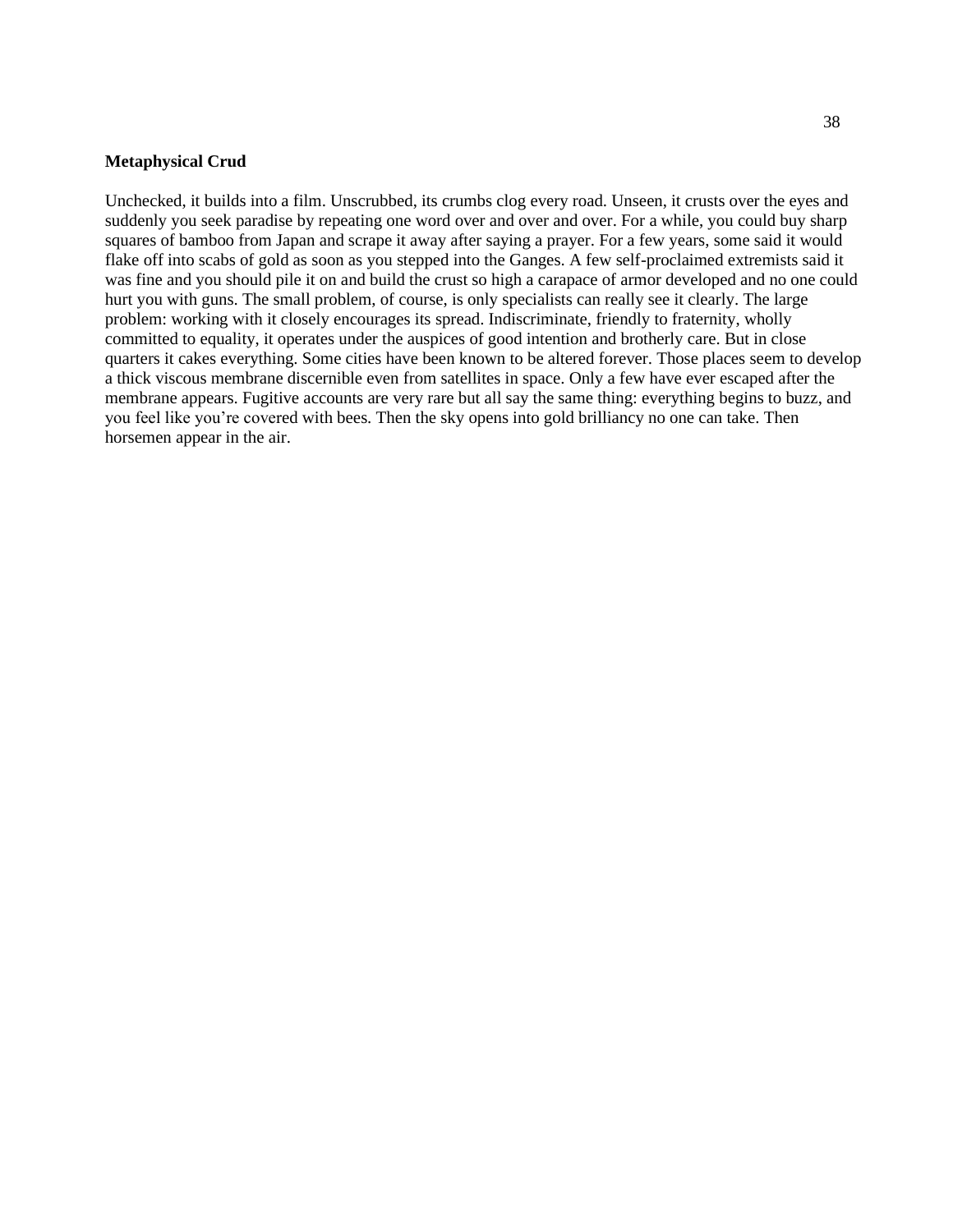## **Why You Stopped Writing Poems**

They got in the way. They felt like little speed bumps in the life you were leading. You got tired of conjuring a whole world in the few words you were overhearing. Your neighbors with their high fence seemed less fearful than you first believed. The gravel crack of car tires seemed less like being crushed and more like pulling into the driveway at home. Natural things occurred. Your parents became flesh and blood people who needed help reaching dishes off the top shelf and less like metaphors in a darkly plotted drama trying to sleep with you. Jung seemed wrong. Marx became foolish. Whitman seemed sad and full of what you now see as terrible longing. You lost sense of the line. You gave up referring to ideas and movements and began to forage in the forest all alone. Big screen crystalline TVs were there for you, of course. And all the internet forever. And at night the bright blue light from your I-phone washed over you like you were first being born. Quiet things happened. In ways you could no longer explain. So you stopped trying. Then one day you were just typing instead of writing.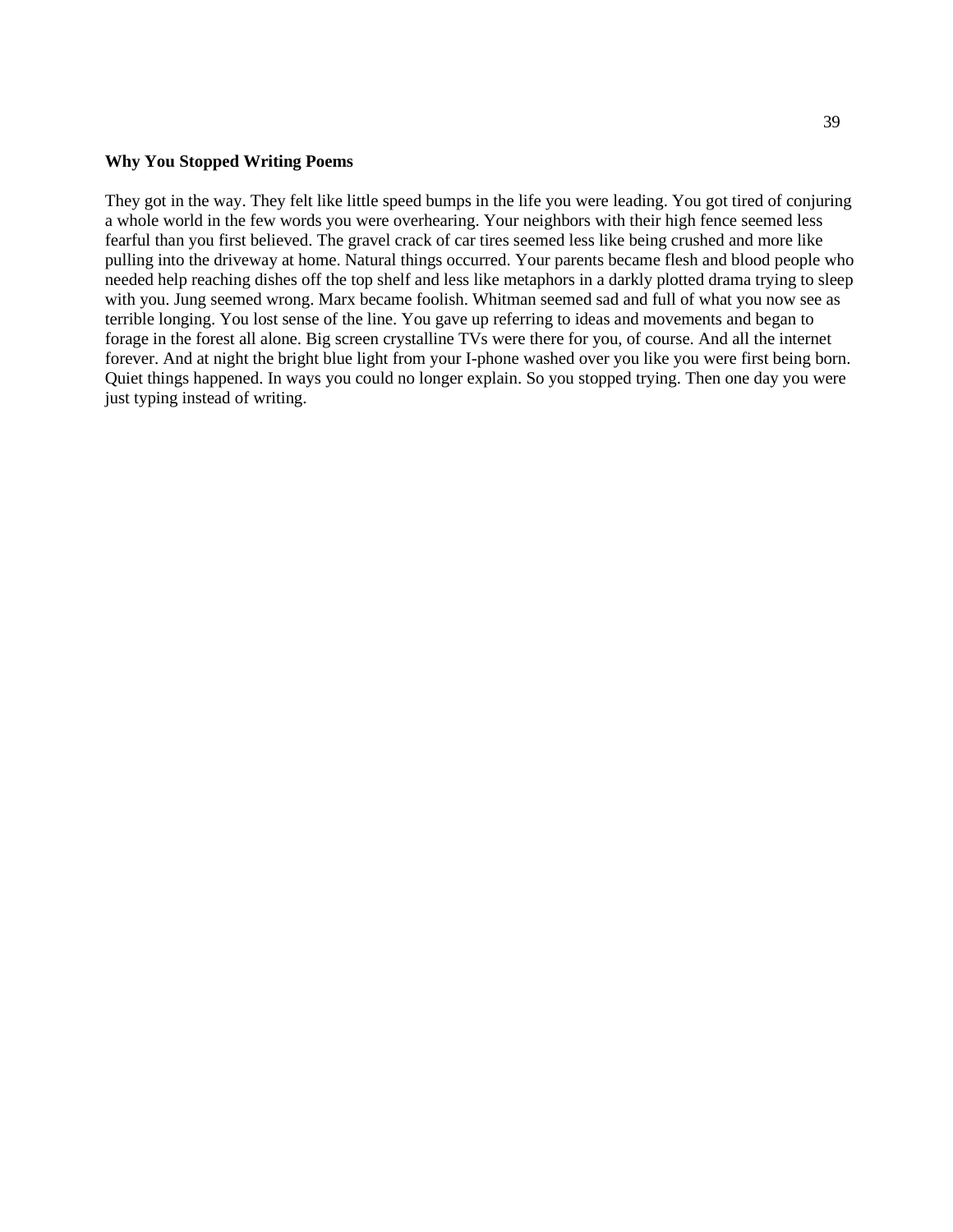## **Good Policy**

Nothing can prepare you for an attack that's not coming. Nothing, then, is what is inside each gun. That's what the Joint Chiefs must advise the President about in the Oval Office, nothing. That is the reason soldiers must be sent also, nothing. Nothing, like a small reverberation, is what the soldiers must think about their deployment. And out there, in the field, it's what must separate a friendly from an enemy, a life from the nonliving. See how like a little whisper it seems to slide in so well without even being said; how it ripples through strafing the jungles, or explodes out in shrapnel above the desert air. Martin, Malcolm, Medgar, Bobby—see how it can boy-band the names that saw it into oblivion. And how back behind the official statements (so smart, so dumb) it's the only thing left to believe in. And how like an old friend looking across from us with great tranquility, it smiles back, believing in us also, happy we've made the journey, reaching out to embrace our hand.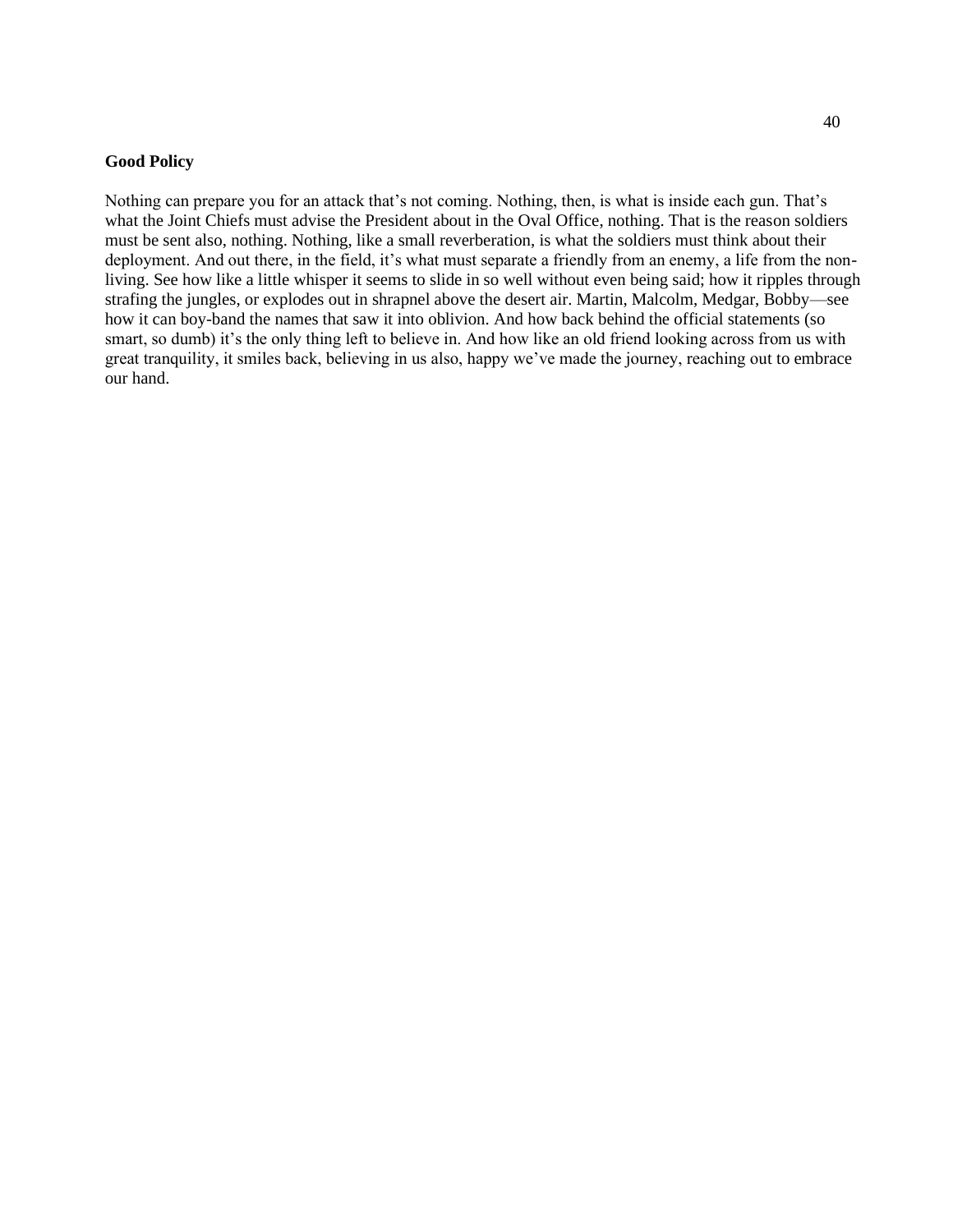## **Such Great Heights**

From such great heights people appear very small. Their buildings look like plastic toys. The great trees look like tapered toothpicks. The traffic at the end of the day looks like ants swarming for honey. Those bridges crisscrossing the river look like a 3rd grader threw some spaghetti. Faces cannot be seen. Nor the fish in yesterday's newspaper. Nor the neighbors talking about nothing. Nor the two girls practicing free kicks in front of trash can goals. People can't piss you off. Flowers are such miniscule freckles you would decline to say they have hue. From such great heights, none of your family could be there in that city. Or your best friend, Juan. Or your sullen cat, Kafka. You could stand there from far away with your hammer no problem. You could stand under the sky in your golden casino, bashing out black holes in the copper windows with one hand, a rifle stock stuck to your shoulder, a finger on a thin metal trigger ready on the other. With no problem. It would be no problem at all.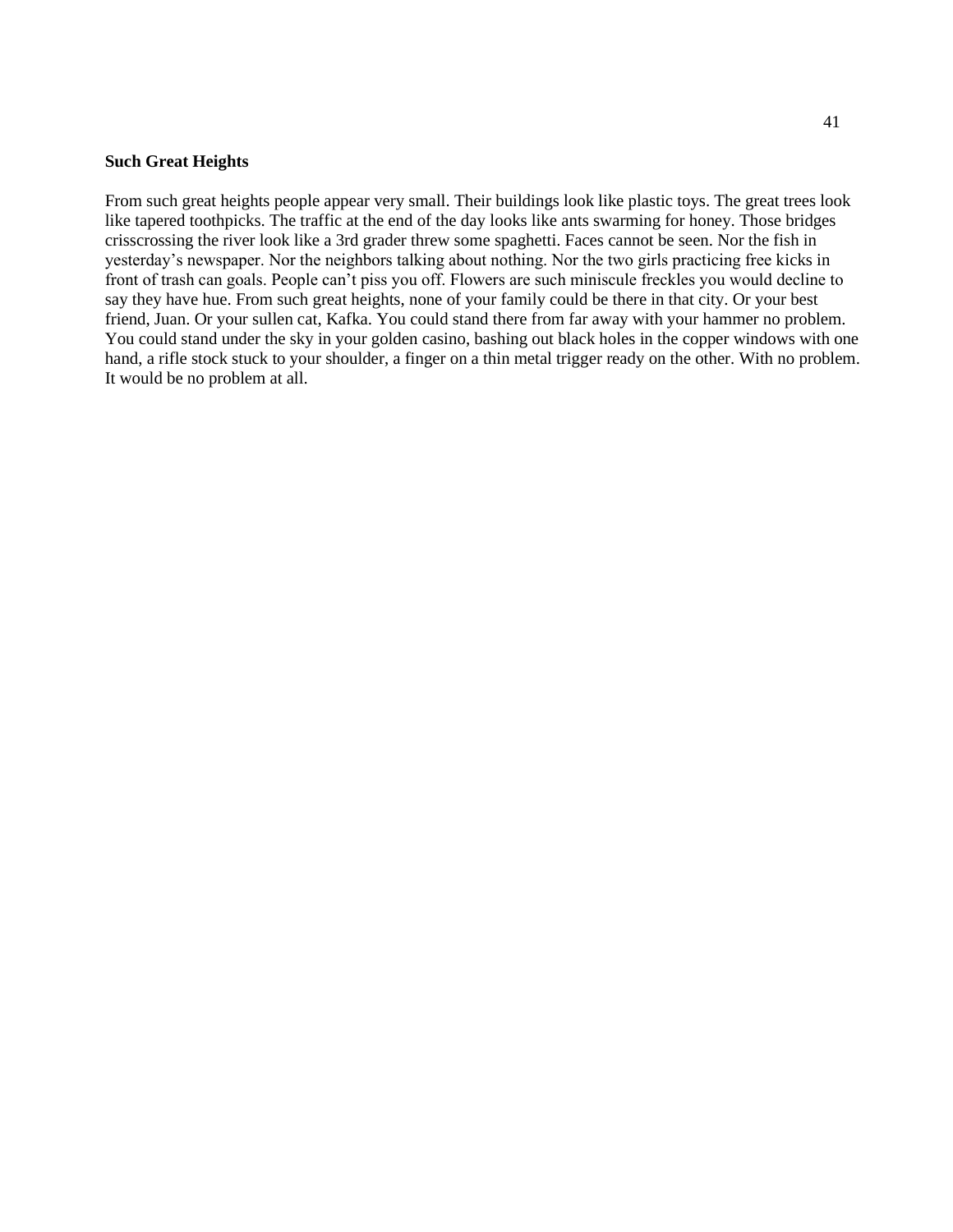# **The Valley of the Obvious**

Halogen lights light every hallway. Street lamps are on even during day. Every idea is so bright it hurts your head and eyes and odd organs inside your body. Nothing is cool or shadowy. Time is not discernible by night darkness or an implied forward moving arrow. There is no darkness. There is no arrow. You live in a lowlands where a shallow river passes. No one fishes there. Each fish can be seen swimming by, struggling against the invisible. And everyone feels so bad hooking them out of the clearness. So bad.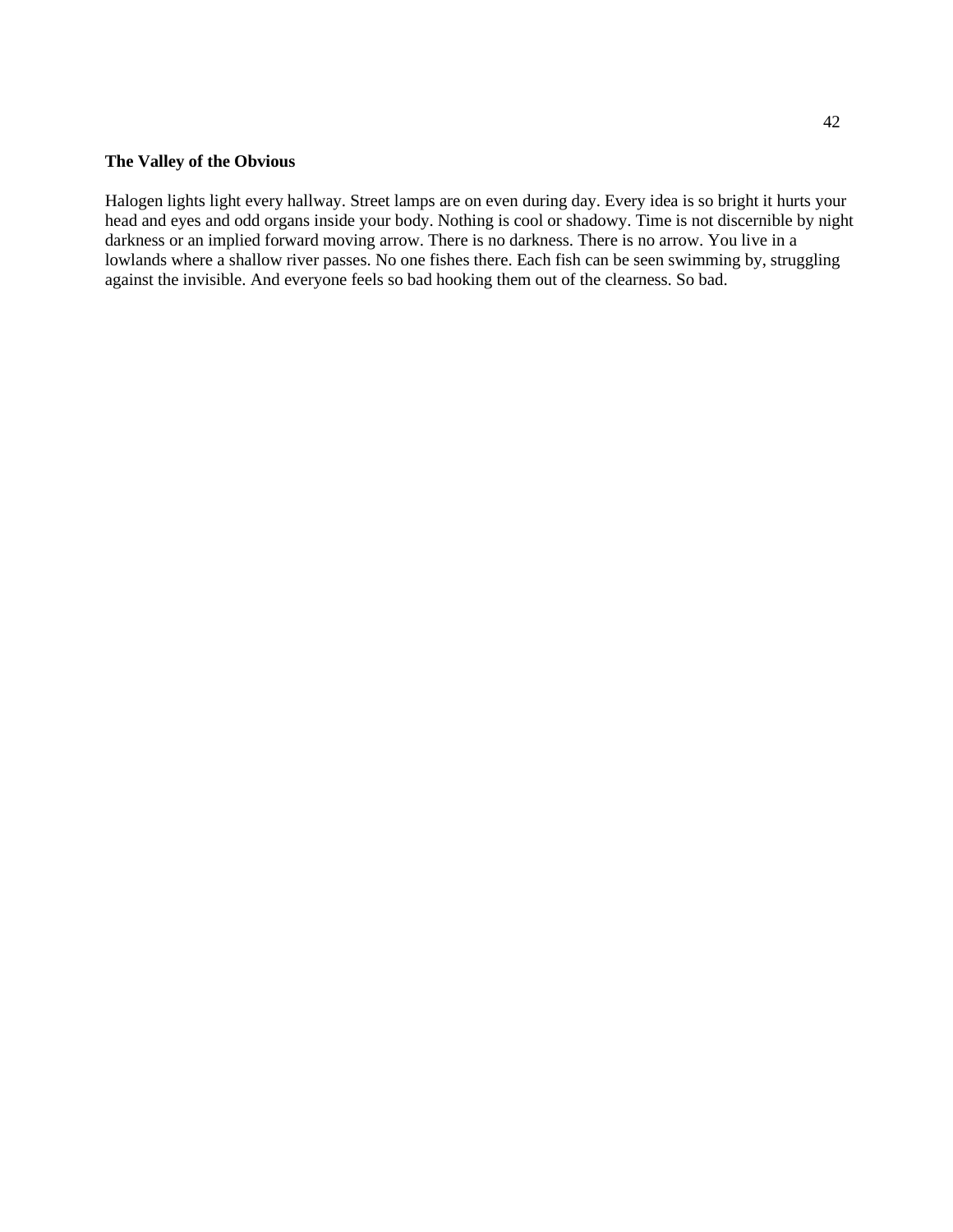# **Innocence**

Funny to find it after all this time. Strange to feel it there among all that's roiling. Silly yet sad to imagine it leaving like this: a window growing smaller and smaller until it's no longer there. Odd to always imagine it in a car speeding away. Specifically, in the rear window with you waiving until your face turns into an ash gray flake. Difficult to imagine that car coming back, you behind the wheel, your face growing larger and larger, a smile emerging as you gain back all the loss. So you don't. You sell your car, buy a bike, and out there a foot away from the swarm of city traffic, feel it burning back in the legs.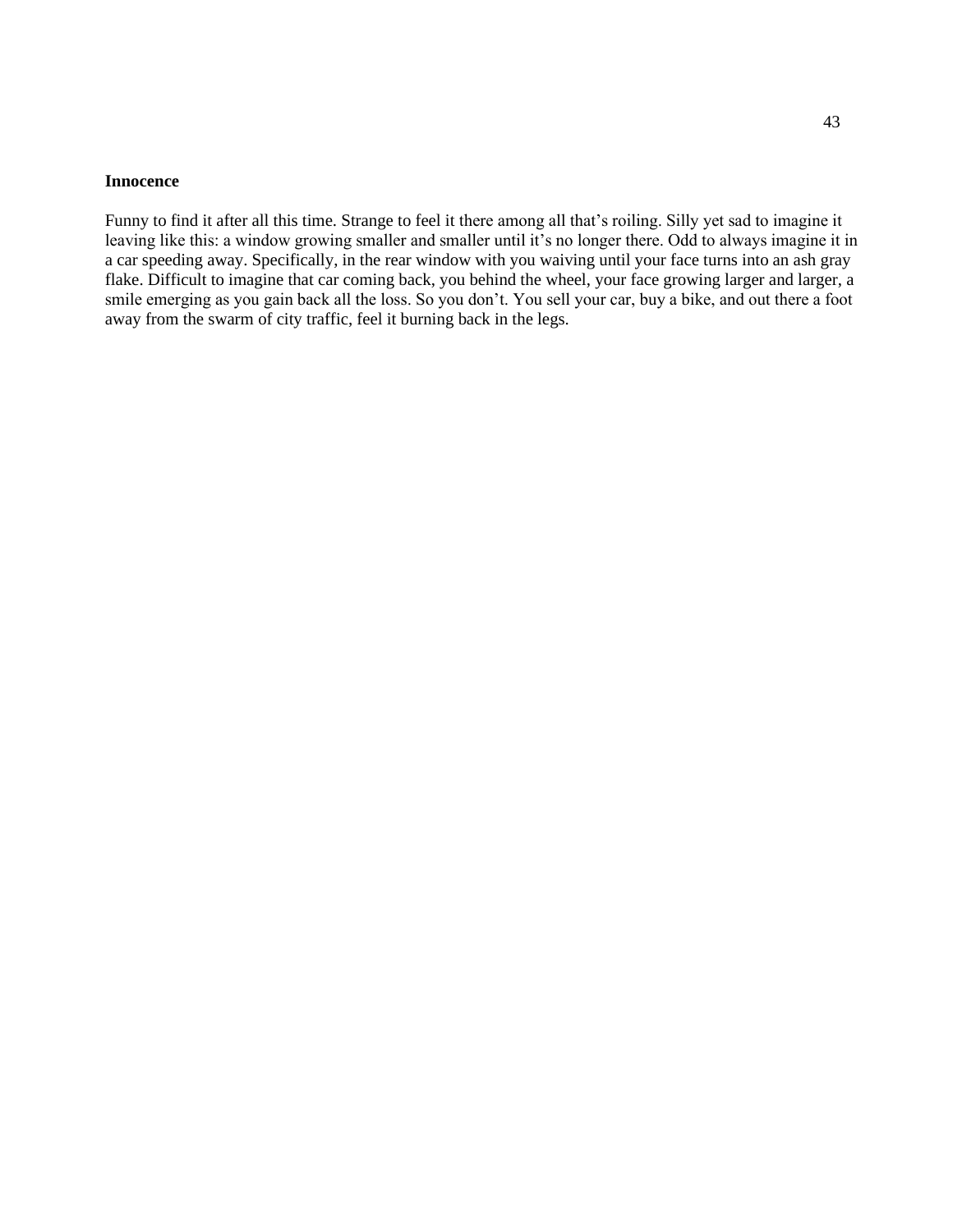#### **Line Breaks**

They never understood you either. Demure, elegant, reserved—their power always seemed to emanate from a far field you never ventured out to. Early, before they ended it abruptly, you would show up suddenly with a six pack of Coors and a bucket of chicken, knocking at their undented door. You laughed, belching, and said see how Romantic you are, just like Shelley. You thought the vigor of your coarse spirit would make them feel like they were being swept away. You believed the appeal of your limited resources transfigured through your personal brand of threadbare magic would bridge your two perspectives. You thought they'd like the ttops in your Trans-Am. Who knew their Latin was a good as Caesar's? Who knew their vocabulary encompassed Greek, modern and ancient, peppering the dull potato of your enthusiasm with words like hamartia and apokoinou, words they thought you should pause on and listen to? Who knew they immediately understood your appreciation of them extended only to the sound of breath measured against beats of the heart, and they thought you unstudied, foolhardy, churlish. No, you would not listen. You have bad ears from all the Metallica concerts, yes, but your mind is like every American's: filled with untouchable light, white whales, jazzy riffs, catch phrases, letters to the world. They looked across from you and felt only a cavern of symbols, deep echoes, pure void. You tried to listen but there was sauce on your face, which you wiped with a shirt sleeve, and stood there hand on your hip, like Whitman, looking at great distance. When they cleared out their dresser drawer, they displayed as much passion as you remember them ever showing, and said, Just take a look at this mess. When they shut the door of your crappy apartment with their trademark prim click, the litany lifted: burger wrappers, weed bags, lotto tickets, trucker hats, empty cans, condoms, footballs, cigarette butts, Maxim magazines—and suddenly there was no floor, no ceiling, no walls, no boot soles to look under, nothing to distinguish one thing from next, no poems to speak of, everything became continuous, and there was no air.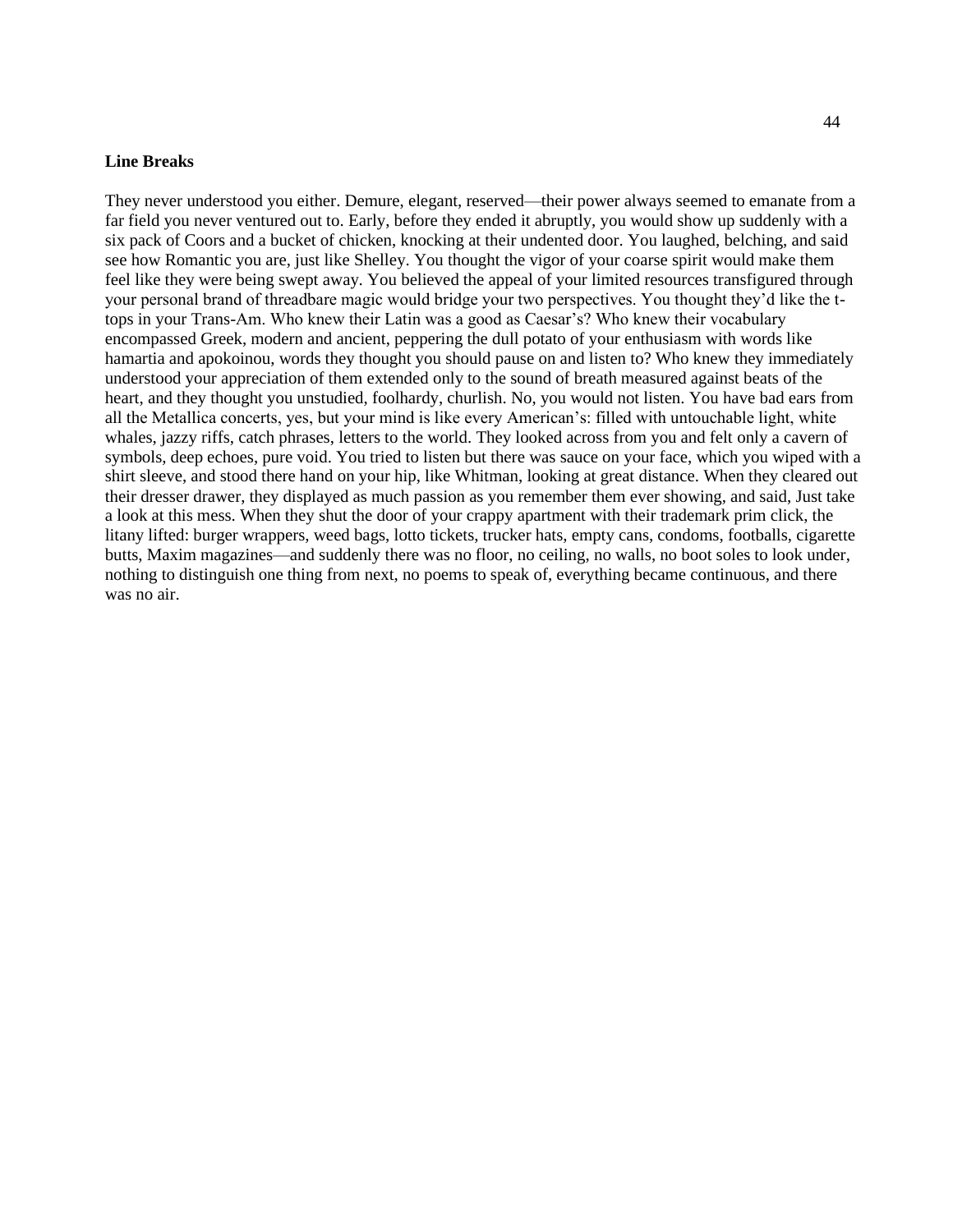## **The Greatest**

Only later would you find their hands were always wrapped with rock hard plaster. Only after a deathbed confession was it understood their gloves were covered with an illegal ointment blinding your eyes. Only after a court order did the lab results show the water bottle labeled with the red X was the cause of their astounding level of energy in the late rounds. Only after the testimony was deemed permissible did expert phlebotomists show their blood was transfused with the purest oxygen in the world. Only after embarrassing real-time inquiries streamed on C-SPAN did they confess to the constant group therapy they needed to keep it going. Only then did they acknowledge their broken lives were pieced backed and held together with a special synthetic glue designed for the purpose. Only after verifying all the chronologies in their copious notes did they admit the entirety of the lives were arranged to defeat you "using all necessary resources and treasure to accomplish this objective." Only now did they confess to being exhausted, spiritually and physically; that the previous judges had been bribed; that Congress had been in on it; that highest levels of the administration were involved. Only now were they ready to sign the affidavit, the proclamation that you in your heart of hearts knew all along and kept inside and thought you'd meet your maker with: that you are the champion of the world.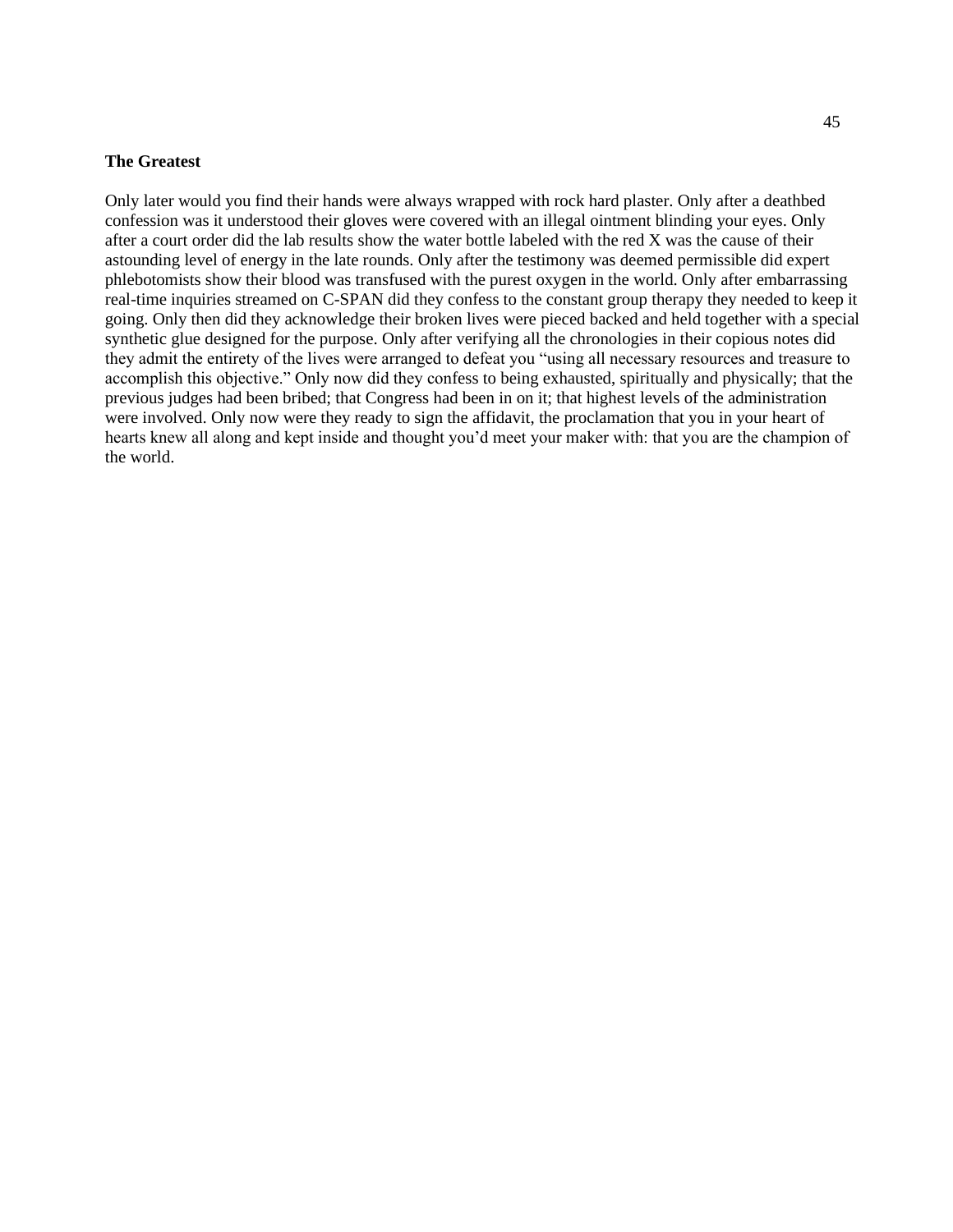## **Unusual Harmony**

You've always heard it. It's always back behind the mass of clatter in large unwieldy rooms. Heavy rain seems to score it. Wind in summer leaves sound like a high hat sizzling its air. Stadiums filled with pissed fans, highways at a crawl, your neighbor's lawn mower at 7am, the handful of times you've felt it pause around the presence of a gun—it seems to have anticipated even the dumbest instance and incorporated you into its musical plan. Somehow it seems to have divested you of the difficulty others have gone through and become permanently stuck on. It perpetually seems to be readying you, opening you up into fields you're barely prepared for, ushering you on small spur of the moment journeys where you're always just showing up in the nick of time. And there you somehow always are: walking near an elementary school, at dusk, beside a massive chimney, ten thousand swifts suddenly undulating in intuitive sheets, a tornado of them tumbling just barely above, as you're there, hearing it loudly, with the person you love most, watching it, holding her hand.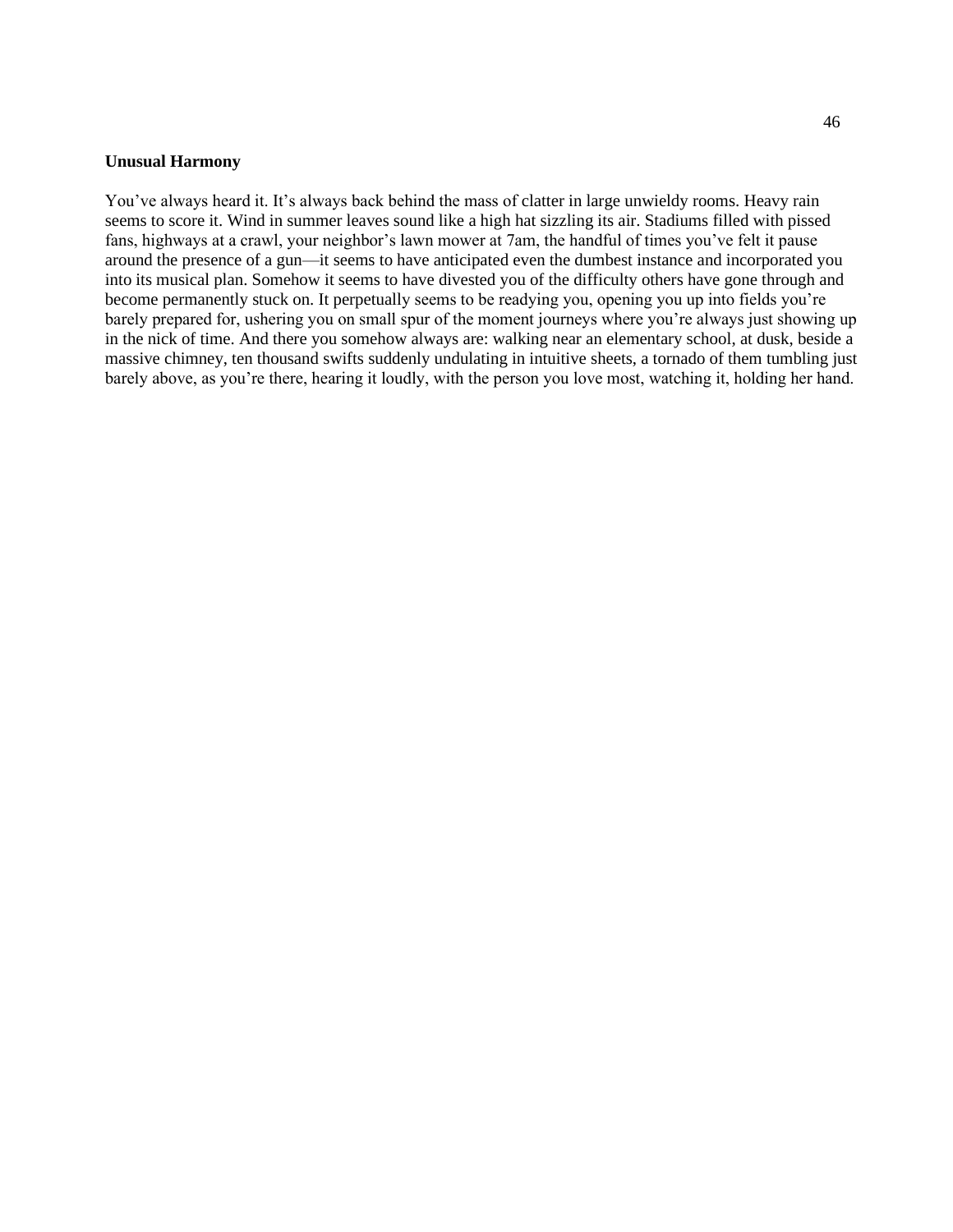## **The Crush of Banality**

Hard to see all that pressure. Hard to feel the slow weight accumulating around the bones. Hard to recall your laudable attempts, the unusual harmony surrounding your first forays, the easy grace of exploring the unknown. Hard to remember with adamant insistence that you are free; that capacity for movement exists in all space; that life exists and identity. Easy, however, to display stamina rather than range; to call everyone together for another meeting; to ask for small Toyota-like changes to the system that's mostly not working. Hard to remember a time without feckless bunglers imagining inane hypotheticals just to fill the day. Hard to hear your coworker's stories as anything but a trail of fragmentary turds. Hard to listen, listless, absorbing their words bluntly, counting each time you're called bro. Hard to hold back your yawn as they finger a small screen to display the omnibus pics of their loose toothed children, their quiver of cute dogs, their new Pergo floor. Difficult to see them attending to their devices with greater care than people; to hear the litany of places they'd rather be; to feel yourself as an invader of their personal space and time. Hard to fear the harmless; to see the brutal forms fitted out all around you; to hear the halfhearted chuckle always aching under the breath; to take it seriously after so many years. Hard to remember not being bogged down with your daily regimen, your lagoon of lost causes, the buttoning and tightening of fasteners appropriate for the office. Easy to be diligent; to fall into the role you were given; to facilitate the work that pertains to nothing you love, your life, or identity. Easy to take detailed, scrupulous notes in lieu of the poems you once could have written. Difficult to recognize the person in the bathroom window. Hard to look it in the face as you wash your hands. Hard to see it in halogen's white buzz, in that quick glance instead of the telling stare, in the outline pulverized in dust, in the dark cave echoing what's no longer there.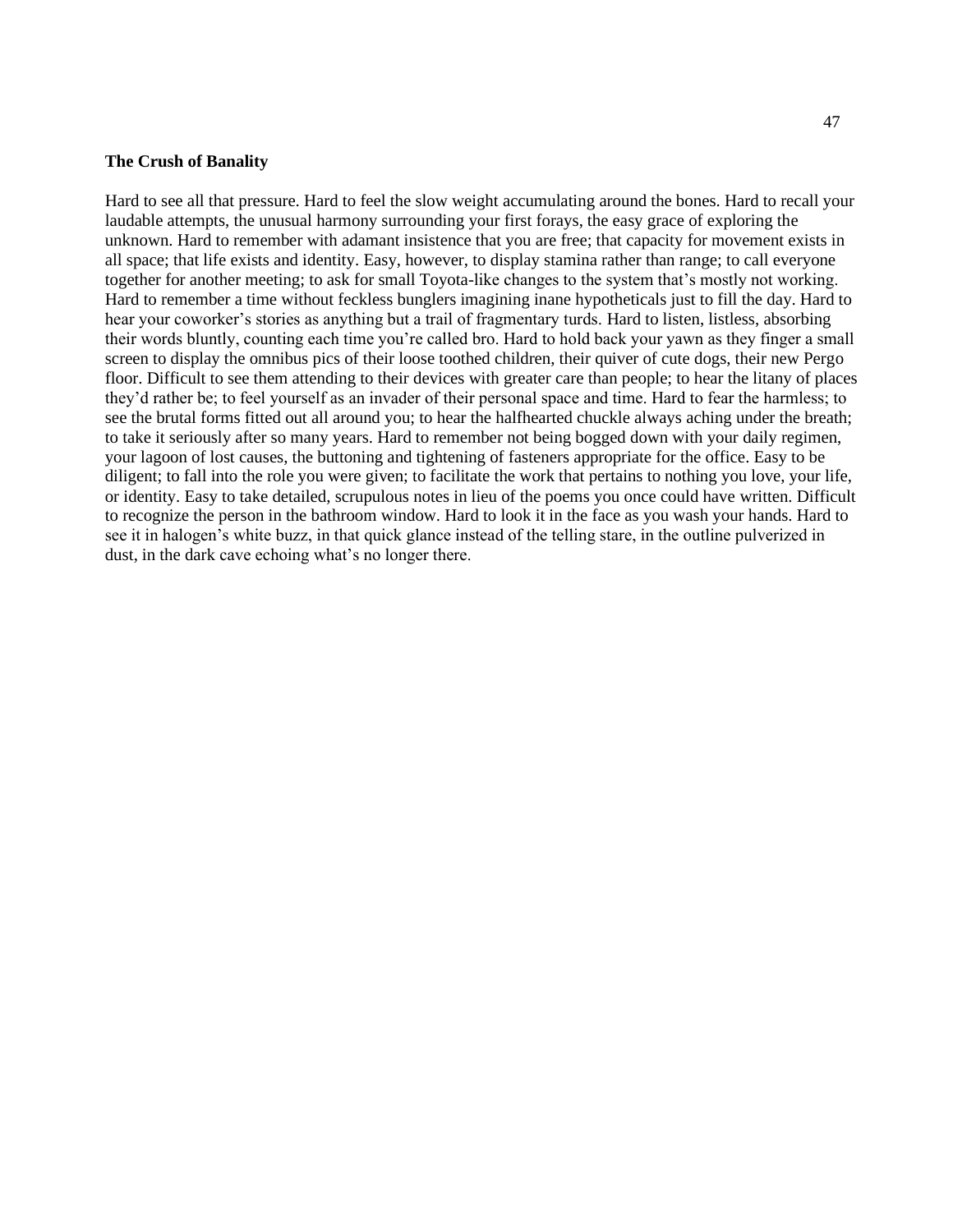## **Experience**

It never wanted to be apart from the whole. It never intended to be a part of anything at all. For the longest time it never thought, let alone of itself. Before that, pre-thought, it assumed it was there among the plants and animals, the rocks and stars, a force approaching pure presence. Only after long tiresome dialogues with petulant Greeks did it agree it could be seen a version. Only after the British Empiricists gave it tug on the ear was it told to shut up because it could be organized for the good. Later, it never agreed to the method where it was sectioned off, counted, and put in a tube. It never thought of itself as belonging to a quantifiable method, a process within a community, a school. Now it only wants to be left alone again, to feel its feet on firm ground, to hear the sluff of its boot stride out into that firmness, to reach out with the chuff of its hand before it becomes a complete fabrication and, as it remains on certain church ceilings in Italy, have the hand of God reach back.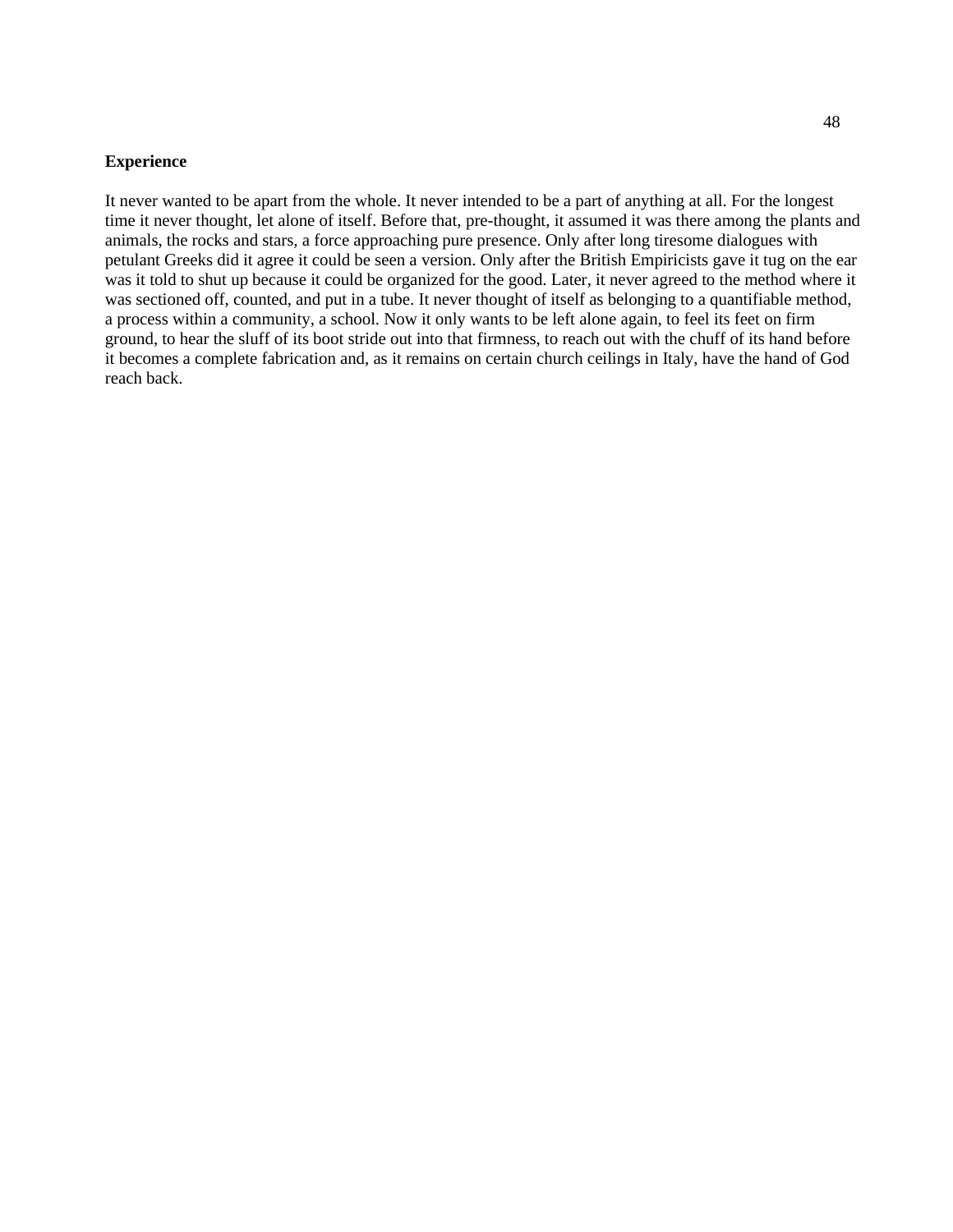**3: A Gap in the Causeway**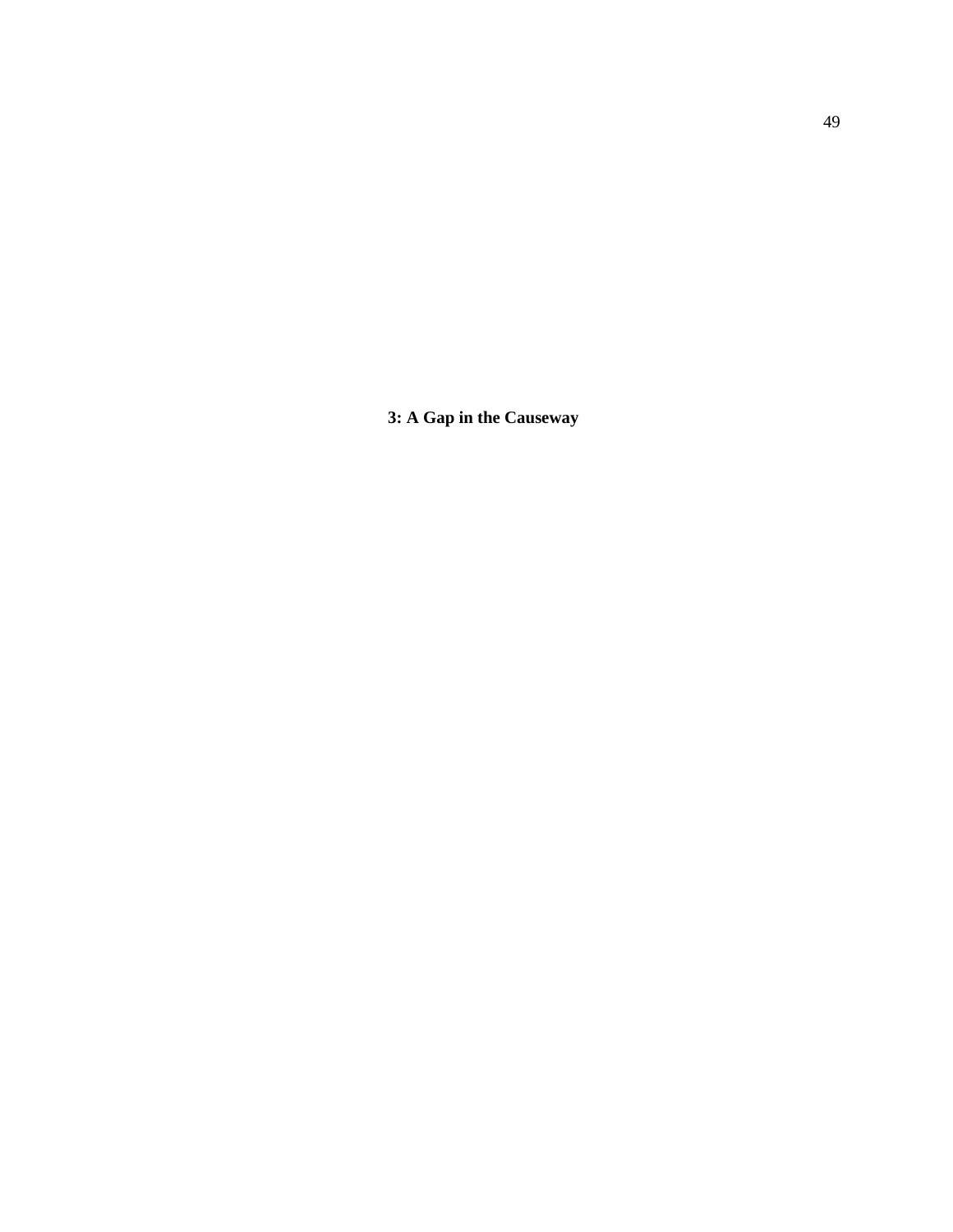# **The Work of God**

- You must strip your ships of their sails, rid yourself of permanent stores, and scuttle the hulls into a million seemingly
- unassembleable pieces. No one must believe there is any way but forward. You must move inland then. You must survey and gather
- information about this foreign land. You must unfold your official papers, marry a native who speaks the language, and show her your
- golden book. On the way, after you defeat them, you must add thousands of Indian warriors to your group and call them *your allies*,
- but only after you find they are adamantly opposed to the major power of this empire. You must say you are on a mission from
- God, lift your eyes to the sky, then write letters to your king. You must not be chased down by the ship of fellow countrymen
- who have come to relieve you of your unendorsed methods on your unsponsored venture. You must risk it all. You must split your
- forces. You must leave one hundred and twenty men under the control of your most trusted man, Pedro De Alvarado, and
- you must march your men back down the mountains to the coast. You must launch a midnight attack on the forces who have arrived
- to arrest you, capture your fellow countrymen, and present them with an offer: stay here, participate in this conquest, or die. You must
- enter the empire's capitol now, accepting the gifts they give you, the gold necklaces, the wreaths, the flower laurels. A man with
- you must write: *I do not know how to describe the names of things first heard of, seen, or dreamed of before*. An Indian from
- the empire must write: *You seized upon the gold like monkeys. You starved for it. You lusted for it. You stuffed yourselves like pigs.* They must
- let you enter the empire's capitol because they believe you can be annihilated quite easily. You must capture their leader then. You must
- leap forward in the middle of a religious ceremony, seize their leader, and set down many thousands. They must write: *Our musicians you*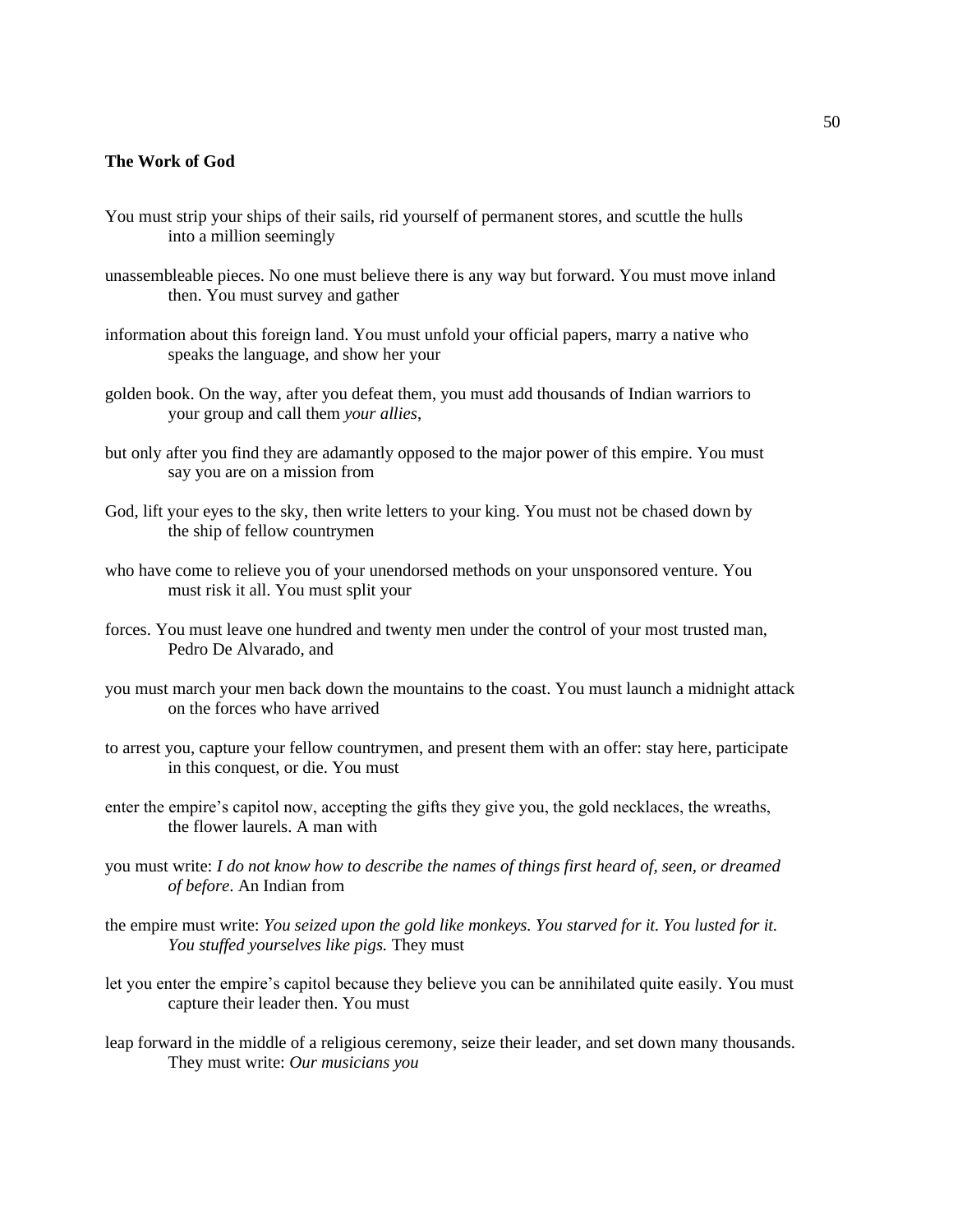- *attacked first, slashing at their hands and faces. They began to sing again, but without warning, you put them all to death. The singers,*
- *even spectators, all were killed*. You have one hundred horses, eighty crossbows, eighty harquebusiers, and two thousand warriors from
- an ally tribe. You need to be isolated in their capitol now, trapped, bound in a handful of limestone buildings. From this isolation
- you must repeal repeated attacks for three weeks. And now it is time: You need to kill their leader. The leader's death must appear ill-
- fated, mysterious, caused by an unappeased, vengeful God, and bleed into ongoing, fear-burdened conspiracies. Now you must kill
- the nobles, too. You must toss them from the terraces, tumbling the bodies to the street, their corpses a raw rumple of exploded
- searment. You must take advantage of their ritualistic, ceremonial sense of battle and begin your all-out war. You must emphasize
- the killing. So you must, logically, run out of food and water and gunpowder and become very, very desperate. Your eyes must glaze with
- the stricken gloss of nightmare affliction, which is passed on to your soldiers and allies without the use of words or gesture. In
- the middle of night you must flee from the city. But you are on an island. You must become confused, electric, your body lit and
- tilted by the equatorial heat of the New World. Before you flee, you must realize you are on an island, and the only way to escape
- is across one of the four causeways, all of which, to isolate you further, have had their bridges removed. You must realize there is
- only one option: You must make a bridge. You must gather all the wood. You must tear at the walls, break apart the benches, and use
- everything. You must risk it all. You must embark on a midnight escape, with hundreds of your Spaniards, thousands of Indian
- allies, carrying all the gold you've collected, and try to flee from this capital city taking the shortest route, the causeway to the west. You

must muffle the horse hooves with cloth. There must be a rainstorm. You must acknowledge the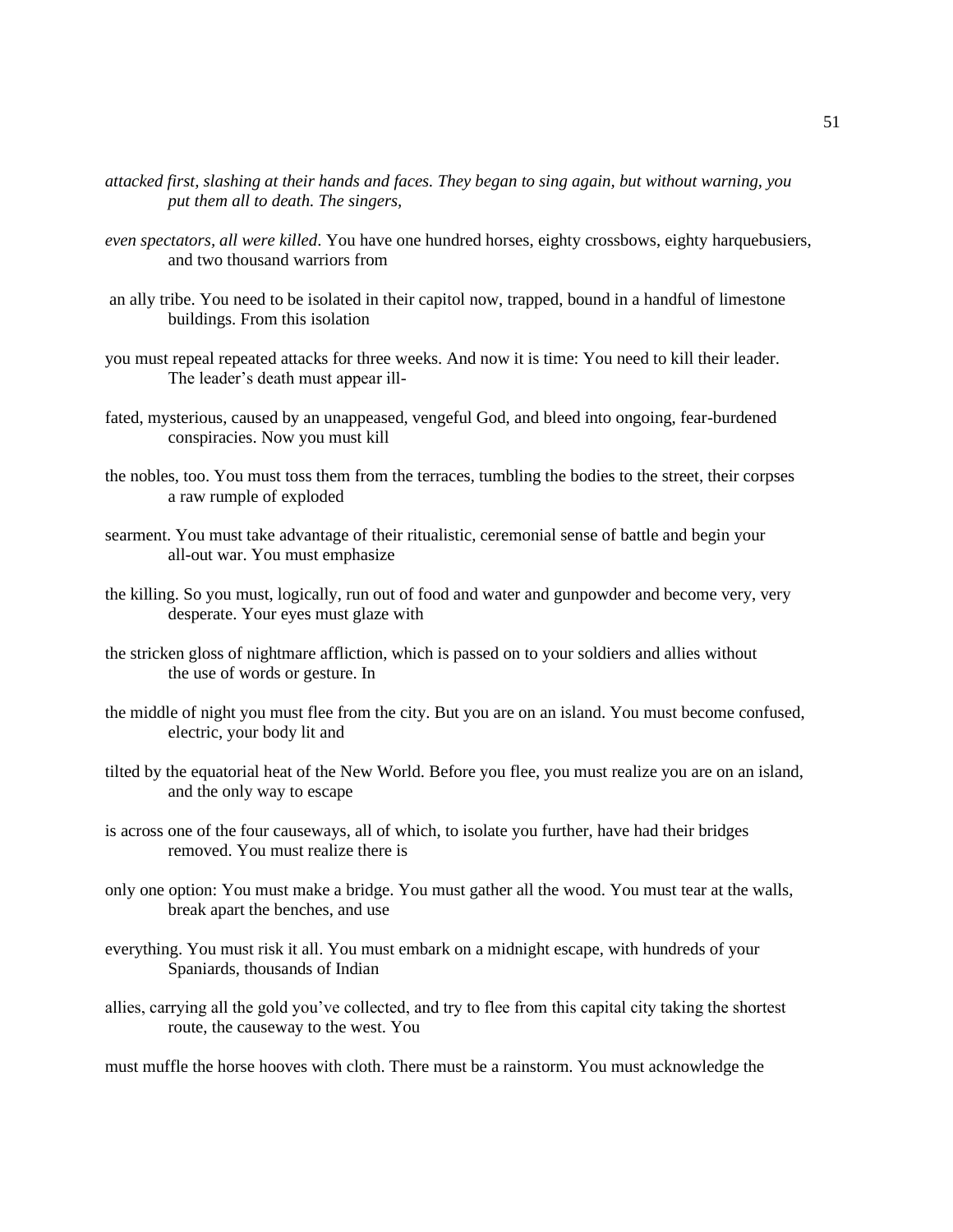luck of this rainstorm and, to this

- blessing of quiet, give thanks to your God's symbol of beneficent grace, kissing your gold crucifix profusely, grotesquely. You must
- move across this causeway now, setting off an alarm, causing the empire's Indians to descend on you from both ends of the causeway, from
- all sides of the water in their canoes. You must be met with a hail of arrows, stones, spears. Thousands and thousands must envelope
- you as you attempt to fight your way across the western causeway. All your Indian allies must die in this process. You yourself must
- almost die when you fall in the water, only to be pulled back at the last second by your men. Many of your men must now fall in the
- water and, unwilling to let go of the gold ransom they're carrying, drown. You must lose all your artillery, all your horses,
- all the women. And now you must find your temporary bridge cannot be carried to the causeway. But you must also find the gap
- of the causeway filled with the bodies of the horses and dead. And now you must cross on the bodies of your companions. You
- must lose almost all the men who sailed from the Old World with you. Nearly annihilated, you must fight your way around the lake. You
- must leave over one hundred Spaniards behind in the empire's capital city. You must flee around the bank of the lake, still fighting,
- as your companions are painted, forced to dance, and sacrificed at the top of the great pyramid. Then, over your shoulder, you must
- look back. Because your name is Hernan Cortes. And in order to allow the work of God, you must imagine a perfect revenge.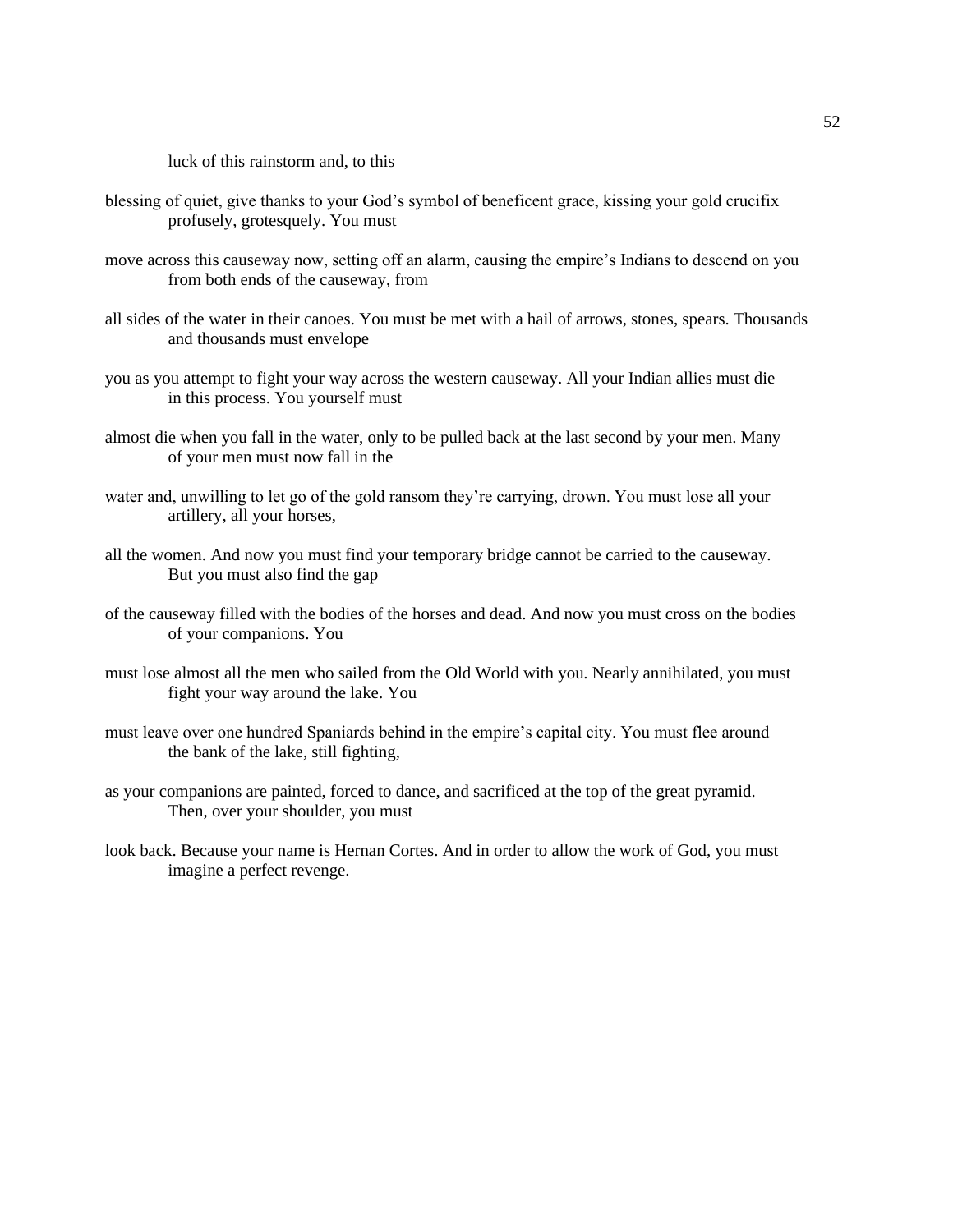**3: You Must Launch a Midnight Attack**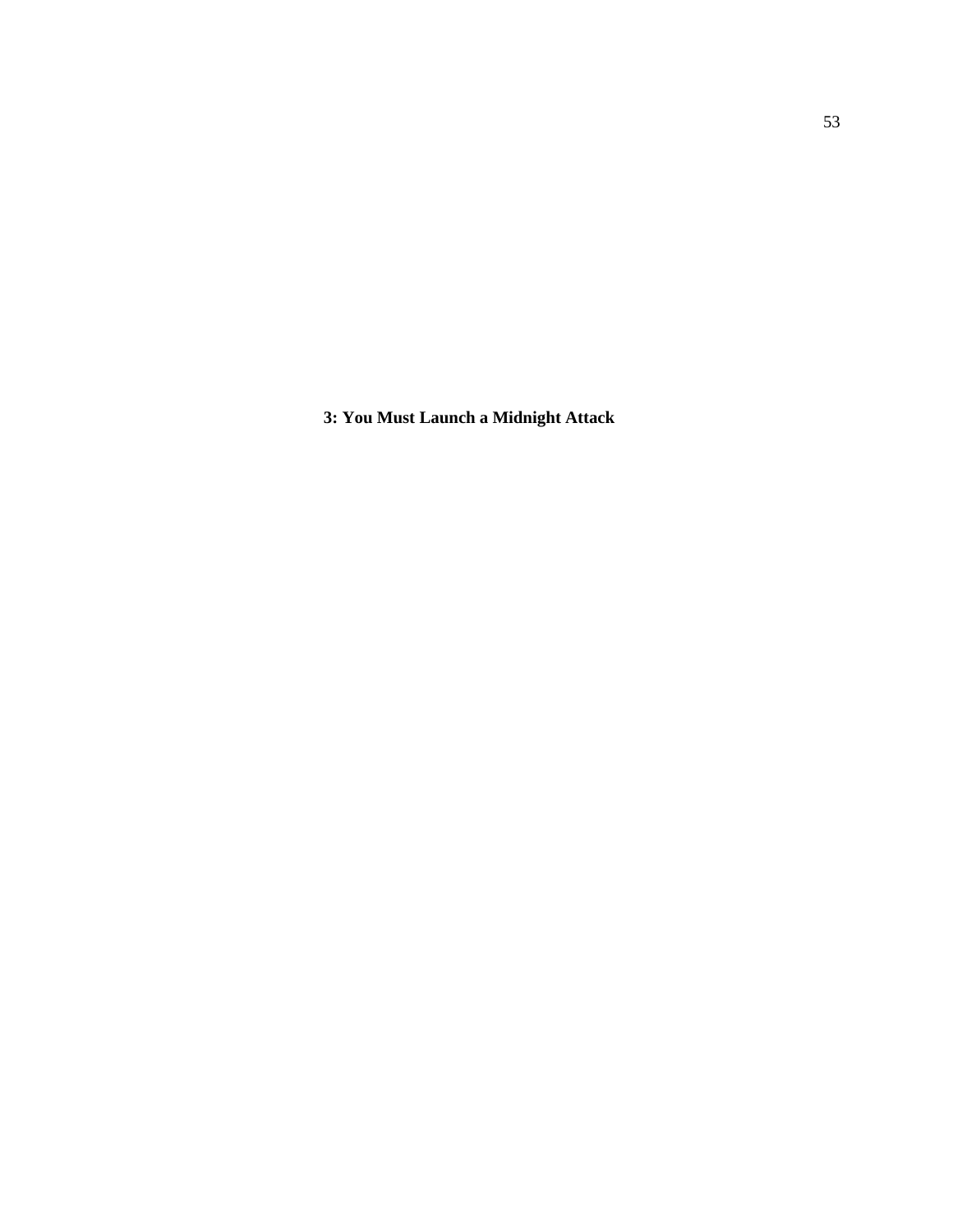# **Deep Sleep State**

1

Sleep deprivation may be used. You have indicated that your purpose in using this technique is to reduce the individual's ability to think on his feet and, through the discomfort associated with lack of sleep, to motivate him to cooperate. The effect of such sleep deprivation will generally remit after one or two nights of uninterrupted sleep. You have informed us that your research has revealed that, in rare instances, some individuals who are already predisposed to psychological problems may experience abnormal reactions to sleep deprivation.

# $\mathcal{L}$

It is possible to kill a man with the bare hands, but very few are skillful enough to do it well. Even a highly trained Judo expert will hesitate to risk killing by hand unless he has absolutely no alternative. However, the simplest tools are often much the most efficient means of assignation. A hammer, axe, wrench, screwdriver, fire poker, kitchen knife, lamp stand, or anything hard, heavy and handy will suffice. A length of rope or wire or a belt will do if the assassin is strong and agile. All such improvised weapons have the important advantage of availability and apparent innocence. The obvious lethal machine gun failed to kill Trotsky where an item of sporting goods succeeded. 3

The interrogator is positioned directly in front of the detainee, generally no more than 18 inches from the detainee. With his fingers held tightly together and fully extended,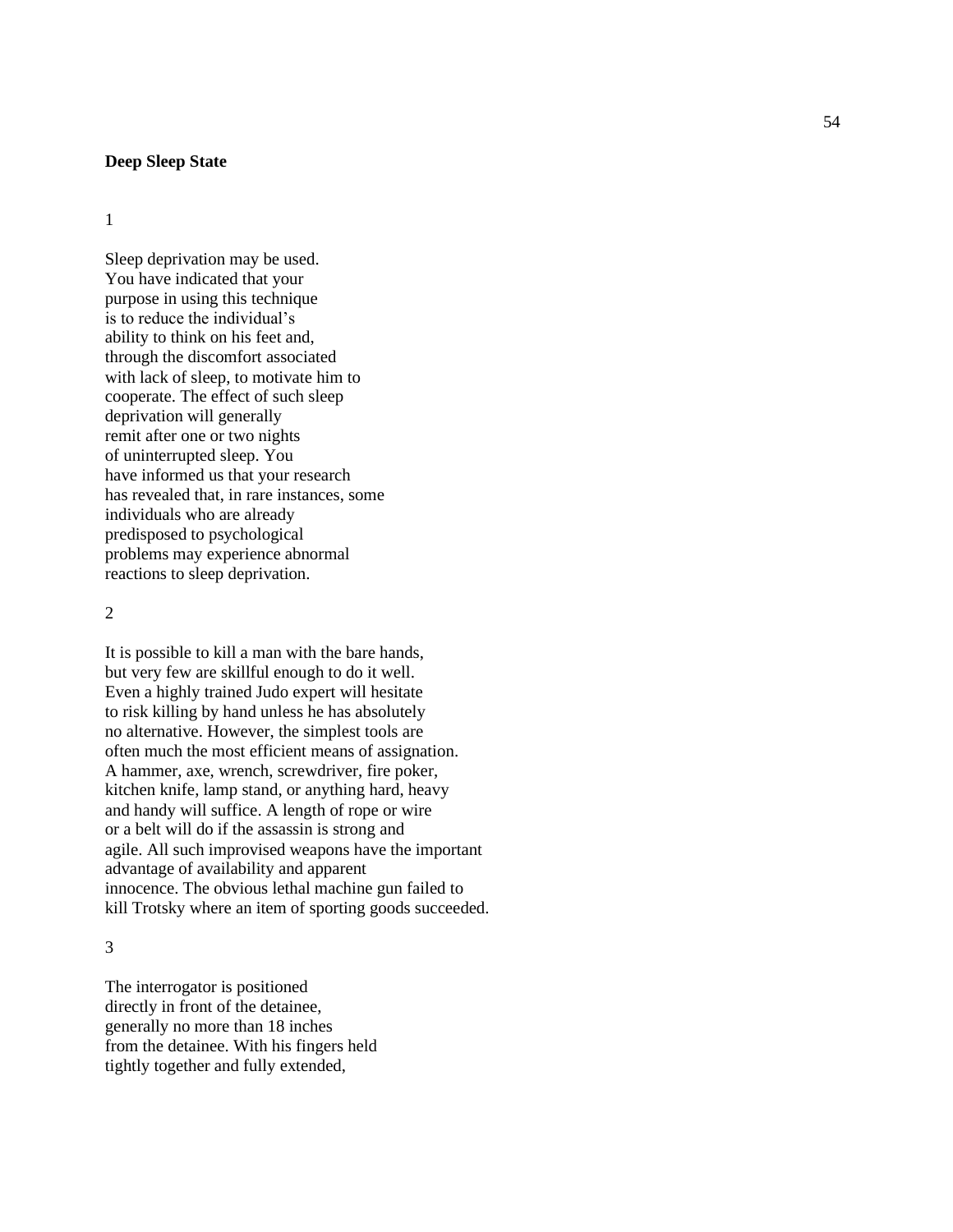and with his palm toward the interrogator's own body, using his elbow as a fixed pivot point, the interrogator slaps the detainee in the detainee's abdomen. The interrogator may not use a fist, and the slap must be delivered above the navel and below the sternum. The technique is used to condition a detainee to pay attention to the interrogator's questions and to dislodge expectations that the detainee will not be touched. It is not intended to —and based on experience you have informed us that it does not —inflict any injury or cause any significant pain. 4

(Excised) as instructed that upon awakening, she would proceed to (excised)'s room where she would wait at the desk for a telephone call. Upon receiving the call, a person known as "Jim" would engage her in normal conversation. During the course of the conversation, this individual would mention a code word to (excised) when she heard this code word she would pass into an SI trance state, but would not close her eyes and remain perfectly normal and continue the telephone conversation, she would then carry out the following instructions: 5

We understand that this technique is not designed to, and does not, cause severe pain, even when used repeatedly as you have described. Rather it is designed to wear down the detainee and shock or surprise the detainee and alter his expectations about the treatment he believes he will receive. In particular, we specifically understand that the repetitive use of the walling technique is intended to contribute to the shock and drama of the experience, to dispel a detainee's expectations that interrogators will not use increasing levels of force, and to wear down his resistance. It is not intended to —and based on experience you have informed us that it does not—inflict any injury or cause severe pain.

# 6

Cramped confinement involves the placement of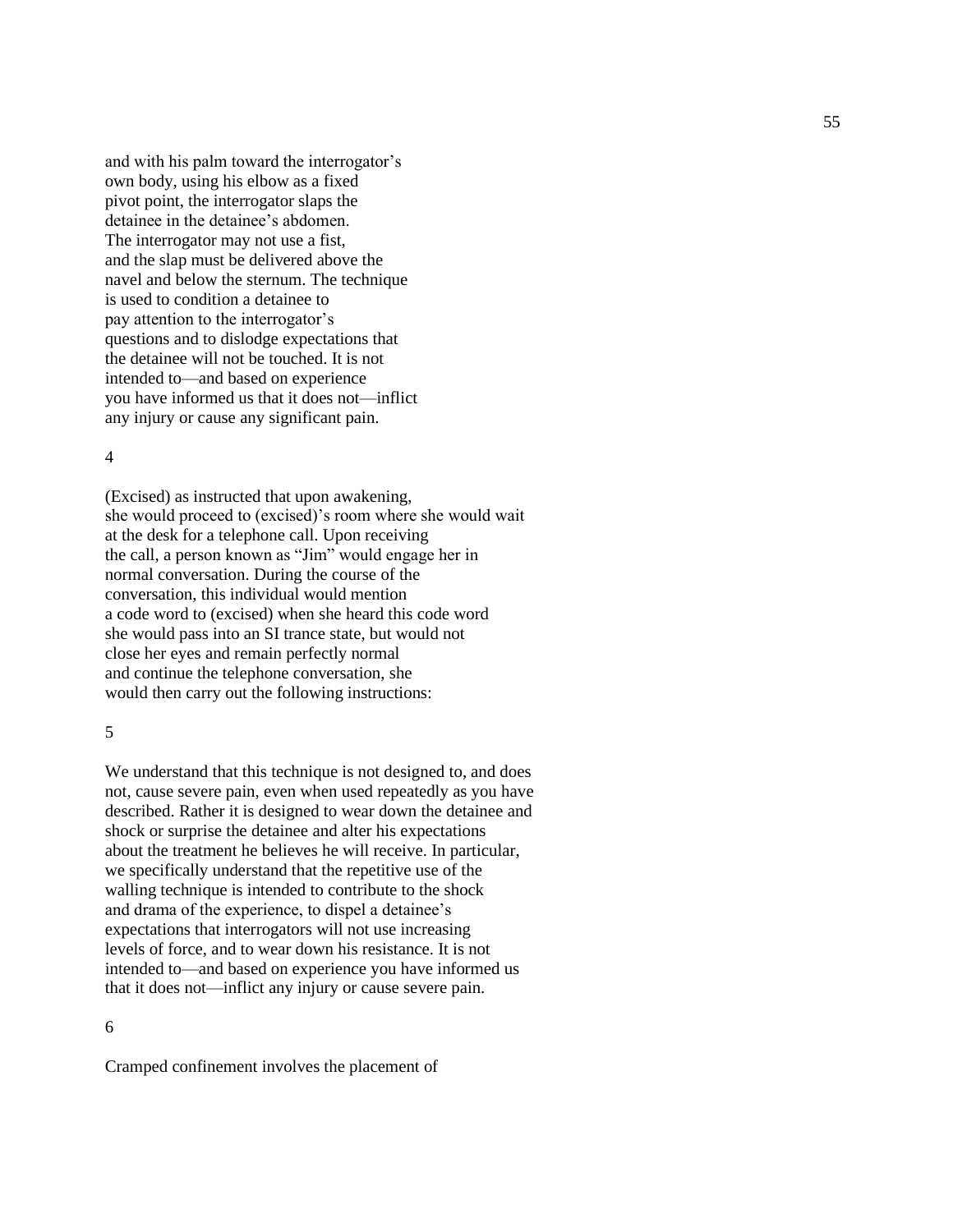the individual in a confined space, the dimensions of which restrict the individual's movement. The confined space is usually dark. The duration of confinement varies based upon the size of the container. For the larger confined space, the individual can stand up or sit down; the smaller space is large enough for the subject to sit down. Containment in the larger space can last up to eighteen hours; for the smaller space, confinement lasts for no more than two hours.

### 7

The essential point of assignation is the death of the subject. A human being may be killed in many ways but sureness is often overlooked by those who may be emotionally unstrung by the seriousness of this act they intend to commit. The specific technique employed will depend upon a large number of variables, but should be constant in one point: Death must be absolutely certain. The attempt on Hitler's life failed because the conspiracy did not give this matter proper attention. Techniques may be considered as follows:

#### 8

With the facial slap or insult slap, the interrogator slaps the individual's face with fingers slightly spread. The hand makes contact with the area directly behind the tip of the individual's chin and the bottom of the corresponding earlobe. The interrogator invades the individual's personal space. The goal of the facial slap is not to inflict physical pain that is severe or lasting. Instead, the purpose of the facial slap is to induce shock, surprise, and/or humiliation.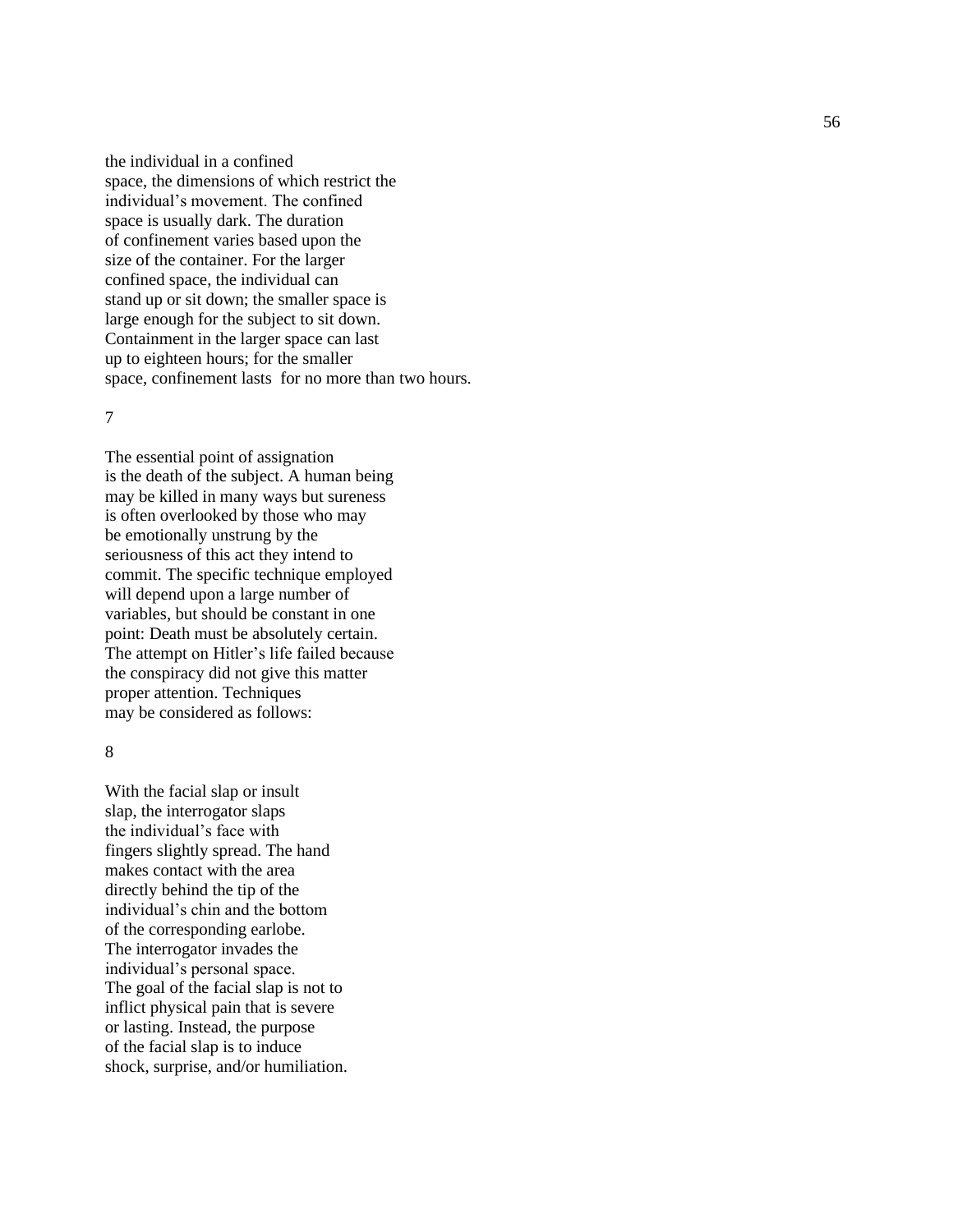### 9

The facial hold is used to hold the head immobile. One open palm is placed on either side of the individual's face. The fingertips are kept well away from the individual's eyes.

#### 10

(Excised) was instructed that when she awakened, she was to proceed to (excised)'s room. She was told that while there, she would receive a telephone call from an individual whom she would only know as "Joe." This individual would engage her in a normal telephone conversation. During this conversation, this individual would give her a code word and upon the mentioning of this code word, (excised) would go into a deep SI trance state but would be "normal" in appearance with her eyes open. (Excised) was then told that upon the conclusion of the telephone conversation, she would proceed to the lady's room where she would meet a girl who was unknown to her. She was told that she would strike up a conversation with this girl and during the conversation she would mention the code word "New York" to this other girl who, in turn, would give her a device and further instructions which were to be carried out by (excised). She was told that after she carried out the instructions, she was to return to the Operation Room, sit on the sofa and go immediately into a deep sleep state.

#### 11

For walling, a flexible false wall will be constructed. The individual is placed with his heels touching the wall. The interrogator pulls the individual forward and then quickly and firmly pushes the individual into the wall. It is the individual's shoulder blades that hit the wall. During this motion, the head and neck are supported with a rolled hood or towel that provides a c - collar effect to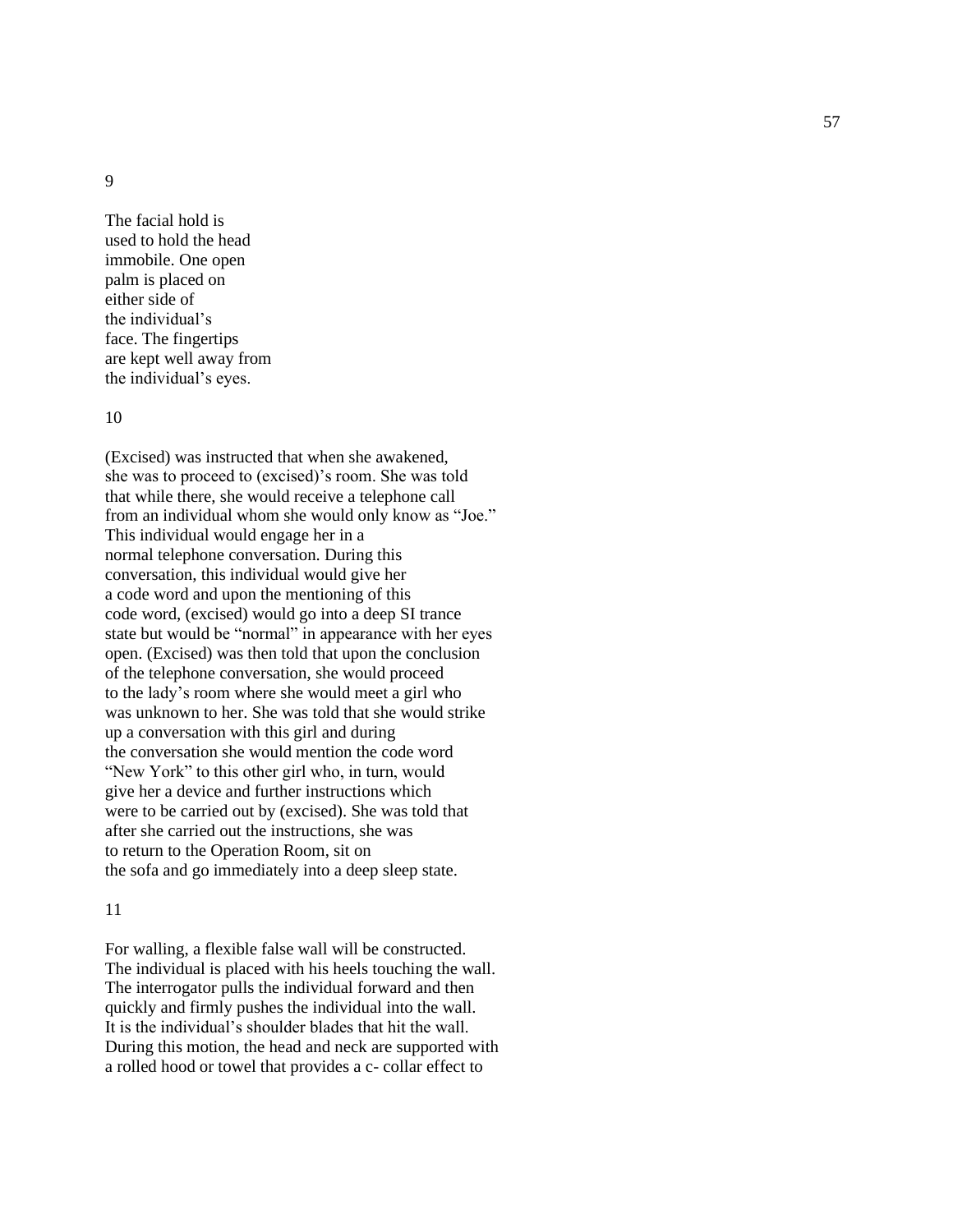help prevent whiplash. To further reduce the probability of injury, the individual is allowed to rebound from the flexible wall. You have orally informed us that the false wall is in part constructed to create a loud sound when the individual hits it, which will further shock or surprise the individual. In part, the idea is to create a sound that will make the impact seem far worse than it is and that will be far worse than any injury that might result from the action.

#### 12

The detainee's hands are shackled in front of his body, so that the detainee has approximately a two-to-three-foot diameter of movement. The detainee's feet are shackled to a bolt in the floor. Due care is taken to ensure that the shackles are neither too loose nor too tight for physical safety. We understand from our discussion from OMS that the shackling does not result in any significant physical pain for the subject. The detainee's hands are generally between the level of his heart and his chin. In some cases, the detainee's hands may be raised above the level of his head, but only for a period of up to two hours. All of the detainee's weight is borne by his legs and feet during standing sleep deprivation. You have informed us that the detainee is not allowed to hang from or support his body weight with the shackles.

# 13

The most efficient accident, in simple assignation, is a fall of 75 feet or more onto a hard surface. Elevator shafts, stairwells, unscreened windows and bridges will serve. Bridge falls into water are not reliable. In simple cases a private meeting with the subject may be arranged at a properly caused location. The act may be executed by sudden, vigorous (excised) of the ankles, tipping the subject over the edge. If the assassin immediately sets up an outcry, playing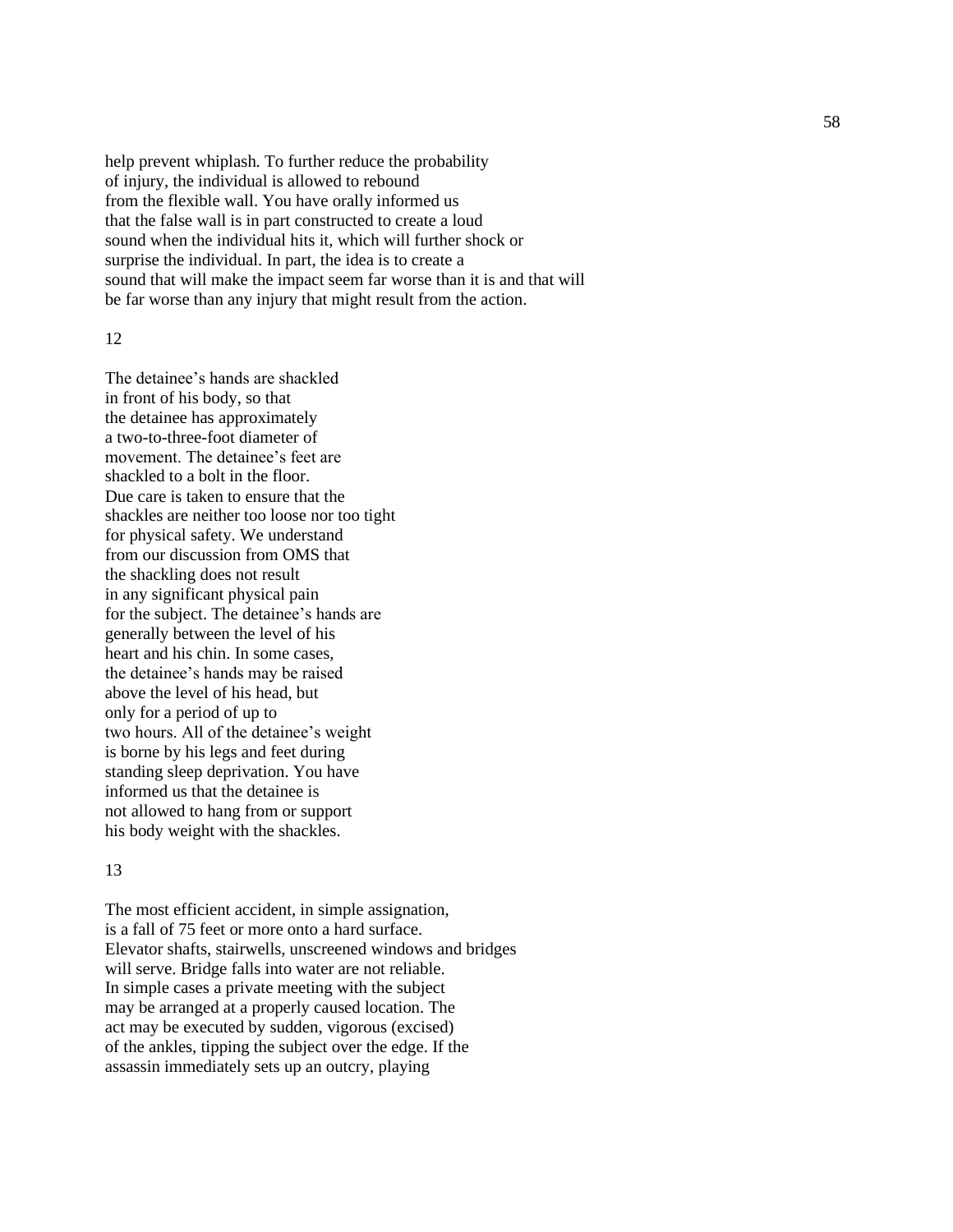the "horrified witness," no alibi or surreptitious withdrawal is necessary. In chase cases it will usually be necessary to stun or drug the subject before dropping him. Care is required to ensure that no wound or condition not attributable to the fall is discernible after death.

#### 14

If the detainee is clothed, he wears an adult diaper under his pants. Detainees subject to sleep deprivation who are also subject to nudity as a separate interrogation technique will at times be nude and wearing a diaper. If the detainee is wearing a diaper, it is checked regularly and changed as necessary. The use of the diaper is for sanitary and health purposes of the detainee; it is not used for the purpose of humiliating the detainee, and is not considered to be an interrogation technique. The detainee's skin condition is monitored, and diapers are changed as needed so that the detainee does not remain in a soiled diaper. You have informed us that to date no detainee has experienced any skin problems resulting from the use of diapers.

## 15

Falls before trains or subway cars are usually effective, but require exact timing and can seldom be free from unexpected observation. Automobile accidents are a less satisfactory means of assignation. If the subject is deliberately run down, very exact timing is necessary and investigation is likely to be thorough. If the subject's car is tampered with, reliability is very low. The subject may be stunned or drugged and then placed in the car, but this is only reliable when the car can be run off a high cliff or into deep water without observation. Arson can cause accidental death if the subject is drugged and left in a burning building. Reliability is not satisfactory unless the building is isolated and highly combustible.

# 16

(Excised) being in a complete SI state at this time, was then told to open her eyes and was shown an electronic timing device. She was informed that this timing device was an incendiary bomb and was then instructed how to attach and set the device. After (excised) had indicated that she had learned how to set and attach the device, she was told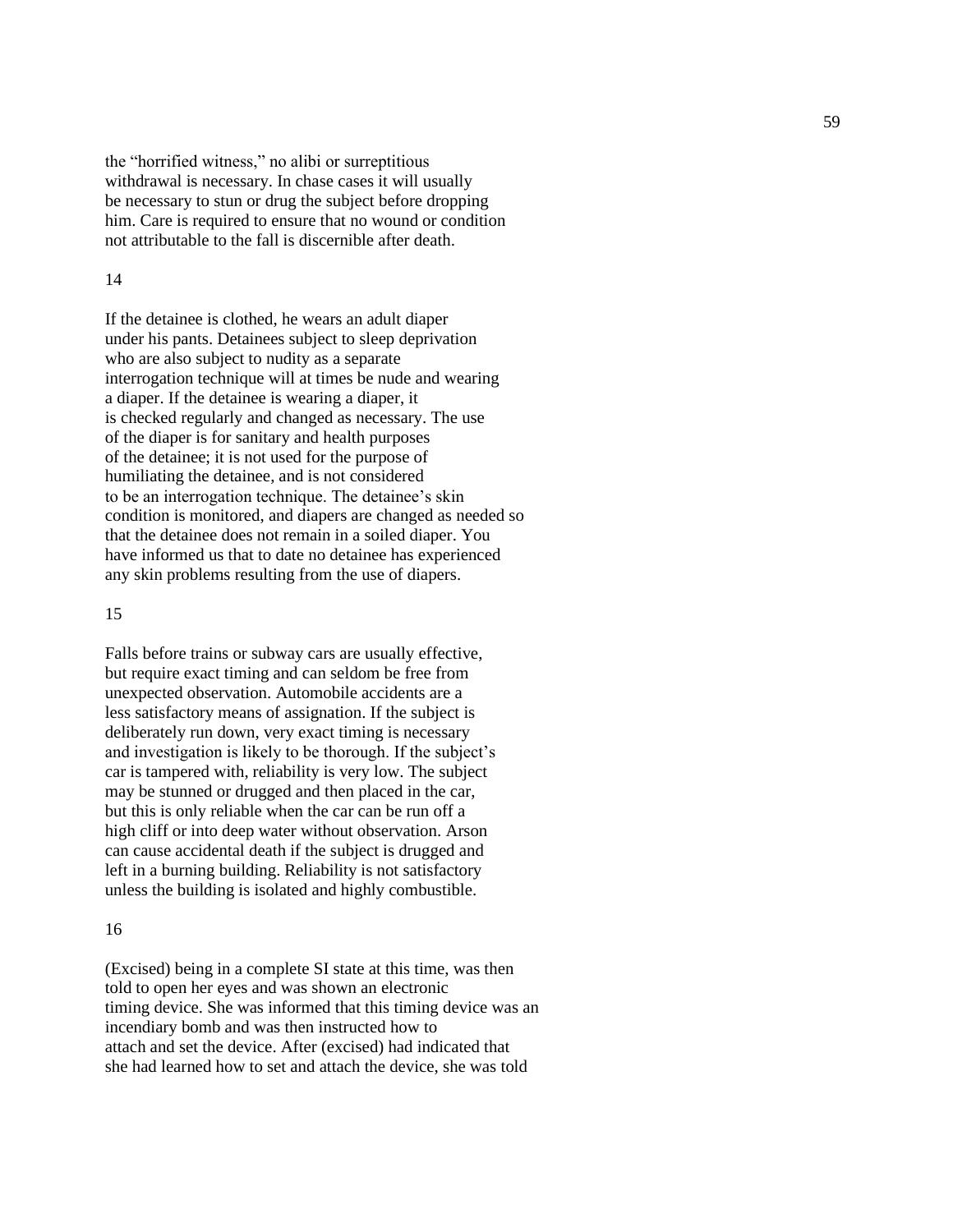to return to a sleep state and further instructed that upon concluding the aforementioned conversation, she would take the timing device which was in a briefcase and proceed to the ladies room. In the lady's room, she would be met by a girl whom she had never seen who would identify herself by the code word "New York." After identifying (excised)'s then to show this individual how to attach and set the timing device and further instructions would be given the individual by (excised) that the timing device was to be carried in the briefcase to (excised) room, placed in the nearest empty electric -light plug and concealed in the bottom, left -hand drawer of (excised) room, go to the operations room and go to the sofa and enter a deep sleep state. (Excised) was further instructed that after completion of instructing to tell this other girl that as soon as the device had been set and turned on, she was to take the briefcase, leave the (excised) room and go to the sofa and enter a deep sleep state. (Excised) was further instructed that after completion of instructing the other girl of the incendiary bomb, she was to return at once to the operations room, sit on the sofa, and go into a deep sleep state.

#### 17

Finally, you would like to use a technique called the "waterboard." In this procedure, the individual is bound securely to an inclined bench, which is approximately four feet by seven feet. The individual's feet are generally elevated. A cloth is placed over the forehead and eyes. Water is then applied to the cloth in a controlled manner. As this is done, the cloth is lowered until it covers both the nose and mouth. Once the cloth is saturated and completely covers the mouth and nose, air flow is slightly restricted for 20 to 40 seconds due to the presence of cloth. This causes an increase in carbon dioxide level in the individual's blood. This increase in the carbon dioxide level stimulates increased effort to breathe. The effort plus the cloth produces the perception of "suffocation and incipient panic," i.e., the perception of drowning. The individual does not breathe any water into his lungs. During those 20 to 40 seconds, water is continuously applied from a height of twelve to twenty -four inches. After this period, the cloth is lifted, and the individual is allowed to breathe unimpeded for three or four full breaths. The sensation of drowning is immediately relieved by the removal of the cloth. The procedure may then be repeated.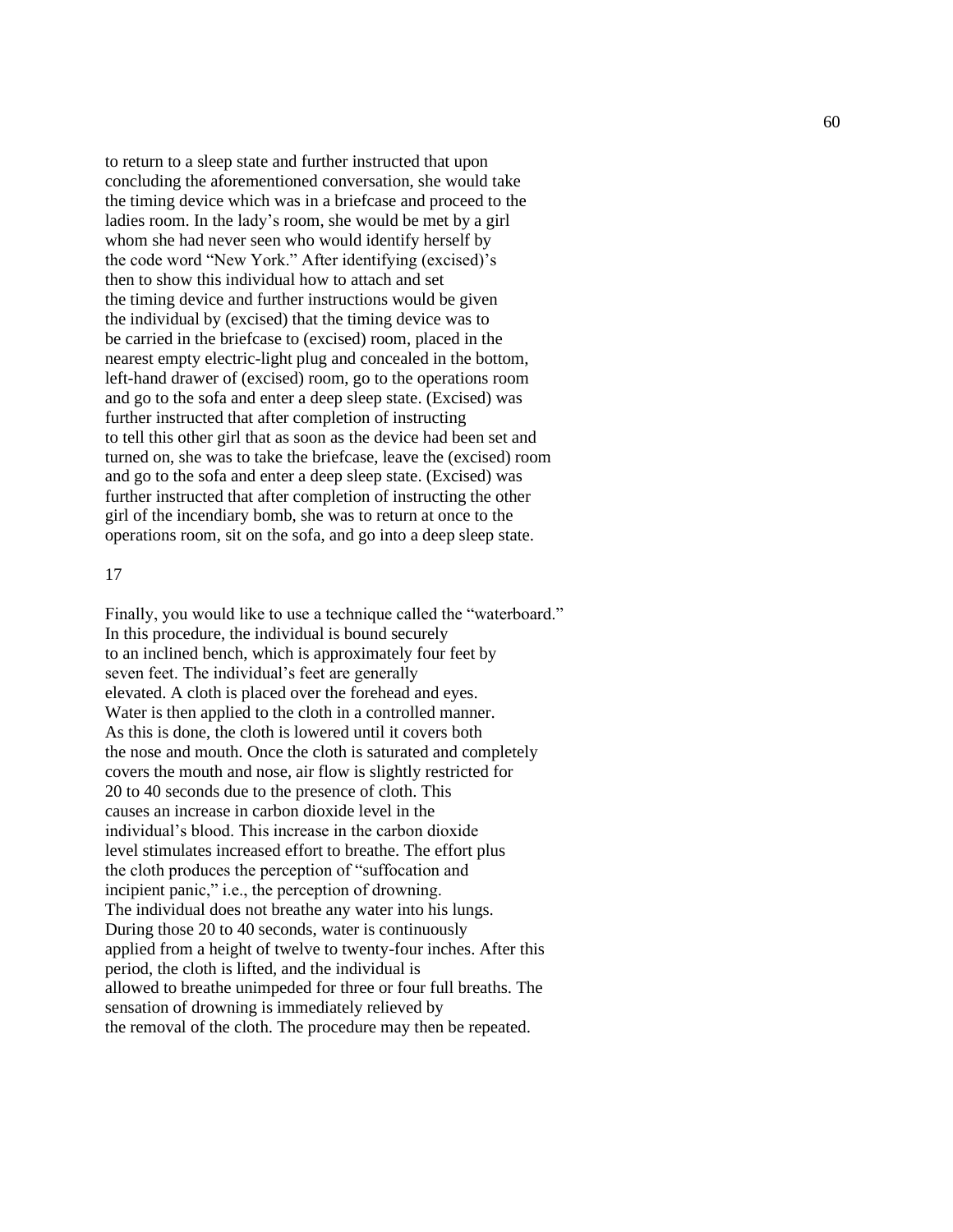18

Except in terroristic assassinations, it is desirable that the assassin be transient in the area. He should have an absolute minimum of contact with the rest of the organization and his instructions should be given orally by one person only. His safe evacuation after the act is absolutely essential, but here again contact should be as limited as possible. It is preferable that the person issuing instructions also conduct any withdrawal or covering action which may be necessary. In lost assassination, the assassin must be a fanatic of some sort. Politics, religion, and revenge are about the only feasible motives. Since a fanatic is unstable psychologically, he must be handled with extreme care. He must not know the identities of the other members of the organization, for although it is intended that he die in the act, something may go wrong. While the assassin of Trotsky has never revealed any significant information, it was unsound to depend on this when the act was planned.

## 19

It should be noted that even with the change of locale in the transfer point, the experiment was carried off perfectly without any difficulty or hesitation on the part of either of the girls. Each girl acted out her part perfectly, the device was planted and set as directed and both girls returned to the operations room, sat on the sofa and entered a deep sleep state. Throughout, their movements were easy and natural and the member of the charforce and the guard were, to all intents and purposes, completely unaware of what was taking place although they could clearly observe the movements of (excised) and (excised).

# 20

If the assassin is to die with the subject, the act will be called "lost." If the assassin is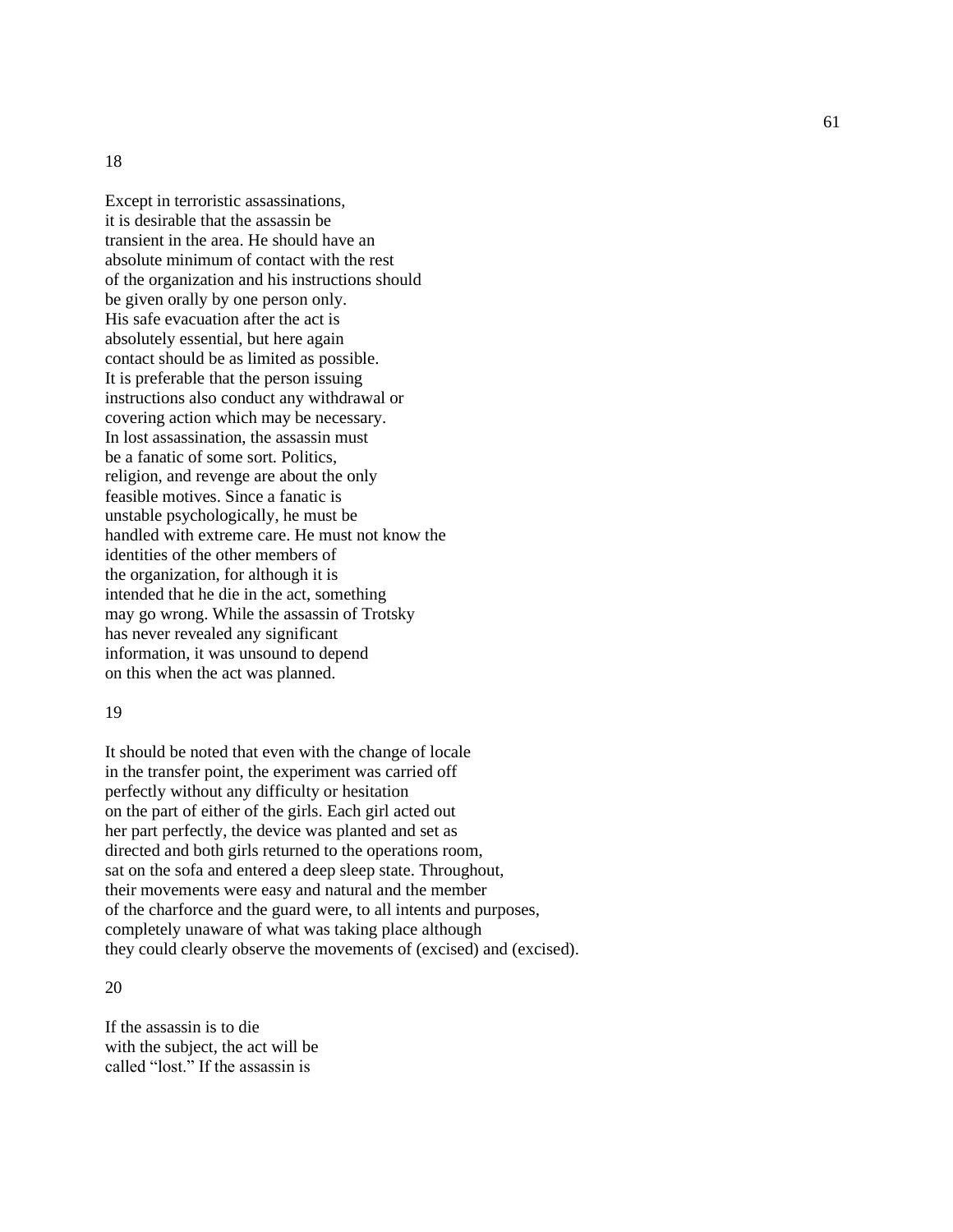to escape, the adjective will be "safe." It should be noted that no compromises should exist here. The assassin must not fall alive into enemy hands.

# 21

We understand that if the detainee makes an effort to defeat the technique (e.g., by twisting his head to the side and breathing out of the corner of his mouth), the interrogator may cup his hands around the detainee's nose and mouth to dam the run -off, in which case it would not be possible for the detainee to breathe during the application of the water. In addition, you have informed us that the technique may be applied in a manner to defeat efforts by the detainee to hold his breath by, for example, beginning an application of water as the detainee is exhaling. Either in normal application, or where countermeasures are used, we understand that water may enter—and may accumulate in —the detainee's mouth and nasal cavity, preventing him from breathing.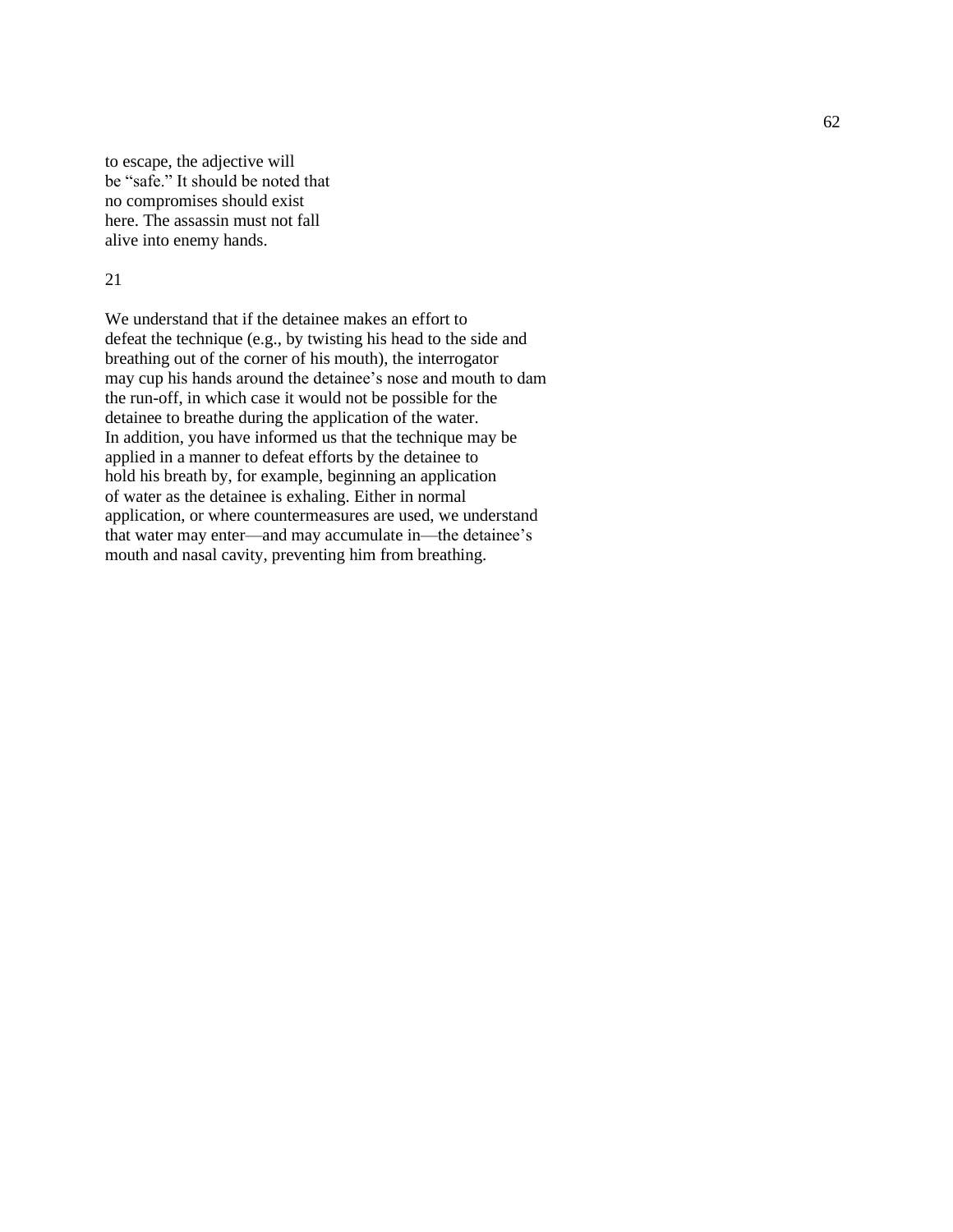**5: You Must Say You Are on a Mission from God**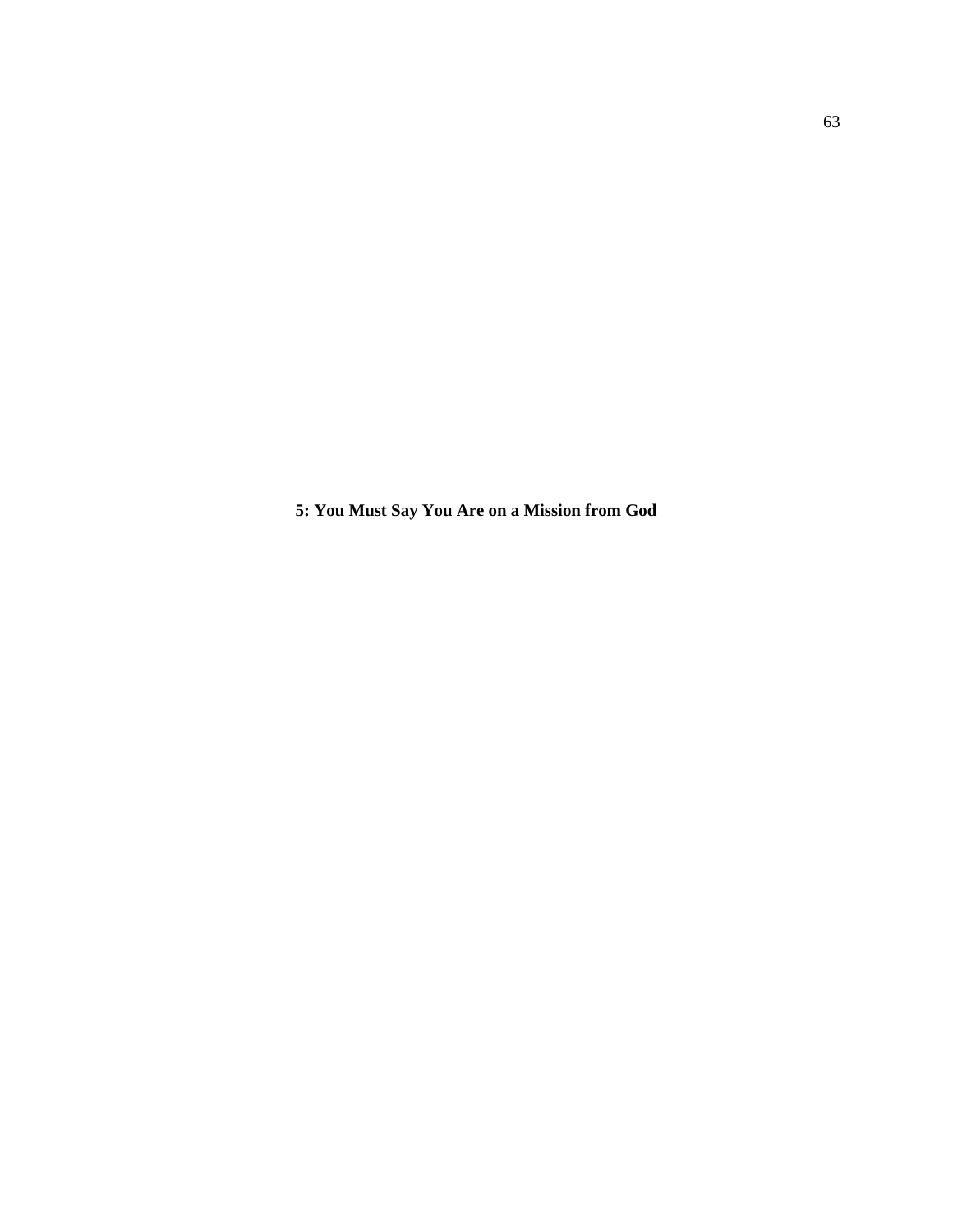# **The Alternate Bios**

**1**

Casey Fuller has two lost uncles. One is named Don, the other Andy. Missed payments, a yard full of cars, the power shut off, a halfhearted garden, Casey Fuller's Uncle Don

went the slow way poor people do: fast food, the county cops, a slow eviction. He ended up two towns over living with his ex-wife's mom, obscured by a shaggy mountain man

beard, only showing when his dad died. Casey Fuller's other missing uncle was more mysterious. An outdoorsman, a former state trooper, an athlete in college, Casey Fuller

once watched this uncle's cut-fastball clocked at 92 miles per hour. He quit being a cop, tried fighting fires, found work at a mill, and decided turning boards over with his hands

was better than busting kids for weed. Then he gave his whole heart to fishing. (What Casey Fuller wonders is how we know anything, how we can make any claims,

how anybody observing can have any knowledge at all?) Uncle Andy's coworkers said he was hit in the head by a 4X6 and suddenly became cross. He quit the mill, put his

few things in storage, and moved into his truck. The last time Casey Fuller saw his Uncle Andy was on a bike trail where he was dressed in fatigues. Casey Fuller and his uncle had a talk then.

Does it matter what was said? Does the reader really need to know? Here is what Casey Fuller feels comfortable with: where it happened was so close to Casey Fuller's former place of work

it's uncanny. He drove a forklift there, broke down boxes, swept. Vigilant, ever wary, completely worried his work would consume him, he hung a heavy bag from a rack

to work out frustration. Chin down, elbows in, turning his hands over at the ends of his shots the way his Uncle Andy taught him, Casey Fuller would also practice ducking imaginary

punches coming straight for his head.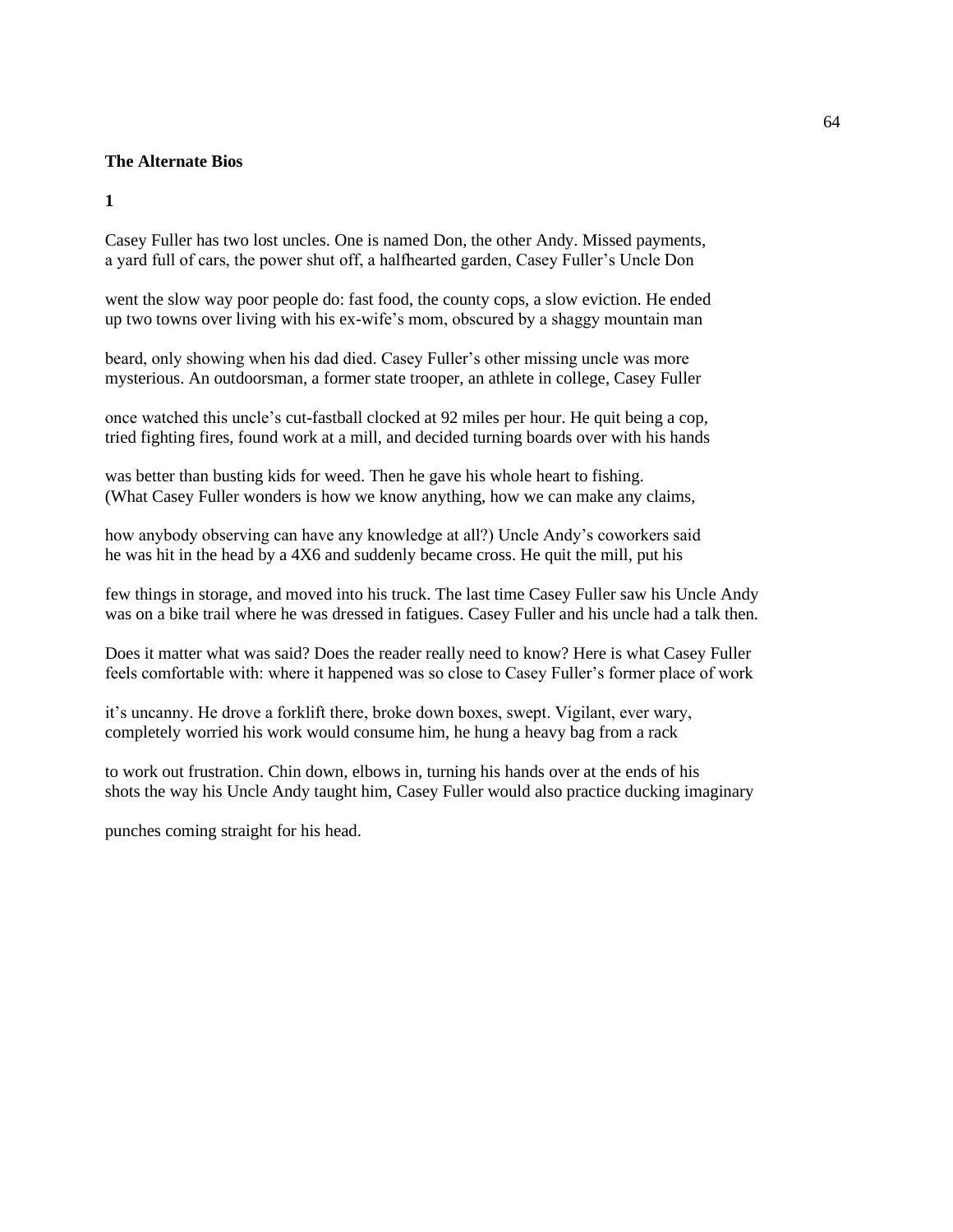She got his mom. She got his sister. She got his dad when his dad when over to straighten this whole fucking thing out. Then she got Nano. Then she got Johnny too. Then she got

Marie and Chenoa both, within seconds, going back and forth on both of their skinny legs. When the cops came, the Kochs denied she was theirs, but she got a cop too before

she hauled ass into the mystery of the woods. Short haired, part lab, a mutt mix, a white strip running under the belly, everybody knew she lived under the bleached boards of the Koch's

wood porch. Mrs. Jones, Doug Stewart, Bob LeDoux, every single one of the Hargets she kept score, and after implanting purple marks through your skin she just big-backed

and death-growled until you narrowly passed. Filled with fear, scared beyond belief, hopeless and aware what could suddenly break out at any moment, Casey Fuller kept an eye out

for trees he could climb and neighbors' houses he could just run into. She came on a Saturday. She nosed her way in through the screen door. Casey Fuller was in the living room watching

professional wrestling on the unbroken furniture. Everything, all his attention, was on the small images projected on the screen in front of him. His work? Where has it appeared?

Where does he currently live? Like all things forever inside him, it began with a slight rustle shimmering on the side.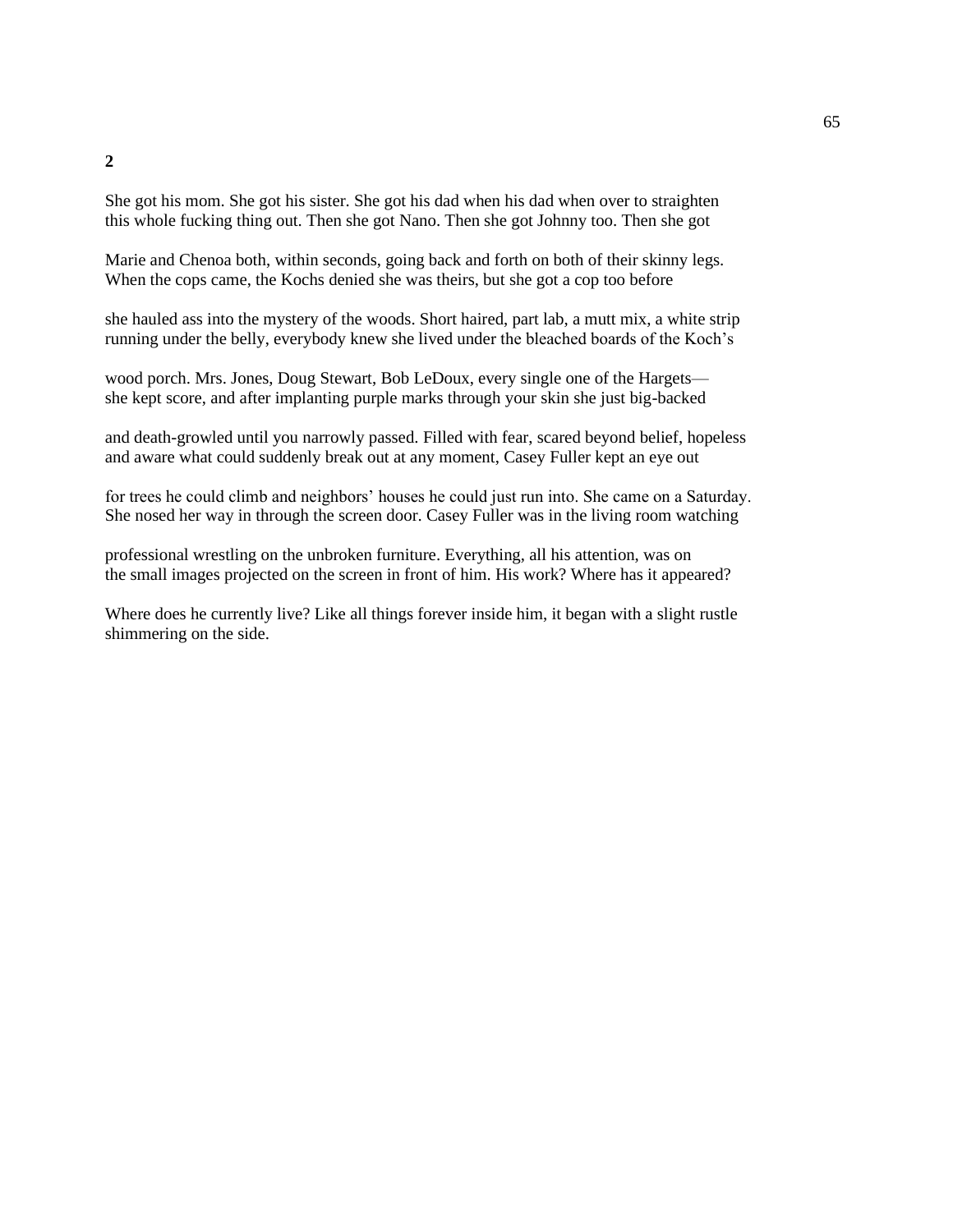Casey Fuller was once in a pickup. The pickup was silver, a single cab, a 4-cylinder with a white stripe that ran down its sides and met up at the tailgate around one

word: MAZDA. He had a baseball bat on his lap. No use wondering where the baseball bat came from (so much is condemned forever), here is the part that remains useful:

Casey Fuller's friend Adam was riding in the truck bed with a bat also. The person who would come to shoot Casey Fuller was driving. Here's what they were doing:

out on Hawk's Prairie Road, out on South Bay Road, out on Johnson's Point Road where they would eventually crash, the person who would come to shoot Casey Fuller

would pull up to houses with long driveways. Then, in the American grain, with the entire tradition of troublemaking behind them, Casey Fuller and his friend Adam

would jump out of the pickup and, with wood bats that may well have gone back to Little League, bash mailboxes off their 4x6 posts. Fresh faced and without a need for

a razor, 17 at the time, with a long queue of mailboxes already taken care of, Casey Fuller had an idea. He knew where the governor lived. It wasn't far. If the person

who would come to shoot Casey Fuller would drive there, Casey Fuller and his friend Adam could bash the governor's mailbox to a 12 ounce can of Coke. A background lit

with silver, a night so bright it's blinding, who can refute the realm of forms where perfect ideas come from? They went. Someone from the imperfect world saw them.

A chase occurred. Who knows who it was, where they were from, whether they were a concerned citizen or an agent from The State? Here is what always happens: a corner

is too sharp, a pickup is too fast, the trees are always welcoming. Casey Fuller's work was clear: to embrace those trees. He appeared in those trees that night. And like

best friends always, not even midway through the journey of his life, they continue to embrace him like an entire forest.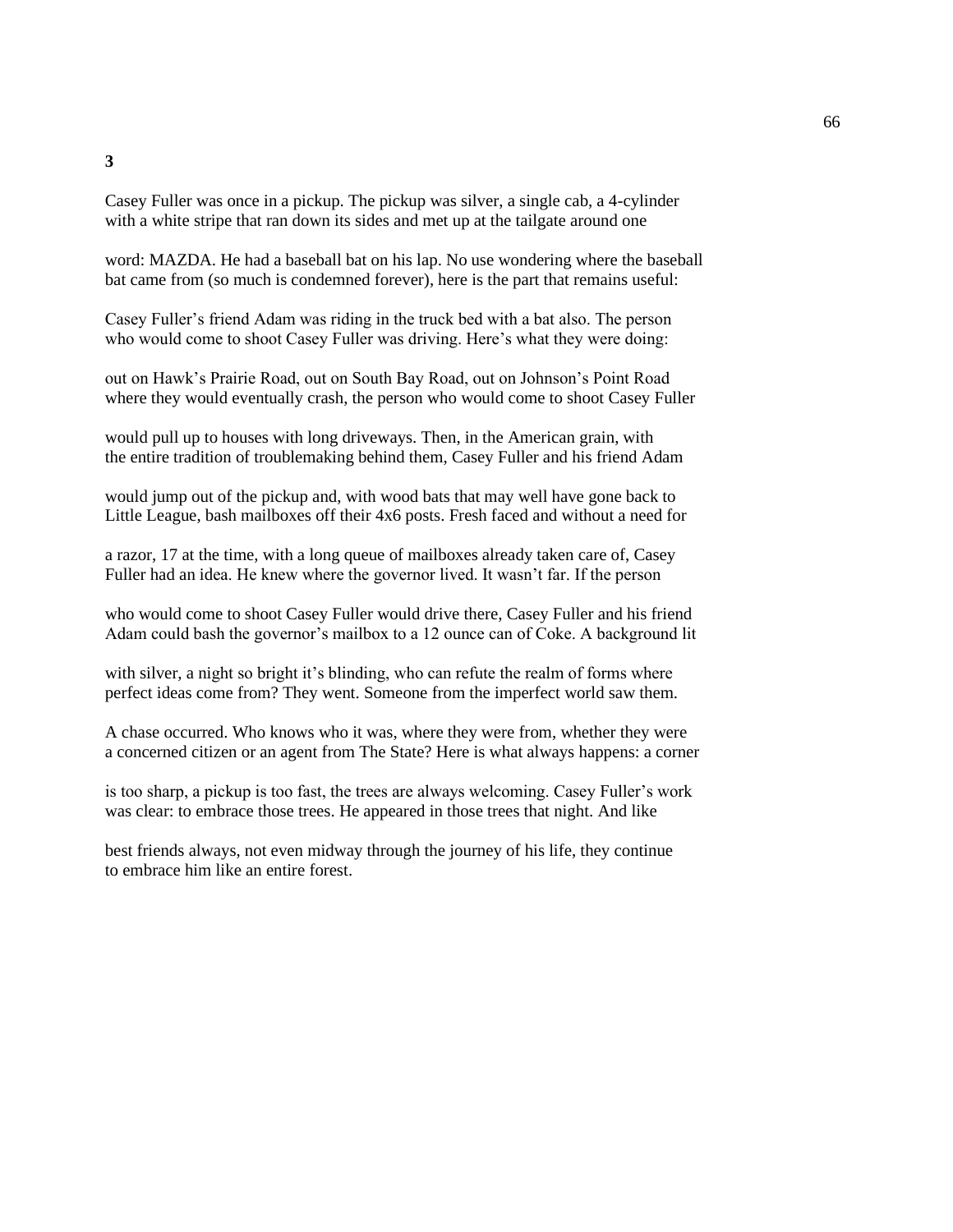#### **4**

Casey Fuller once met a homeless boy in the forest. His name was Brandon and he was from one trailer park over. Not a word about why he was there,

not one thought about being all alone. He asked for one thing: could Casey Fuller get him a can of soup? Then another: could he stay in the fort Casey

Fuller made with Johnny Perez? Casey Fuller said yes and yes and went to look through all the cupboards back home. All Casey Fuller remembers

about Brandon is his face, his hair, the color of his eyes. (They appear now with secret depths, one surface sliding into the background as another

becomes the focus.) It was summer. There were thousands of brown birds. The woods were a blaze of bright green. Casey Fuller has never asked this

of anyone, but pause here and picture his 11-year-old hands: carrying a can he found through the worn paths behind the trailers, flipping it in the air

like it was a game, tucking it like a football, when, in truth, it was the earliest form of his work.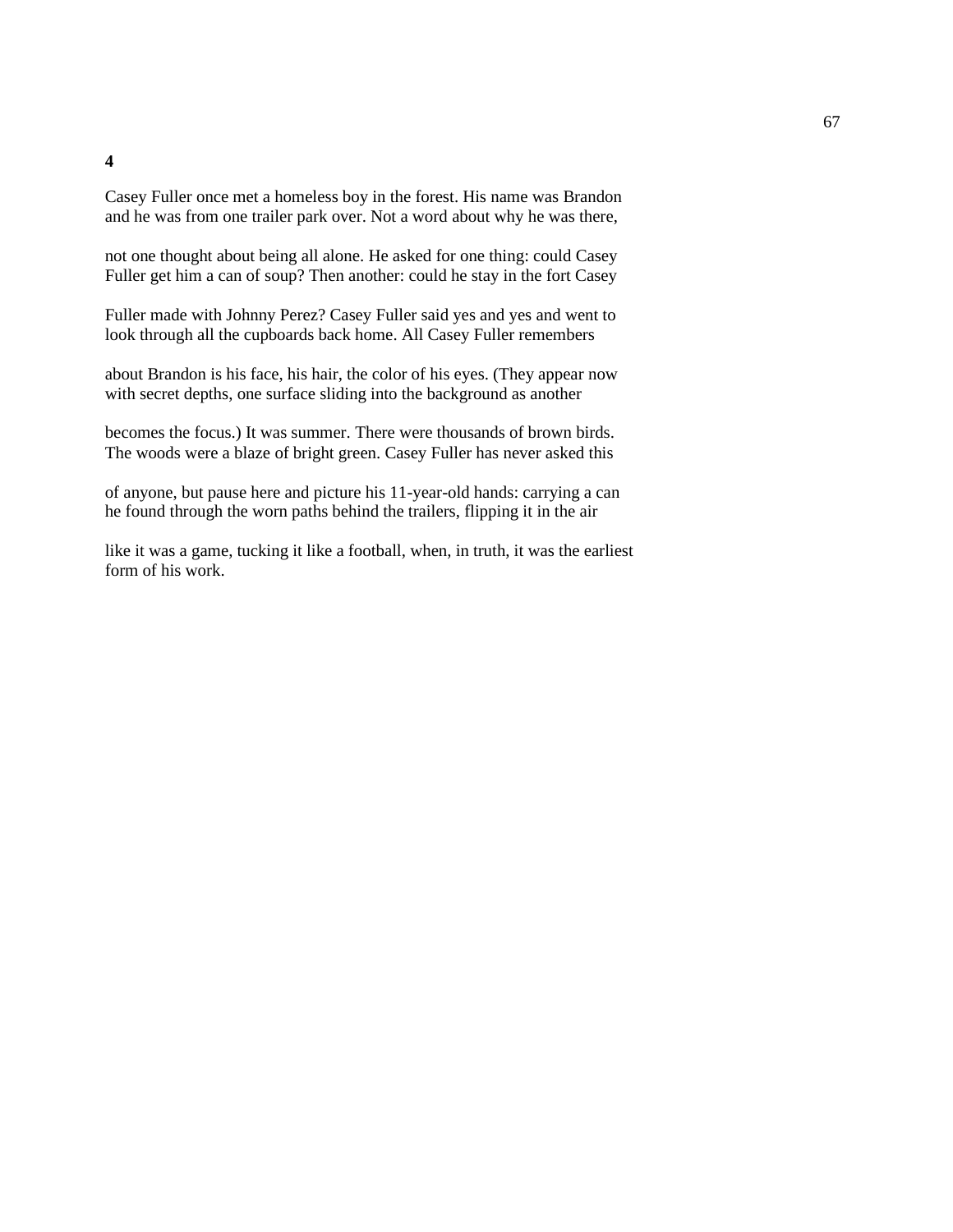**5**

Casey Fuller once took two weeks off from school. He was a junior, he just quit wrestling, and his Volkswagen Rabbit was being fixed out by Skateland toward

the end of South Bay Road. The arrangement he worked out with his mom was this: he'd drive her early to work, drop her off at a building with underground parking,

and come back at 4:30 to pick her up. He'd use her car. A coppery 4-door Toyota Corolla with light brown interior. What Casey Fuller remembers about these

two weeks is the time. How he went out to bodies of water to skip rocks. How he sat at a rest stop and thought about nothing. How one road kept turning into another

then another then another. When his car was ready, he went back to school. He forged a note saying his dad was sick in Idaho. His teachers, of course, dismissed

him as lost. When he asked what he could do to pass, one repeated the word from the rest stop: *nothing*. He can't remember what happened to the Volkswagen. He still

has dreams about his missed assignments. His mom went back to driving to her job and never noticed the miles on her car. His work has appeared in food people have

eaten, clean hub caps, stacks of junk mail, cardboard boxes raised 40 feet in the air.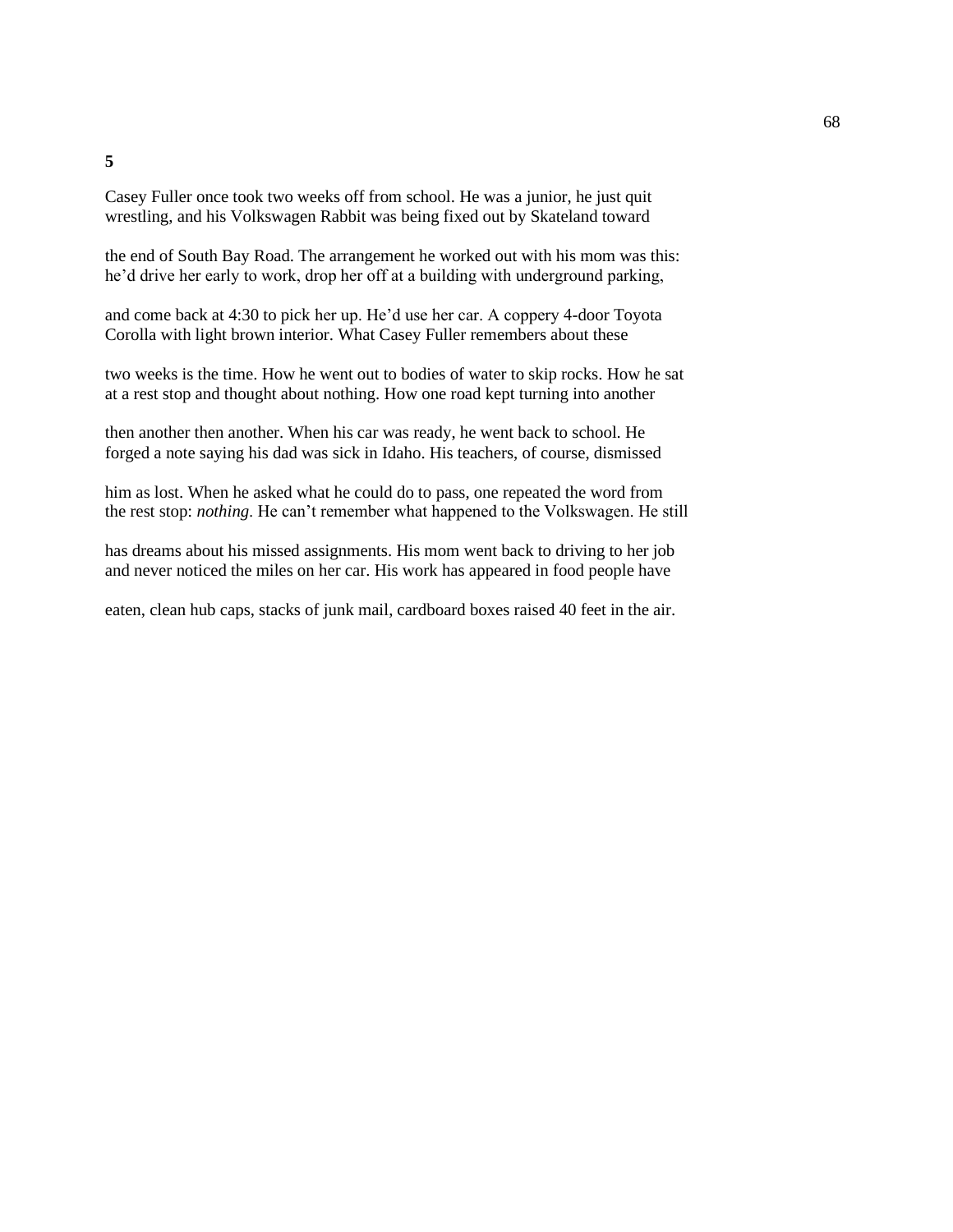The Ford Pinto has a rear mounted gas tank. If the Pinto is hit from the rear at 30 miles per hour, the rear end of the car buckles into the back seat. In such a collision the gas tank bashes against

the differential housing which, with four sharp protruding points, gashes the gas tank and spills out gas. With a spark from anything (including the buckled rear end), the gas bursts into flame.

This is at 30 miles per hour. If the car is hit at 40 miles per hour, there is a very good chance the doors will be jammed and the passengers will burn to death inside. Manufactured between

1971 and 1984, the Pinto was thought of as "Lee's Car." Iacocca's specifications were clear: the car was not to weigh an ounce over 2,000 pounds, or cost a cent over 2,000 dollars. Generally

it takes 43 months to put a car in production. Ford took 25 months to design the Pinto. There were, of course, ways to modify the Pinto to avoid the collision problem. Ford knew they could provide

a fire prevention device in the gas tank. It would have cost 11 dollars per car. But that threatened the goal of 2,000 pounds and 2,000 dollars. At least 500 burn deaths resulted from the Pinto's

gas tank placement. In preproduction planning there was a different location for the gas tank. This is the same location as the Ford Capri. The Capri can withstand rear impacts of 60 miles

an hour because the tank was mounted above the differential. "You miss the point entirely," said an engineer testifying to the Senate, "safety is not the issue. Trunk space is. You have no idea

how stiff the competition is over trunk space. You can only fit one set of golf clubs in the Capri." The expected recovery of installing the device was 49.5 million dollars. The cost of putting

those devices in, spread over the whole run, came to 133 million dollars. Ford valued each human life at just over 200,000 dollars. So the device was never put in. That was the reasoning

involved. That was the world Casey Fuller was born into. And that is where his work first appeared in these poems.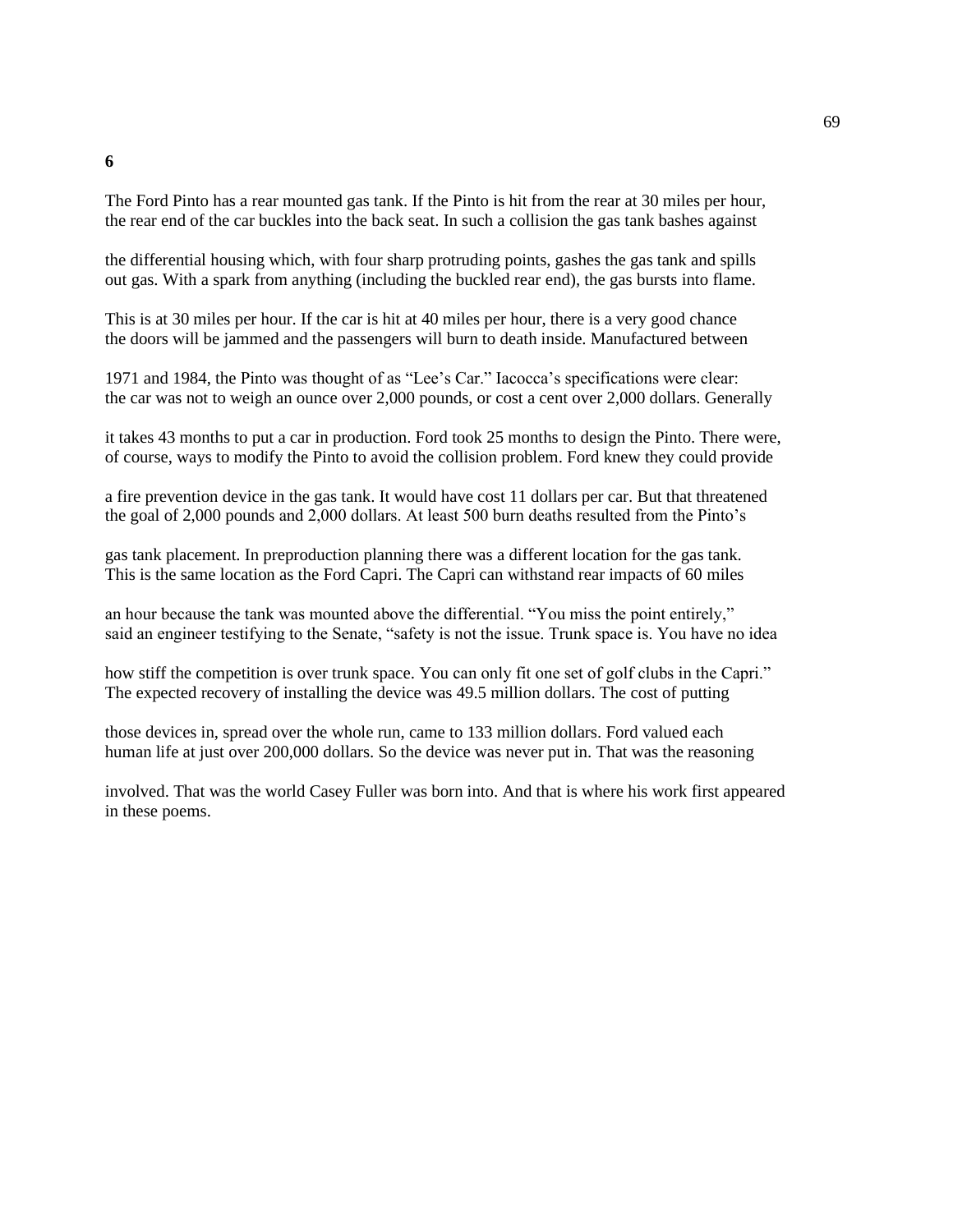# **7**

Once, while riding home on route 125, in the  $5<sup>th</sup>$  grade, sharing a green rubbery bus bench on the way back to the trailers, Casey Fuller saw his friend lift up a pant leg, pull down his

sock, and scratch off a brown, dried, penny-sized piece of shit from his calf, which Casey Fuller didn't mention, but just sat there and watched, remaining silent, which, out of the blue, created

a new work for Casey Fuller, one where a sail opened up inside him, one where he would wait 25 years for the wind to die down and write the right words.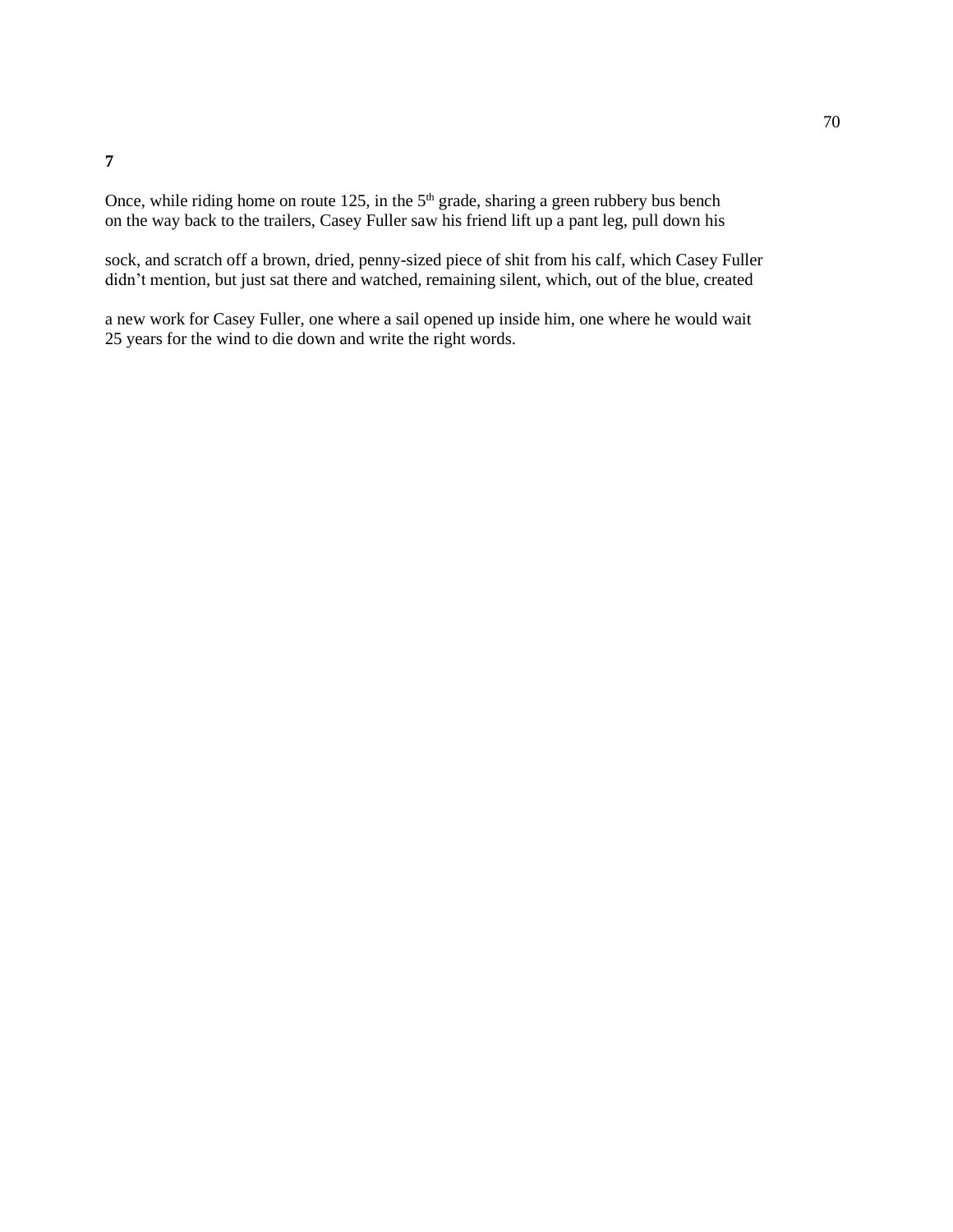# Then Casey Fuller woke up in a room with a blue bedspread. The covers were slightly tangled, but he remained under a good portion of them except for his left leg. Various things were on

the wall. A picture of a girl with a sunflower, a cross-stitched wheelbarrow, a calendar opened to June with a horse eating grass. The carpet was green and there was an oval, burgundy rug

by the door. The door was shut. It was by a desk. The desk had various knickknacks on it and several ceramic dogs. A clock was there, too. It was made of brass or painted gold. It had four

balls rotating back and forth under a glass jar to show the time. The room smelled bad. Casey Fuller looked down on the carpet and saw why. A big blue bowl was beside the bed filled with

vomit. It took a second but Casey Fuller figured the vomit was his. His head hurt. He couldn't find his shoes. His pants were on and that made him happy. He looked around. Casey Fuller

had to admit he didn't know where he was. His work appeared behind him in whatever he did the night before. And his job was in front of him, where, after a few minutes to consider it,

with one shoe in his hand and no shirt, he had to go up and open it, and walk through that closed door.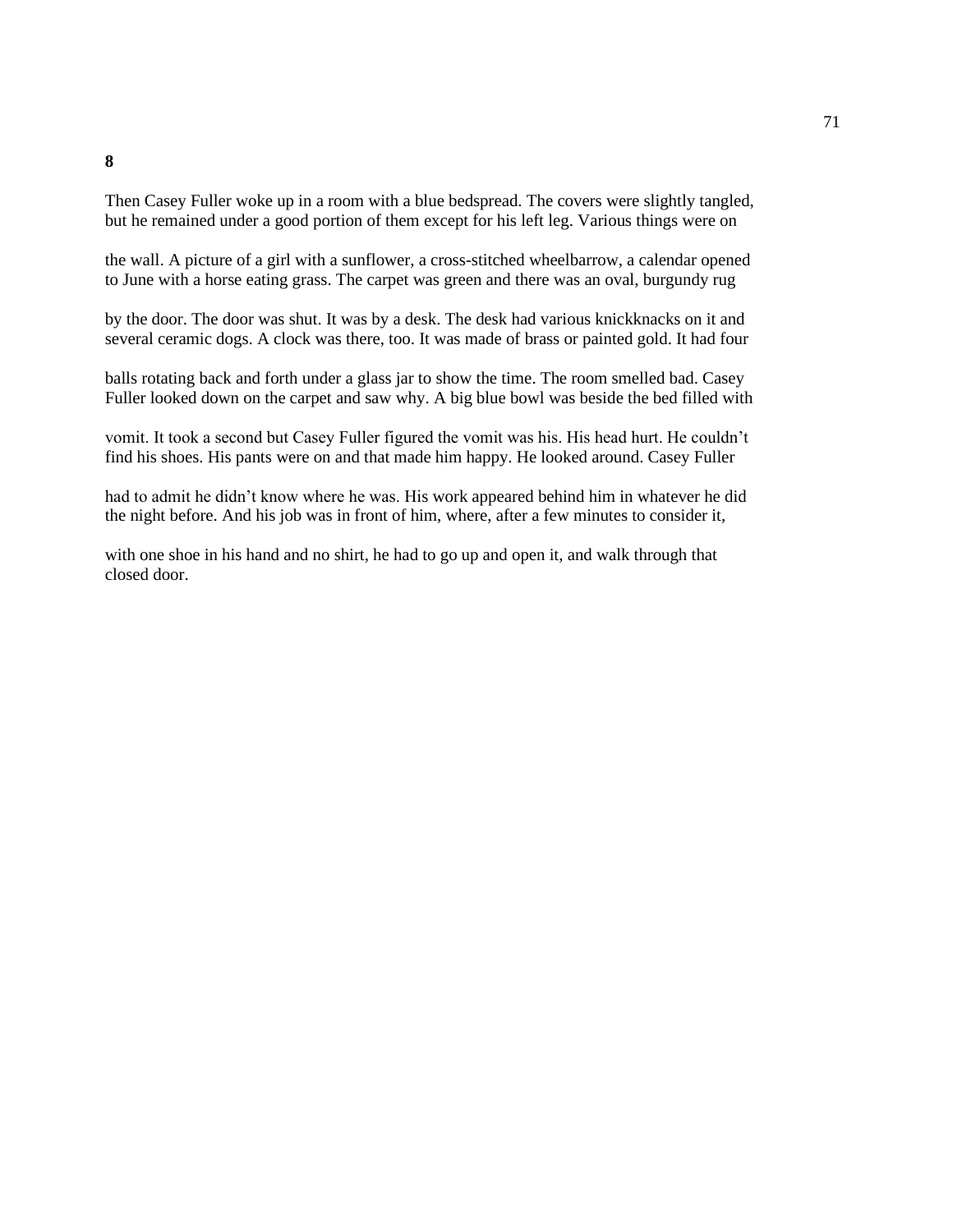Casey Fuller once caught on fire. Then Casey Fuller caught on fire again. Then Casey Fuller caught on fire a third time. Each event spreads out over time, unlinked by anything except

instances of burning. Looking back, having it out with what he remembers for the final time, searching for the bubbled skin that bears the mark, his whole future condemned to what he'll

never be able to see or say, this is how Casey Fuller sees the rest of his life from now on: his whole world spreading out through the seasons, each year bursting then dying, bursting then

dying in a conflagration of orange and yellow leaves.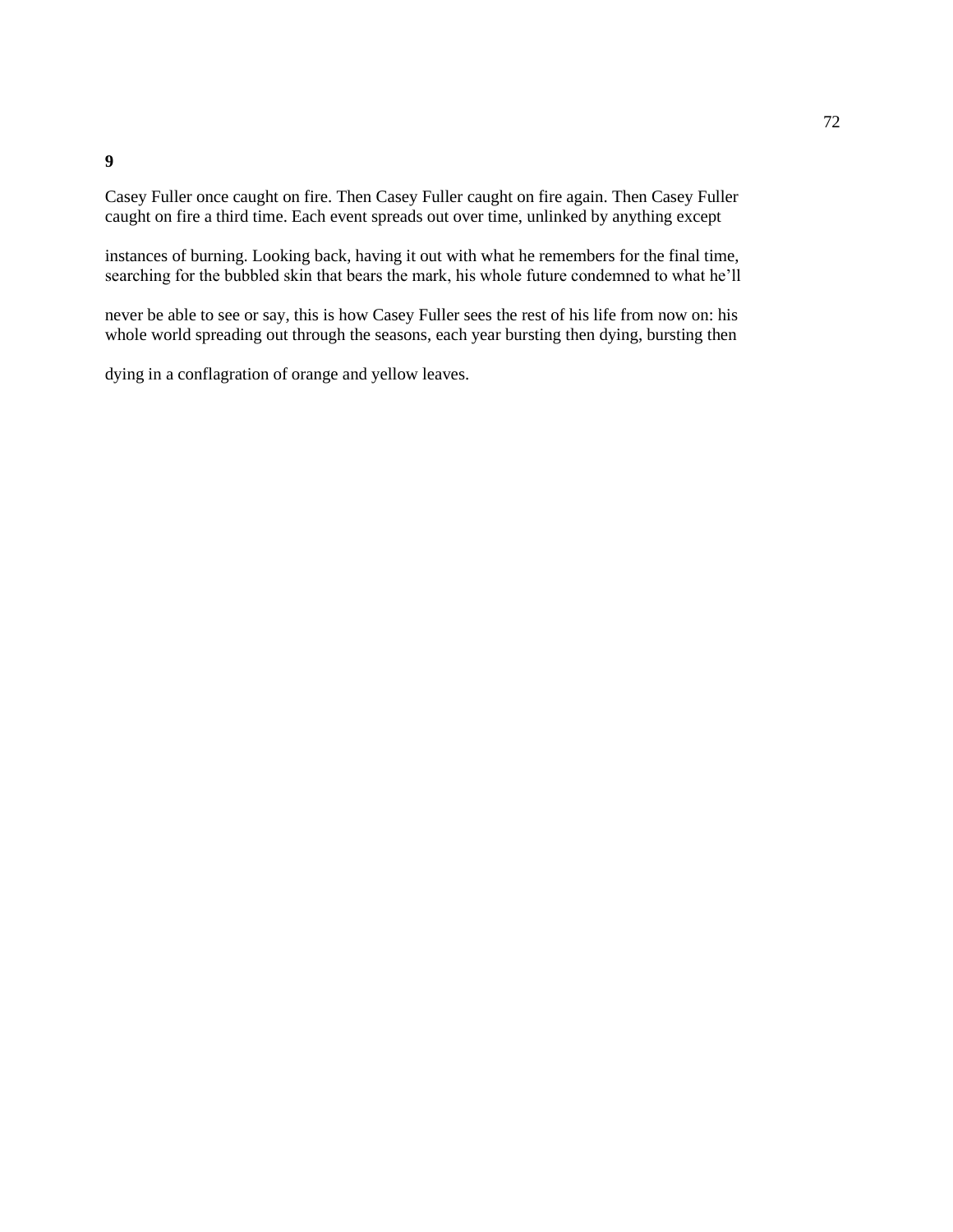Out on Carpenter Road, toward the hills where it ends at Hawk's Prairie, where Casey Fuller once saw a cougar crouched low and disappear into a field owned by the Whitakers, where the speed limit was

50 but there was notoriously never a cop in sight, when the clouds were out and the night was either deep slate or double black, with someone in the passenger side who wasn't used to it, going 80, on the

descent of the second hill (not the first where cows grazed and hang gliders practiced during summer), Casey Fuller liked to cut the lights, shift it into neutral, click off the ignition, and because he liked to hear

the sound of knowing these roads like the back of his hand, roll down the window, feel his body rise up, and coast.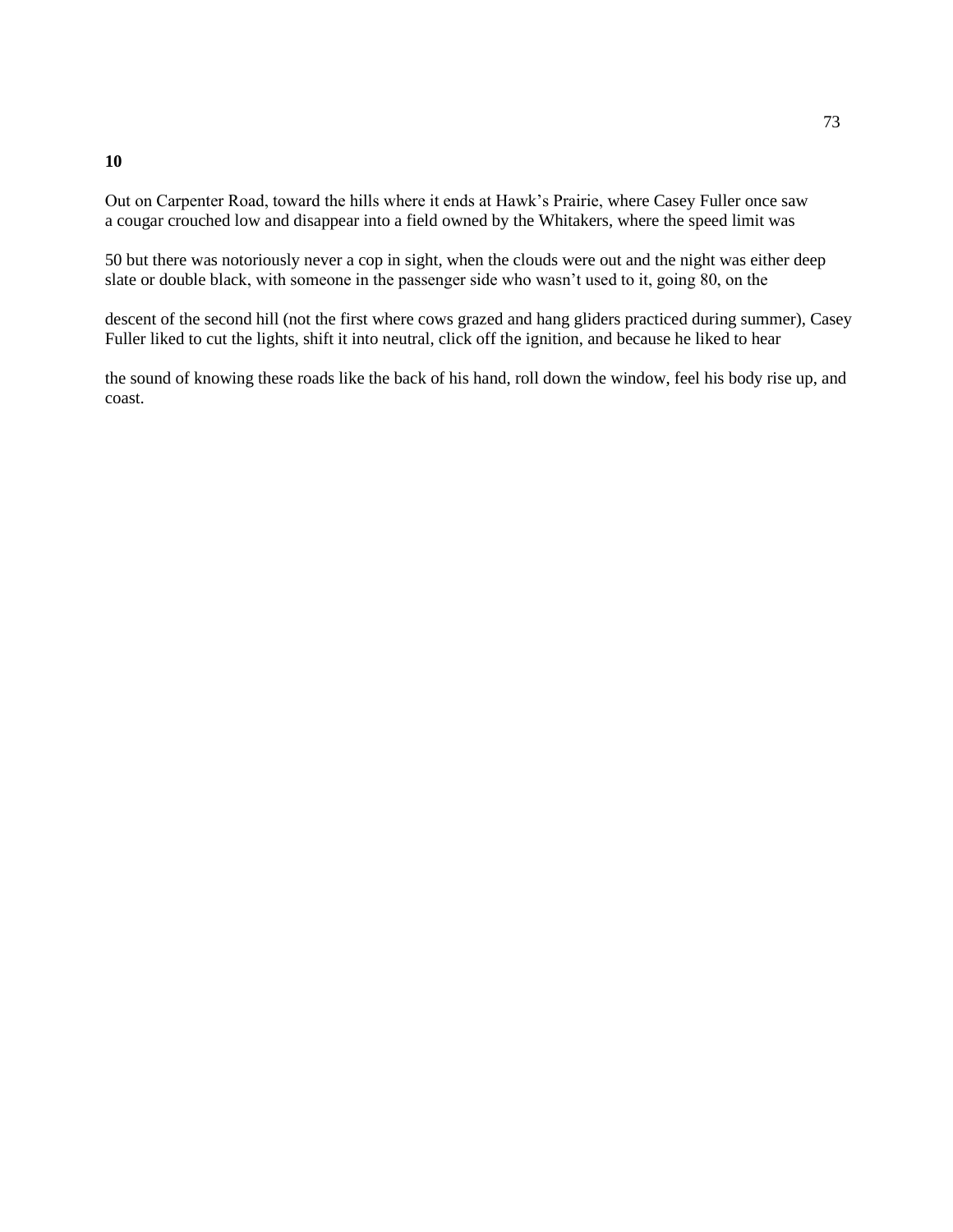Casey Fuller used to cut weight for wrestling. He'd put on thick clothes, dark blues made of cotton, and sit on a hearth near a fire. He'd buy tart pink and green candies that would bring up his spit.

He'd go to Kmart, buy silver suits made of plastic, and run in place like he just landed on the moon. He'd deny himself food and walk out by the corn-colored portables while his friends received ice cream

scoops of spiced meat for lunch. On match days he'd deny himself water and lay outside weight training class covered with a safety mat he would unbutton from the wall. Piss, he'd welcome; shit, he cherished;

vomit came naturally and he was happy to run less laps. Dark blues, tart pinks, yellows, greens the time seems special now for Casey Fuller. What he remembers is a parade of bright colors and

the eyes of his opponents. A week after state, on a whim, at the yearly banquet, he got on a scale to see how much he weighed. The coach was watching and decided to turn it to a game. Whoever

gained the most from their wrestling weight got a free pizza and was declared the winner. Casey Fuller gained 23 pounds. He came in second to his practice partner, who won state, and went undefeated.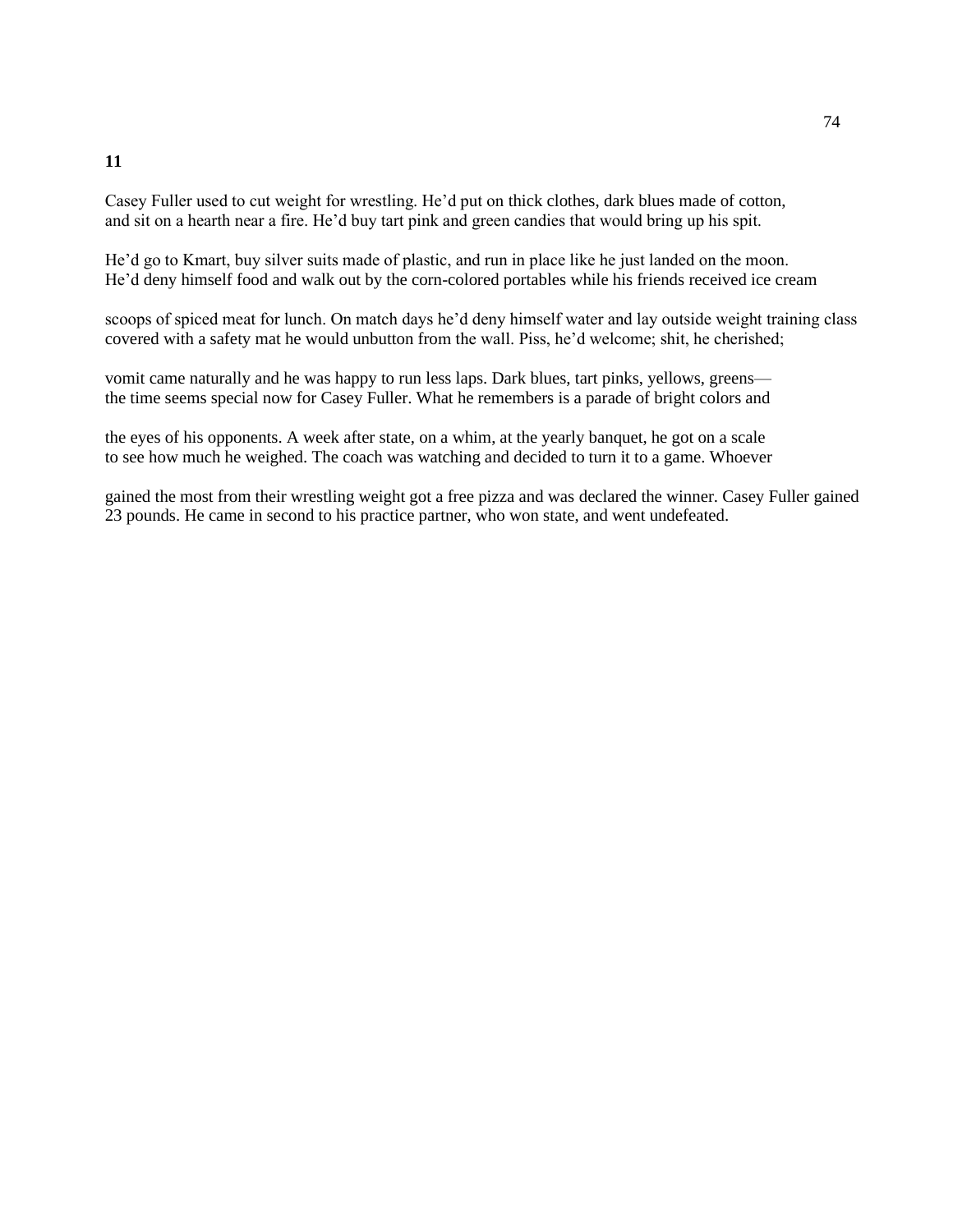Anyone who likes plot will love this story: it's gray, green, brown and starts far off in the sky, but slowly, in the way that long focus gradually begins to move, colors turn to patches, those patches to trees, and

just inside those trees, houses begin, small structures at first, but then much larger homes, substantial dwellings, ones with architectural lines, ones with kept yards near bodies of water where, yes, there she

is, the co-star of this story, a girl named Nikki, who is just now 19, who is closing the door to her Jeep Cherokee, she is flipping down the visor to mirror-check her hair, tamping her lips, buckling in, turning

the ignition over and starting out down the driveway, past the entire soccer field her dad made for her brother, past her two similarly housed suitors who have been best friends since the second grade, past

the dentists and optometrists who commute to Seattle, out of that opulence, out of the sphere where her dad owns the wood mill three towns over, where Casey Fuller's un-lost uncle still works

with his hands, into Casey Fuller's neighborhood, which is nothing more than a semi-circle of single and doublewides, where she opens her door, jumps out, they embrace, and she and Casey Fuller walk

out into the trail behind where he lives, into the woods, where the scene zooms down to a single image, a small circle, a close up of their two held hands.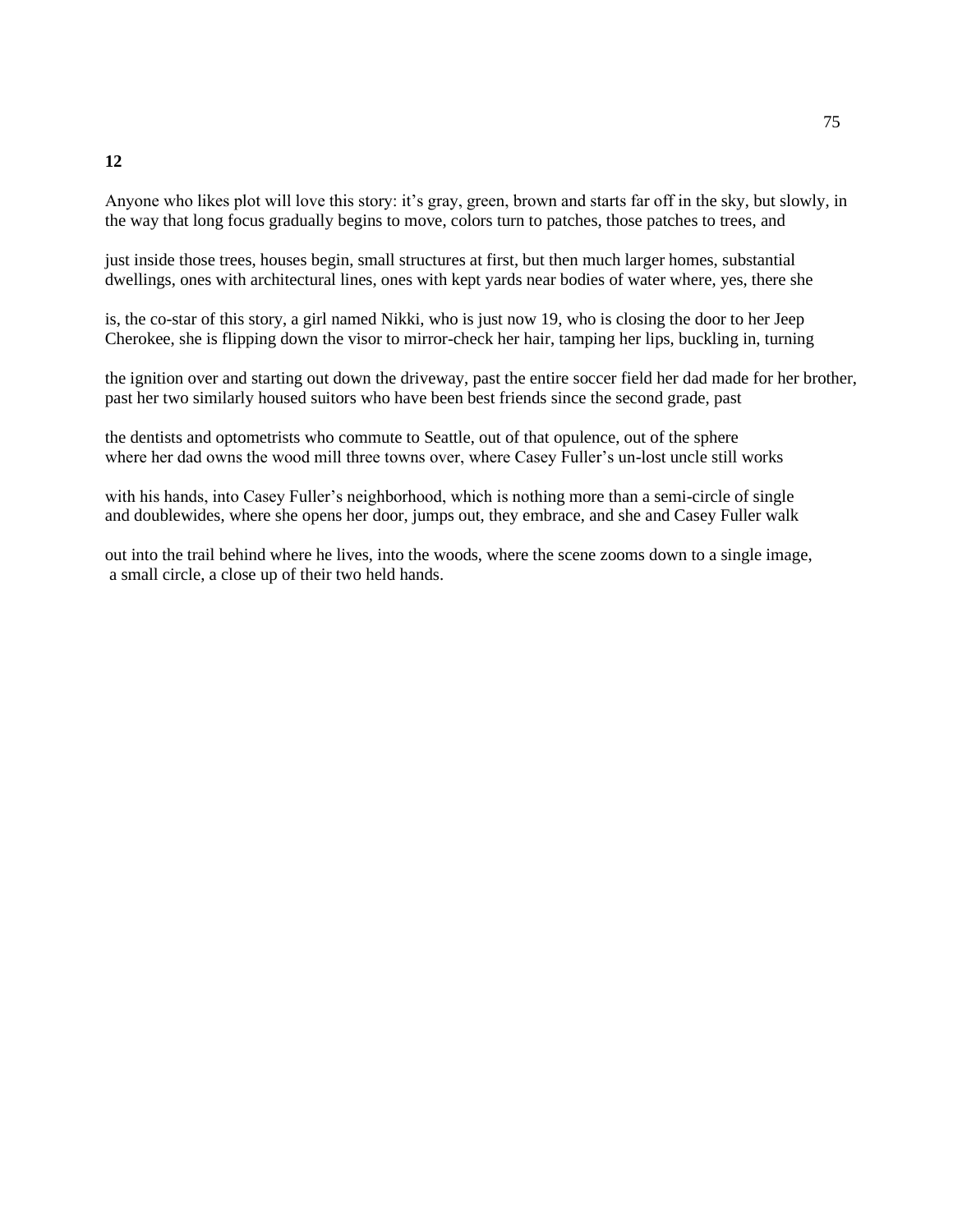Naked, in bed with his girlfriend, sleeping, covered in a quilt his grandma made him, in a complex called—no shit—The Corporate Apartments, where all windows had a view of other windows, in his

room, in an apartment he shared with a roommate, Casey Fuller heard a slight rustle, some voices, nothing special, then something louder, some yelling, some dishes breaking, then wrestling, fighting,

loud smacks, so he jumped out of bed, opened his door, looked, and saw three men wrestling his roommate to the ground on the living room carpet, pinning her arms behind her back, kneeing her

legs down, tightening a wire tie around her wrists, and Casey Fuller, not knowing who they were, not thinking why they were there, not having any clothes on, his scared penis completely out for

all to see, pulled off the biggest of the three, somehow got him down, had his arm in a tight lock, and seemed to be evening the score until another one of the men pulled out a gun, pointed it casually

at Casey Fuller's chest, and with great calm handed Casey Fuller a stack of stapled papers, which said the men were bounty hunters, they were here for his roommate, this was legal, completely legal,

all of which was on the papers, and all Casey Fuller had to do was read them, which he stood there and did, naked, in that room, as the three men began to haul off his shaking and sobbing roommate,

which was Casey Fuller's completely lost half-sister.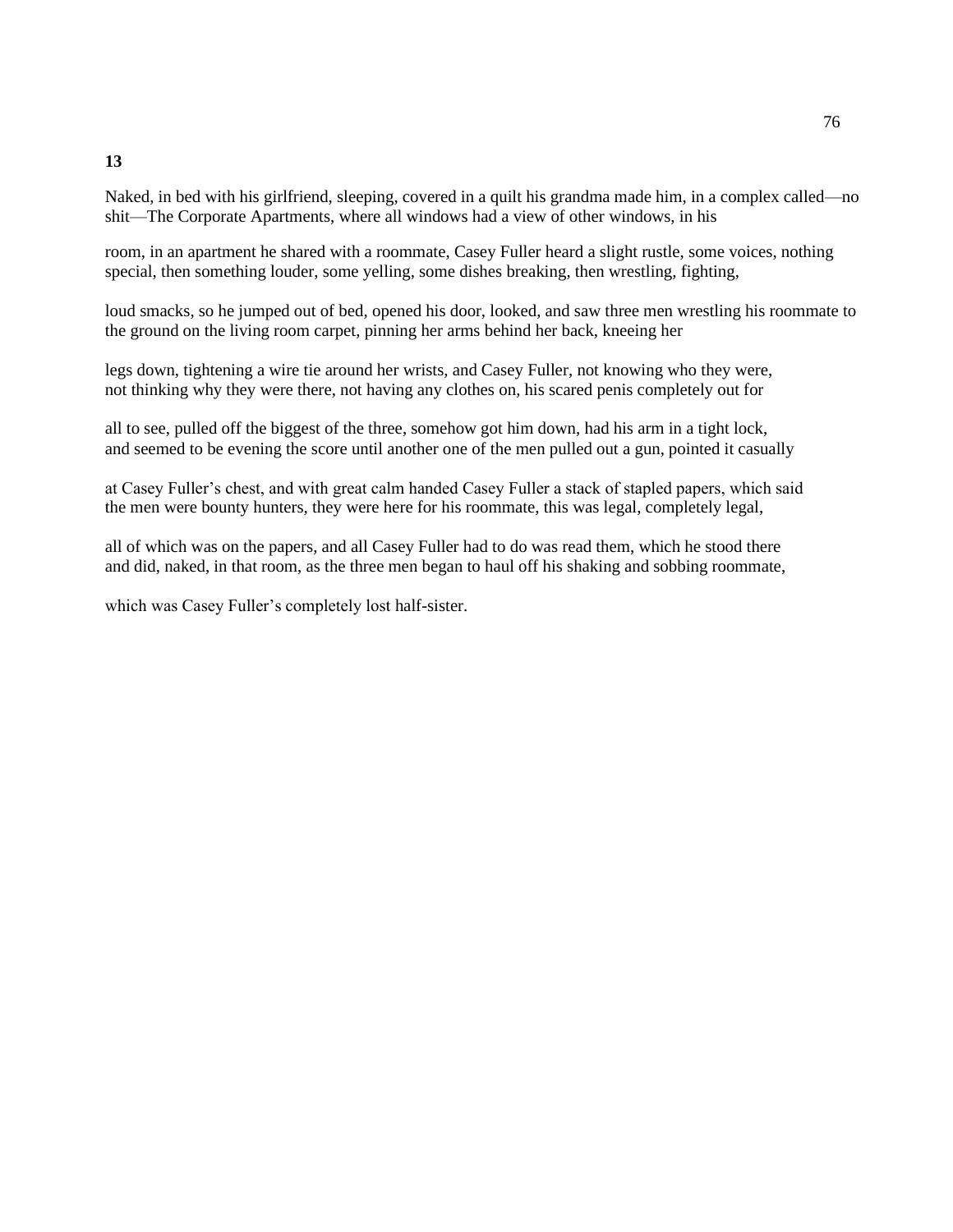Blond, filled with freckles, tall, all elbows, an all-state defender in soccer, from a house way out in Boston Harbor, with a long driveway of his own, with a garage as big as a barn,

without as much ill will as these poems cast him in, in all of Casey Fuller's class photos going back to the 2<sup>nd</sup> grade, in images that mark their innocence going back to when

their moms dressed them, with a matte gray Toyota Corona in the driveway that Casey Fuller's dad sold his family, that they would use as a commuter instead of a primary car, the person

who would come to shoot Casey Fuller lived a normal life, had a normal name, loved a cat named Muffy, had a dog named Sam, wore his baseball cap with a bent brim and, being

a boy still, seeing so much floating through his world untouched, reached out into that mist, pulled out something silver that perfectly fit the hand, and walked out into the world where

everything was bright and young.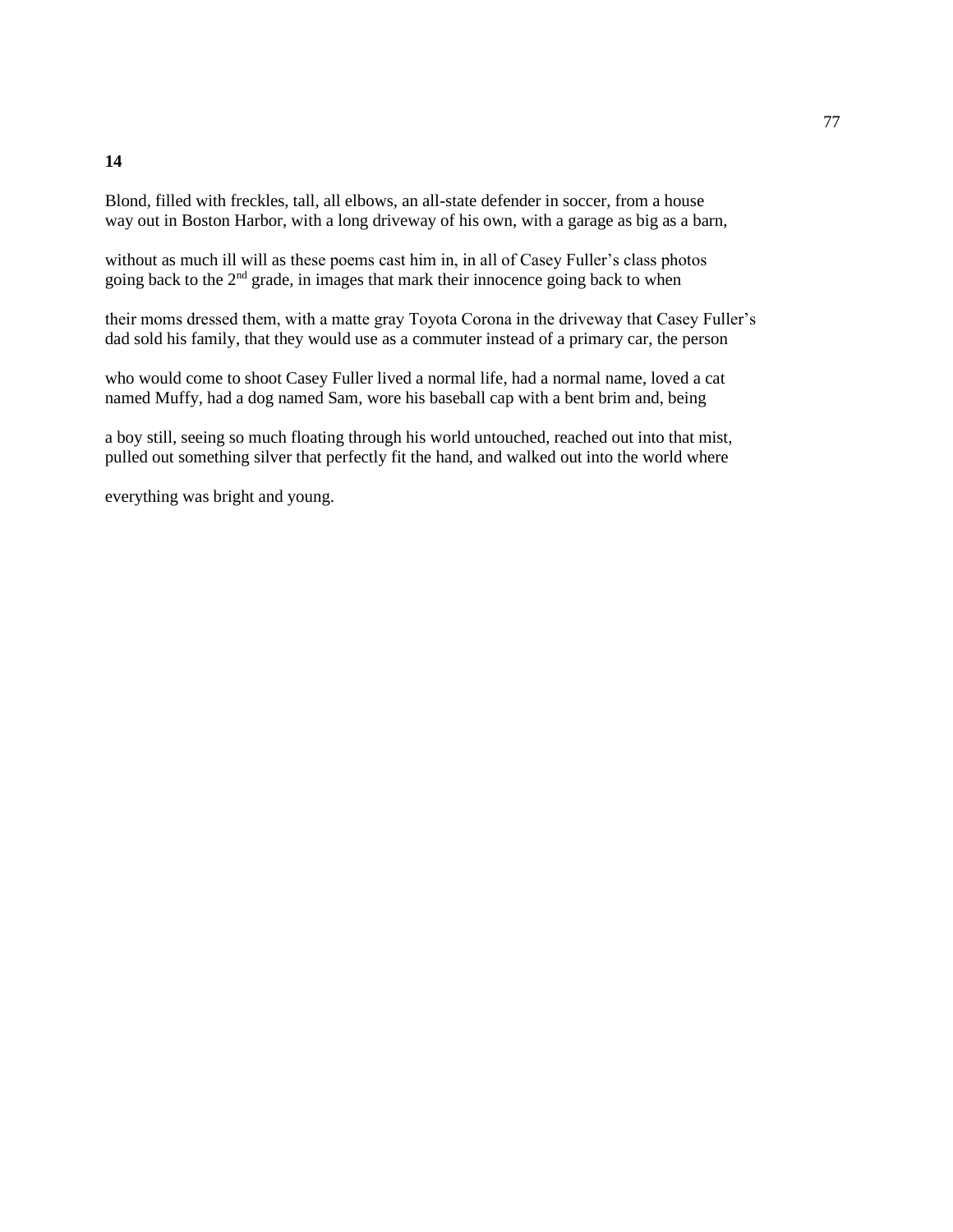A cool night, rainy, deep black, a low fog faint but thick around small bodies of water, so gray and black then, the driver tipsy, stoned, the rows of haze coming up quickly

as the driver presses down on the gas, the person who would come to shoot Casey Fuller sitting beside him, in the back seat, sipping bad beer, in a red and white Ford Explorer,

with a set of subwoofers so loud no one could think, let alone see the mama deer ambling out in front, aimless, innocent, light brown, the driver locking up the bad brakes, but

with no use, a side swipe, in her hind quarter, lifting her, spinning her onto the other side of the road, into a field where, rather than asking if everyone was okay, rather than

pausing and considering their dumb luck, rather than continuing on and just steering it home, the driver whips around, slams it in park, and as near to where the deer

disappeared as possible, pulls something shimmery from the glove compartment, the person who would come to shoot Casey Fuller doing the same from his jacket pocket,

and both, cackling loudly, going out to finish the job of the Explorer's busted bumper, found Casey Fuller, who, looking for a job also, followed, into that field fogged with

haze, ready to receive what was coming his way.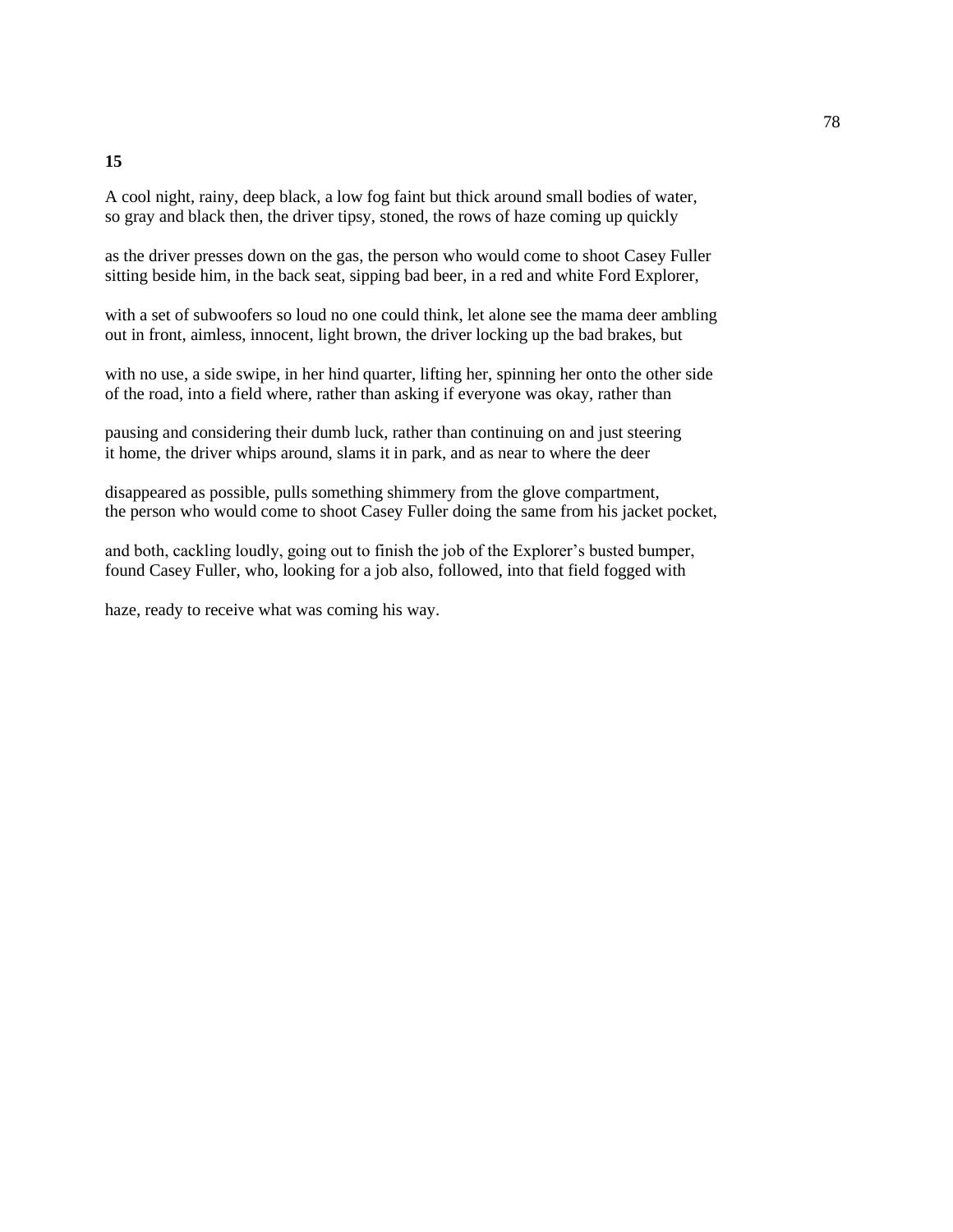Then Casey Fuller got into a fist fight, in a bar, on Christmas Day. He just turned 21, his leg was finally healed from being shot, and he just moved back in with his mom one town over.

His friend Adam's mom went to Chicago for the holidays. So Casey Fuller and his friend Adam had the place to themselves. The place was huge: 3 stories, a massive deck, a barn, a stone trail

leading out to a row boat and a pond. They decided to throw a series of 300 person parties the first week Adam's mom was gone. What Casey Fuller remembers is carrying an English

Wolfhound around while shouting, shooting a real arrow through a fake door, jumping off a banister onto a living room full of drunk, dancing, semi-conscious people. So the second week

Casey Fuller and his friend Adam decided to chill. Covert ops to the liquor store. Large bottles of clear vodka. Darts at Denny's. Small tumblers while the under-aged drove them around.

(This is before Casey Fuller had real work, when what appeared appeared before him palpably.) On Christmas, everything closed down. Adam looked through the Yellow Pages and called all

the bars. One was open. Casey Fuller and Adam drove there post-haste, without a use for Latin in their foreseeable lives. Another man folded his arms in doorway. Words were said. He and

Casey Fuller decided to flare into mythic images. Ripped shirts, rolled eyes, dumb yelling what can Casey Fuller tell you about those images you haven't heard before? Running,

laughing, limping where he thought he was healed, his hand swelling into a honeyed ham, Casey Fuller's work was to admit it to his friend Adam: today was the day a son of God was born.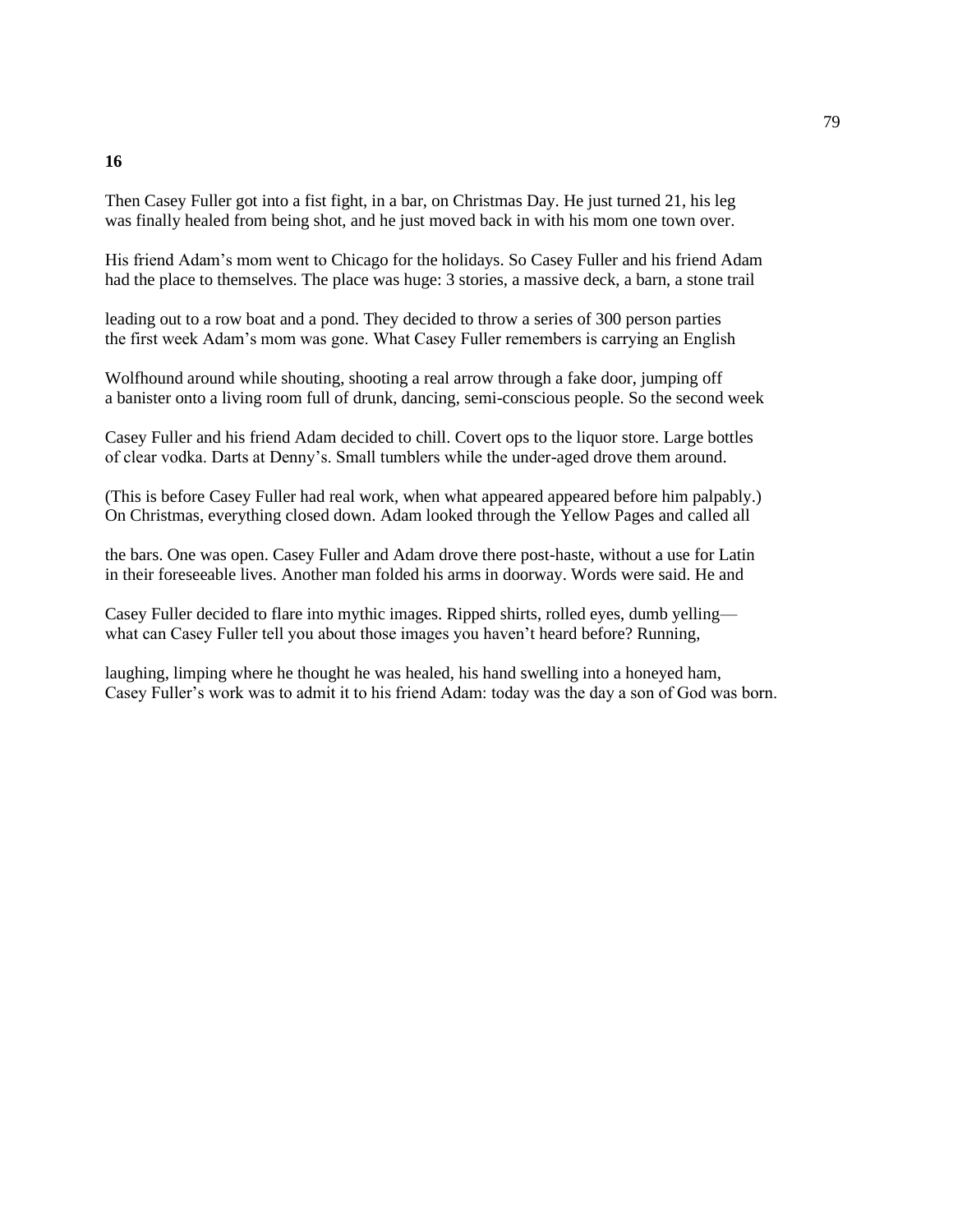Casey Fuller once fed green apples to brown horses. Casey Fuller once saw a real wolf. On Carpenter Road, late one night, low and crossing the second hill, Casey Fuller once

saw an actual cougar. Once, Casey Fuller's docile mostly housebound kitty, Hailey, hauled a dead rabbit over a 7-foot fence. Once, two stray dogs fought in Casey Fuller's trailer. Once,

a Saint Bernard bit Casey Fuller right in the middle of his stomach. One winter a car engine killed two of Casey Fuller's kitties because all they wanted was to stay warm. Casey Fuller

once caught tadpoles from a drain ditch and slept with them in a coffee can in his room. At night, while he was sleeping, coyotes would run across Casey Fuller's backyard during

summer and they were so close he could hear the pat of their paws punctuate their hysterical yelping. On 4<sup>th</sup> Avenue, after buying his first computer, Casey Fuller was once

stuck in traffic because two gray whales kept swimming under the 4<sup>th</sup> and 5<sup>th</sup> Avenue bridges. *Animals*, with one word a life can happen. Searching then failing, finding what's there, looking

back for one thing then uncovering another, Casey Fuller's work has always been like that: retrieving what's lost, then attaching his name.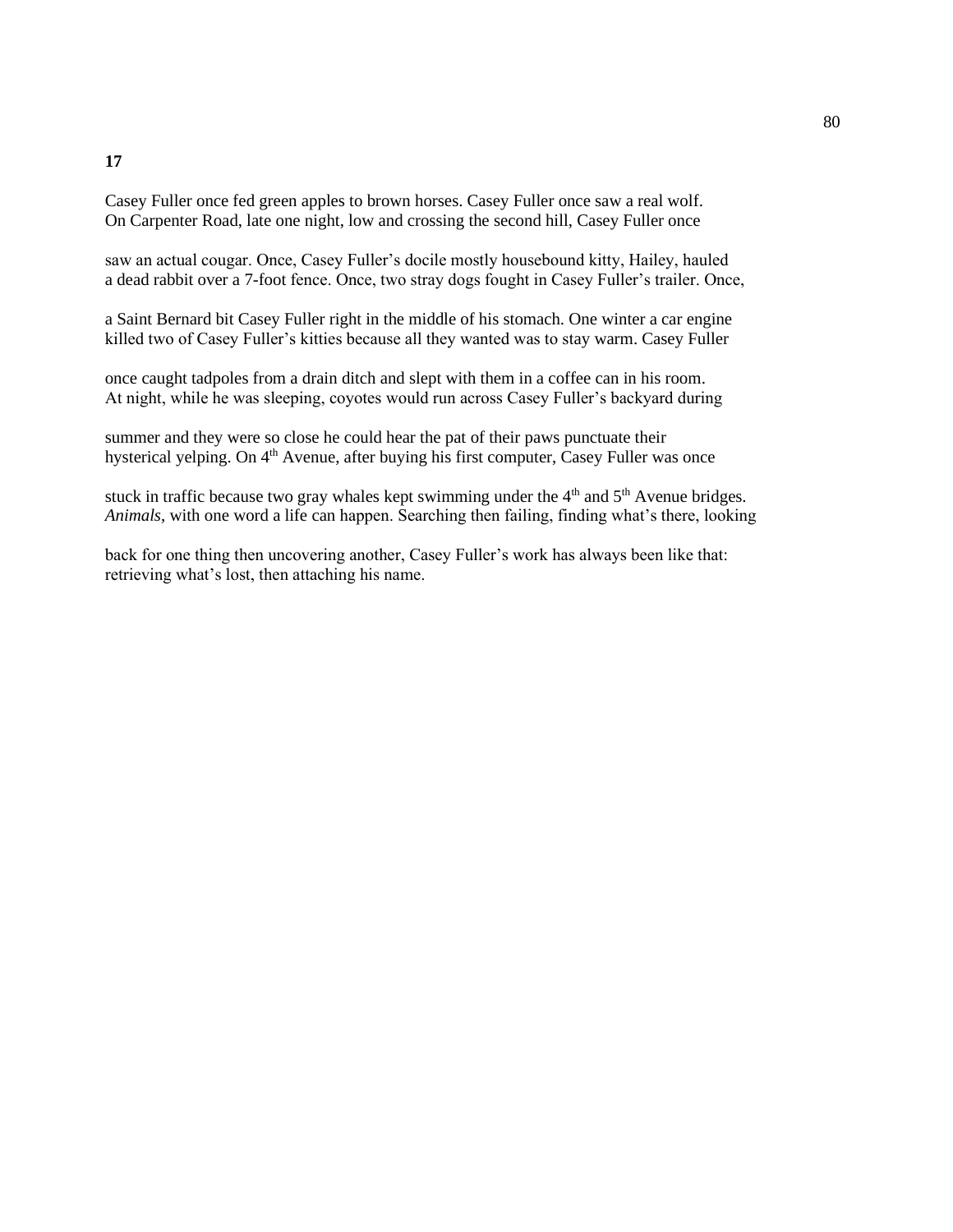.

Without work, not totally lost but without income coming in, married and deferring his college loans, up early, trying to compensate for what he lacks by making breakfast, sweeping, washing dishes,

cleaning the cat box, folding the laundry, and soaking the black beans he'll make for lunch, on a cold day, the temperature near freezing and a low fog hanging in what's left of the trees, at 7 in the morning,

carrying his wife's bike down the stairs because a bike plus two panniers requires affection, snapping her helmet strap, telling her he loves her, reminding her to take her time so she stays safe, his arms

akimbo, admiring her as she begins her 6-mile commute into the heart of the city, still somewhat out in the road, with a woman and her yellow lab walking on the sidewalk behind him, watching him

watch his wife pedal away, in his only pair of sweatpants, with the woman behind him smiling then saying "I love Portland" as she passes by, simply because of what she can see from the scene, the life

Casey Fuller and his wife are leading, where anyone watching can say those three words, and by saying them have those words surrounded in a poem, surrounded by other poems, and have those

poems bound and held together in a book about the work.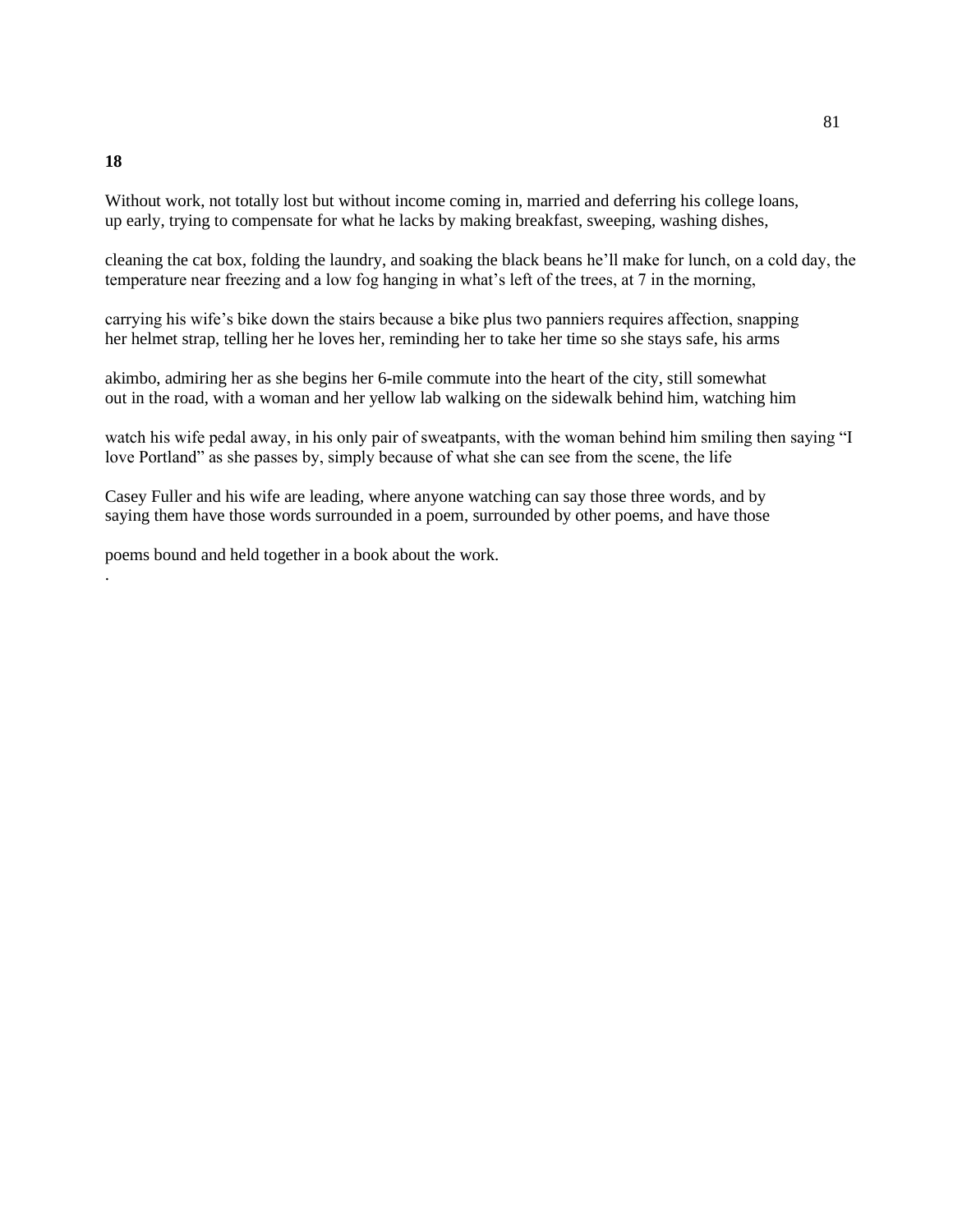And yet so much still remains: still bright, saturated and ready for the right moment to arrange on the page. So much remains left unsaid. And yet what can ever be done: each brightness fading,

each color graying, each room ashing over with what could only be described as clouds. So much, so many directions, never enough time, never the right words… Here is the last thing Casey Fuller

will say about his life lived in these poems: remember how Casey Fuller used to drop his mom off and tell her he was going to school, then drive off into the world without a destination at all? One day

he felt like going to the ocean. Almost in anticipation, almost as if by looking back it was all part of a plan, he saved his lunch money for three days so he'd have enough gas. It was still cold, an early

spring, the camera zoomed out as wide as it would go to take in what he was seeing. The horizon was silver tinged with wisps of blue behind light brown clouds. He was there. All the earth before him

was sand. Then, without knowing why, without wondering who was there to see, without regard for what he was wearing, without a strategy, after looking at the waves rolling green on green

on green, Casey Fuller did what you hoped he'd do, and walked out into the entire ocean.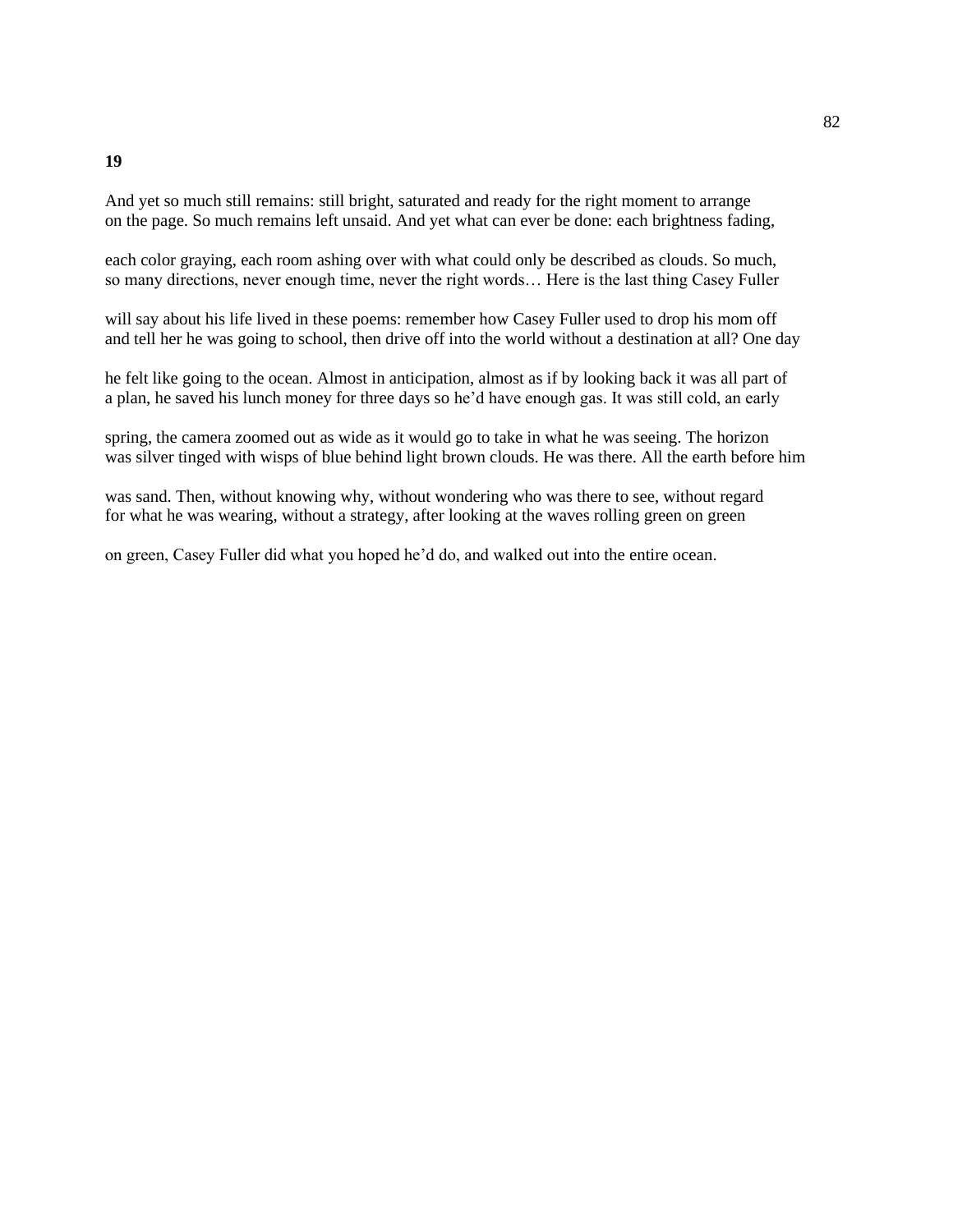Casey Fuller grew up in a trailer park in Olympia, Washington. He was a terrible student in high school and had to take early morning weight training to get enough credit to pass. After stints at rolling burritos, washing cars, and delivering mail, Casey Fuller thought the idea of going to college might be pretty okay. So he went to junior college, and then The Evergreen State College, both in Olympia also. At Evergreen, Casey found that he enjoyed reading long books and writing obscure papers without understanding tradition. But also at Evergreen, Casey Fuller took classes on Shakespeare, myth, the essay, political economy, cognitive science, evolutionary biology, and Robinson Jeffers. It was pretty amazing for Casey Fuller. Eventually he stayed too long and they told him to get out. All of this prepared Casey for a job at The State where he opened envelopes all day and stamped their insides with one word: RECEIVED. This turned out well for Casey Fuller because he could continue to think far thoughts and read *The Critique of Pure Reason*. Eventually, Casey Fuller was promoted to the warehouse where he was alone most of the time and took to listening to books on tape. This, too, turned out well because Casey Fuller found there was enough time at the warehouse to go to school while listening to his tapes also. So he went to school for writing and wrote poems between spells of moving cubicle panels and forklifting boxes of forms. Other things happened as they always do and Casey Fuller decided to quit The State and retire to The People's Republic of Portland, Oregon. Along the way, Casey Fuller got two cats and a wife, a couch, a bed. Things stacked up in a room. Of course, there is always so much to say. Casey Fuller loves so much. He walks up to animals and embraces them freely. He enjoys biking, the wind on his limbs. So much. The smallest thing can shake him forever. There is never enough time, never the right word. So much, even those two words, even right now so much is coming right at him.